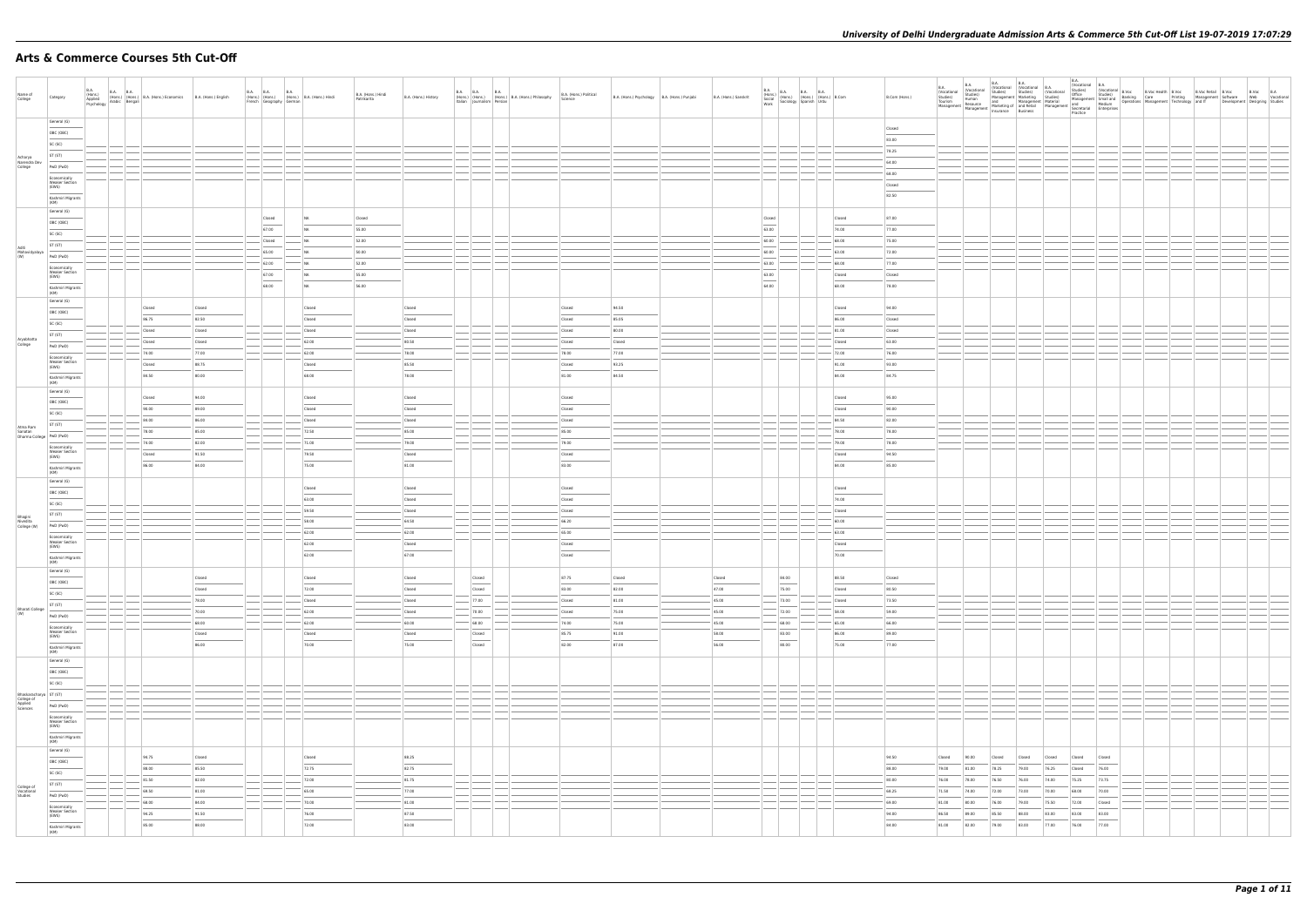|                                                     |                                               |                         |                                                                              |                                                             |                        |                                   |                                                |                    |                      |                                                                                                                                                                                                                                                                                                                                                                                                                                                                                     |       |                                                                                                |                        |                                                |        |                       |                                                                                                                                                                                                                                                                    |        |              |               | B.A.                |                                          | <b>B.A.</b>                                                                                                           | <b>B.A.</b> | B.A.<br>(Vocational B.A.<br>Studies) (Vocat |                                                                                                                                                                                                                                          |  |  |  |
|-----------------------------------------------------|-----------------------------------------------|-------------------------|------------------------------------------------------------------------------|-------------------------------------------------------------|------------------------|-----------------------------------|------------------------------------------------|--------------------|----------------------|-------------------------------------------------------------------------------------------------------------------------------------------------------------------------------------------------------------------------------------------------------------------------------------------------------------------------------------------------------------------------------------------------------------------------------------------------------------------------------------|-------|------------------------------------------------------------------------------------------------|------------------------|------------------------------------------------|--------|-----------------------|--------------------------------------------------------------------------------------------------------------------------------------------------------------------------------------------------------------------------------------------------------------------|--------|--------------|---------------|---------------------|------------------------------------------|-----------------------------------------------------------------------------------------------------------------------|-------------|---------------------------------------------|------------------------------------------------------------------------------------------------------------------------------------------------------------------------------------------------------------------------------------------|--|--|--|
| Name of                                             | Category                                      | <b>B.A.</b>             | <b>B.A. B.A.</b>                                                             | (Hons.) (Hons.) B.A. (Hons.) Economics B.A. (Hons.) English |                        |                                   | B.A. B.A. B.A. B.A. (Hons.) B.A. (Hons.) Hindi | B.A. (Hons.) Hindi | B.A. (Hons.) History |                                                                                                                                                                                                                                                                                                                                                                                                                                                                                     |       | B.A. B.A. B.A. B.A. B.A. (Hons.) B.A. (Hons.) Philosophy<br>Italian Journalism Persian Persian | B.A. (Hons.) Political | B.A. (Hons.) Psychology   B.A. (Hons.) Punjabi |        | B.A. (Hons.) Sanskrit | $\begin{tabular}{ l l l l } \hline B.A. & B.A. & B.A. & B.A. & B.A. & \\\hline (Hons.) & (Hons.) & (Hons.) & (Hons.) & B. Com & \\\operatorname{Sociology} & \multicolumn{2}{ l }{Spanish}} & \multicolumn{2}{ l }{Urdu} & \multicolumn{2}{ l }{B.} \end{tabular}$ |        |              | B.Com (Hons.) | (Vocational         | B.A.<br>(Vocational<br>Studies)<br>Human | B.A.<br>(Vocational B.A.<br>Studies) Studies) (Vocational<br>Management Marketing Studies)<br>and Management Material |             |                                             | (Vocatoria)<br>Office Studies) (Vocational B.Voc<br>Office Studies) (Banking Care Printing Management Software Web Vocational<br>Management Software Web Vocational<br>and Development Designing Studies<br>And Development Designing St |  |  |  |
| College                                             |                                               |                         | (Hons.)<br>Applied<br>Psychology Arabic Bengali<br>Psychology Arabic Bengali |                                                             |                        | French Geography German           |                                                | Patrikarita        |                      |                                                                                                                                                                                                                                                                                                                                                                                                                                                                                     |       |                                                                                                | Science                |                                                |        |                       |                                                                                                                                                                                                                                                                    |        |              |               | Studies)<br>Tourism |                                          | and Management Material<br>Marketing of and Retail Management and Medium<br>Insurance Rusiness                        |             |                                             |                                                                                                                                                                                                                                          |  |  |  |
|                                                     |                                               |                         |                                                                              |                                                             |                        |                                   |                                                |                    |                      |                                                                                                                                                                                                                                                                                                                                                                                                                                                                                     |       |                                                                                                |                        |                                                |        |                       |                                                                                                                                                                                                                                                                    |        |              |               |                     |                                          | Management Management Marketing or and news.<br>Management Management Insurance Business                              |             | Practice                                    |                                                                                                                                                                                                                                          |  |  |  |
|                                                     | General (G)                                   |                         |                                                                              |                                                             |                        |                                   |                                                |                    |                      |                                                                                                                                                                                                                                                                                                                                                                                                                                                                                     |       |                                                                                                |                        |                                                |        |                       |                                                                                                                                                                                                                                                                    |        |              |               |                     |                                          |                                                                                                                       |             |                                             |                                                                                                                                                                                                                                          |  |  |  |
|                                                     |                                               |                         |                                                                              | Closed                                                      | Closed                 |                                   | 82.50                                          |                    | 93.75                |                                                                                                                                                                                                                                                                                                                                                                                                                                                                                     |       | Closed                                                                                         | Closed                 | Closed                                         |        | Closed                |                                                                                                                                                                                                                                                                    |        | 95.00        | 96.00         |                     |                                          |                                                                                                                       |             |                                             |                                                                                                                                                                                                                                          |  |  |  |
|                                                     | OBC (OBC)                                     |                         |                                                                              | 92.50                                                       | 90.00                  |                                   | 76.00                                          |                    | 90.00                |                                                                                                                                                                                                                                                                                                                                                                                                                                                                                     |       | 82.50                                                                                          | Closed                 | Closed                                         |        | 52.00                 |                                                                                                                                                                                                                                                                    |        | Closed       | 92.00         |                     |                                          |                                                                                                                       |             |                                             |                                                                                                                                                                                                                                          |  |  |  |
|                                                     | SC (SC)                                       |                         |                                                                              |                                                             |                        |                                   |                                                |                    |                      |                                                                                                                                                                                                                                                                                                                                                                                                                                                                                     |       |                                                                                                |                        |                                                |        |                       |                                                                                                                                                                                                                                                                    |        |              |               |                     |                                          |                                                                                                                       |             |                                             |                                                                                                                                                                                                                                          |  |  |  |
|                                                     | ST (ST)                                       |                         |                                                                              | 86.25                                                       | 86.00                  |                                   | Closed                                         |                    | 87.50                |                                                                                                                                                                                                                                                                                                                                                                                                                                                                                     |       | Closed                                                                                         | Closed                 | 90.50                                          |        | Closed                |                                                                                                                                                                                                                                                                    |        | Closed       | 82.00         |                     |                                          |                                                                                                                       |             |                                             |                                                                                                                                                                                                                                          |  |  |  |
| Daulat Ram<br>College (W)                           |                                               |                         |                                                                              | 82.50                                                       | 83.00                  |                                   | 71.00                                          |                    | 87.50                |                                                                                                                                                                                                                                                                                                                                                                                                                                                                                     |       | Closed                                                                                         | 89.00                  | 89.50                                          |        | 50.00                 |                                                                                                                                                                                                                                                                    |        | Closed       | 72.00         |                     |                                          |                                                                                                                       |             |                                             |                                                                                                                                                                                                                                          |  |  |  |
|                                                     | PwD (PwD)                                     |                         |                                                                              | 86.00                                                       | 85.00                  |                                   | $-77.00$                                       |                    | 86.00                |                                                                                                                                                                                                                                                                                                                                                                                                                                                                                     |       | 76.00                                                                                          | 84.00                  | 88.00                                          |        | Closed                |                                                                                                                                                                                                                                                                    |        | 80.00        | 80.00         |                     |                                          |                                                                                                                       |             |                                             |                                                                                                                                                                                                                                          |  |  |  |
|                                                     | Economically                                  |                         |                                                                              |                                                             |                        |                                   |                                                |                    |                      |                                                                                                                                                                                                                                                                                                                                                                                                                                                                                     |       |                                                                                                |                        |                                                |        |                       |                                                                                                                                                                                                                                                                    |        |              |               |                     |                                          |                                                                                                                       |             |                                             |                                                                                                                                                                                                                                          |  |  |  |
|                                                     | <b>Weaker Section</b><br>(EWS)                |                         |                                                                              | Closed                                                      | 92.75                  |                                   | 80.00                                          |                    | Closed               |                                                                                                                                                                                                                                                                                                                                                                                                                                                                                     |       | Closed                                                                                         | Closed                 | 95.50                                          |        | 60.00                 |                                                                                                                                                                                                                                                                    |        | 94.00        | 95.00         |                     |                                          |                                                                                                                       |             |                                             |                                                                                                                                                                                                                                          |  |  |  |
|                                                     | Kashmiri Migrants                             |                         |                                                                              | NA.                                                         | NA                     |                                   | NA                                             |                    | NA                   |                                                                                                                                                                                                                                                                                                                                                                                                                                                                                     |       | <b>NA</b>                                                                                      | NA                     | NA                                             |        | NA                    |                                                                                                                                                                                                                                                                    |        | NA           | NA            |                     |                                          |                                                                                                                       |             |                                             |                                                                                                                                                                                                                                          |  |  |  |
|                                                     | (KM)                                          |                         |                                                                              |                                                             |                        |                                   |                                                |                    |                      |                                                                                                                                                                                                                                                                                                                                                                                                                                                                                     |       |                                                                                                |                        |                                                |        |                       |                                                                                                                                                                                                                                                                    |        |              |               |                     |                                          |                                                                                                                       |             |                                             |                                                                                                                                                                                                                                          |  |  |  |
|                                                     | General (G)                                   |                         |                                                                              |                                                             |                        |                                   |                                                |                    |                      |                                                                                                                                                                                                                                                                                                                                                                                                                                                                                     |       |                                                                                                |                        |                                                |        |                       |                                                                                                                                                                                                                                                                    |        |              |               |                     |                                          |                                                                                                                       |             |                                             |                                                                                                                                                                                                                                          |  |  |  |
|                                                     | OBC (OBC)                                     |                         |                                                                              |                                                             | Closed                 |                                   |                                                |                    |                      |                                                                                                                                                                                                                                                                                                                                                                                                                                                                                     |       |                                                                                                |                        |                                                |        |                       |                                                                                                                                                                                                                                                                    |        |              | 93.00         |                     |                                          |                                                                                                                       |             |                                             |                                                                                                                                                                                                                                          |  |  |  |
|                                                     |                                               |                         |                                                                              |                                                             | 85.00                  |                                   |                                                |                    |                      |                                                                                                                                                                                                                                                                                                                                                                                                                                                                                     |       |                                                                                                |                        |                                                |        |                       |                                                                                                                                                                                                                                                                    |        |              | Closed        |                     |                                          |                                                                                                                       |             |                                             |                                                                                                                                                                                                                                          |  |  |  |
|                                                     | SC (SC)                                       |                         |                                                                              |                                                             |                        |                                   |                                                |                    |                      |                                                                                                                                                                                                                                                                                                                                                                                                                                                                                     |       |                                                                                                |                        |                                                |        |                       |                                                                                                                                                                                                                                                                    |        |              |               |                     |                                          |                                                                                                                       |             |                                             |                                                                                                                                                                                                                                          |  |  |  |
| Deen Dayal                                          | ST (ST)                                       |                         |                                                                              |                                                             | Closed                 |                                   |                                                |                    |                      |                                                                                                                                                                                                                                                                                                                                                                                                                                                                                     |       |                                                                                                |                        |                                                |        |                       |                                                                                                                                                                                                                                                                    |        |              | Closed        |                     |                                          |                                                                                                                       |             |                                             |                                                                                                                                                                                                                                          |  |  |  |
| Upadhyaya<br>College                                | PwD (PwD)                                     |                         |                                                                              |                                                             | Closed                 |                                   |                                                |                    |                      |                                                                                                                                                                                                                                                                                                                                                                                                                                                                                     |       |                                                                                                |                        |                                                |        |                       |                                                                                                                                                                                                                                                                    |        |              | 64.00         |                     |                                          |                                                                                                                       |             |                                             |                                                                                                                                                                                                                                          |  |  |  |
|                                                     |                                               |                         |                                                                              |                                                             | 65.00                  |                                   |                                                |                    |                      |                                                                                                                                                                                                                                                                                                                                                                                                                                                                                     |       |                                                                                                |                        |                                                |        |                       |                                                                                                                                                                                                                                                                    |        |              | 58.00         |                     |                                          |                                                                                                                       |             |                                             |                                                                                                                                                                                                                                          |  |  |  |
|                                                     | Economically<br><b>Weaker Section</b>         |                         |                                                                              |                                                             | Closed                 |                                   |                                                |                    |                      |                                                                                                                                                                                                                                                                                                                                                                                                                                                                                     |       |                                                                                                |                        |                                                |        |                       |                                                                                                                                                                                                                                                                    |        |              | Closed        |                     |                                          |                                                                                                                       |             |                                             |                                                                                                                                                                                                                                          |  |  |  |
|                                                     | (EWS)                                         |                         |                                                                              |                                                             |                        |                                   |                                                |                    |                      |                                                                                                                                                                                                                                                                                                                                                                                                                                                                                     |       |                                                                                                |                        |                                                |        |                       |                                                                                                                                                                                                                                                                    |        |              |               |                     |                                          |                                                                                                                       |             |                                             |                                                                                                                                                                                                                                          |  |  |  |
|                                                     | Kashmiri Migrants                             |                         |                                                                              |                                                             | 83.00                  |                                   |                                                |                    |                      |                                                                                                                                                                                                                                                                                                                                                                                                                                                                                     |       |                                                                                                |                        |                                                |        |                       |                                                                                                                                                                                                                                                                    |        |              | 83.00         |                     |                                          |                                                                                                                       |             |                                             |                                                                                                                                                                                                                                          |  |  |  |
|                                                     | (KM)                                          |                         |                                                                              |                                                             |                        |                                   |                                                |                    |                      |                                                                                                                                                                                                                                                                                                                                                                                                                                                                                     |       |                                                                                                |                        |                                                |        |                       |                                                                                                                                                                                                                                                                    |        |              |               |                     |                                          |                                                                                                                       |             |                                             |                                                                                                                                                                                                                                          |  |  |  |
|                                                     | General (G)                                   |                         |                                                                              |                                                             |                        |                                   |                                                |                    |                      |                                                                                                                                                                                                                                                                                                                                                                                                                                                                                     |       |                                                                                                | 94.50                  |                                                |        |                       |                                                                                                                                                                                                                                                                    |        | 94.50        |               |                     |                                          |                                                                                                                       |             |                                             |                                                                                                                                                                                                                                          |  |  |  |
|                                                     | OBC (OBC)                                     |                         |                                                                              | 95.75                                                       | 94.25                  |                                   |                                                |                    | Closed               |                                                                                                                                                                                                                                                                                                                                                                                                                                                                                     | 95.50 |                                                                                                |                        |                                                |        |                       |                                                                                                                                                                                                                                                                    |        |              | 95.50         |                     |                                          |                                                                                                                       |             |                                             |                                                                                                                                                                                                                                          |  |  |  |
|                                                     | SC (SC)                                       |                         |                                                                              | 90.00                                                       | 90.00                  |                                   |                                                |                    | 90.50                |                                                                                                                                                                                                                                                                                                                                                                                                                                                                                     | 93.00 |                                                                                                | 92.50                  |                                                |        |                       |                                                                                                                                                                                                                                                                    |        | 92.25        | 92.75         |                     |                                          |                                                                                                                       |             |                                             |                                                                                                                                                                                                                                          |  |  |  |
|                                                     |                                               |                         |                                                                              | 85.00                                                       | 84.00                  |                                   |                                                |                    | Closed               |                                                                                                                                                                                                                                                                                                                                                                                                                                                                                     | 87.00 |                                                                                                | 89.75                  |                                                |        |                       |                                                                                                                                                                                                                                                                    |        | 86.50        | 84.00         |                     |                                          |                                                                                                                       |             |                                             |                                                                                                                                                                                                                                          |  |  |  |
| Delhi College of<br>Arts and<br>Commerce<br>PWD (Pw |                                               |                         |                                                                              |                                                             |                        |                                   |                                                |                    |                      |                                                                                                                                                                                                                                                                                                                                                                                                                                                                                     |       |                                                                                                |                        |                                                |        |                       |                                                                                                                                                                                                                                                                    |        |              |               |                     |                                          |                                                                                                                       |             |                                             |                                                                                                                                                                                                                                          |  |  |  |
|                                                     | PwD (PwD)                                     |                         |                                                                              | 82.00                                                       | 84.00                  |                                   |                                                |                    | Closed               |                                                                                                                                                                                                                                                                                                                                                                                                                                                                                     | 86.00 |                                                                                                | Closed                 |                                                |        |                       |                                                                                                                                                                                                                                                                    |        | 81.00        | 82.00         |                     |                                          |                                                                                                                       |             |                                             |                                                                                                                                                                                                                                          |  |  |  |
|                                                     | Economically                                  |                         |                                                                              | 83.00                                                       | 82.00                  |                                   |                                                |                    | 83.00                |                                                                                                                                                                                                                                                                                                                                                                                                                                                                                     | 86.00 |                                                                                                | Closed                 |                                                |        |                       |                                                                                                                                                                                                                                                                    |        | 80.00        | 80.00         |                     |                                          |                                                                                                                       |             |                                             |                                                                                                                                                                                                                                          |  |  |  |
|                                                     | <b>Weaker Section</b>                         |                         |                                                                              | Closed                                                      | 94.00                  |                                   |                                                |                    | Closed               |                                                                                                                                                                                                                                                                                                                                                                                                                                                                                     | 95.00 |                                                                                                | 94.25                  |                                                |        |                       |                                                                                                                                                                                                                                                                    |        | 94.25        | 95.00         |                     |                                          |                                                                                                                       |             |                                             |                                                                                                                                                                                                                                          |  |  |  |
|                                                     | (EWS)                                         |                         |                                                                              |                                                             |                        |                                   |                                                |                    |                      |                                                                                                                                                                                                                                                                                                                                                                                                                                                                                     |       |                                                                                                |                        |                                                |        |                       |                                                                                                                                                                                                                                                                    |        |              |               |                     |                                          |                                                                                                                       |             |                                             |                                                                                                                                                                                                                                          |  |  |  |
|                                                     | Kashmiri Migrants<br>(KM)                     |                         |                                                                              | 83.00                                                       | 82.00                  |                                   |                                                |                    | 83.00                |                                                                                                                                                                                                                                                                                                                                                                                                                                                                                     | 86.00 |                                                                                                | 84.00                  |                                                |        |                       |                                                                                                                                                                                                                                                                    |        | 80.00        | 80.00         |                     |                                          |                                                                                                                       |             |                                             |                                                                                                                                                                                                                                          |  |  |  |
|                                                     | General (G)                                   |                         |                                                                              |                                                             |                        |                                   |                                                |                    |                      |                                                                                                                                                                                                                                                                                                                                                                                                                                                                                     |       |                                                                                                |                        |                                                |        |                       |                                                                                                                                                                                                                                                                    |        |              |               |                     |                                          |                                                                                                                       |             |                                             |                                                                                                                                                                                                                                          |  |  |  |
|                                                     |                                               |                         |                                                                              |                                                             |                        | Closed                            | Closed                                         |                    |                      | 82.00                                                                                                                                                                                                                                                                                                                                                                                                                                                                               |       |                                                                                                |                        |                                                |        |                       |                                                                                                                                                                                                                                                                    | Closed |              |               |                     |                                          |                                                                                                                       |             |                                             |                                                                                                                                                                                                                                          |  |  |  |
|                                                     | OBC (OBC)                                     |                         |                                                                              |                                                             |                        |                                   |                                                |                    |                      |                                                                                                                                                                                                                                                                                                                                                                                                                                                                                     |       |                                                                                                |                        |                                                |        |                       |                                                                                                                                                                                                                                                                    |        |              |               |                     |                                          |                                                                                                                       |             |                                             |                                                                                                                                                                                                                                          |  |  |  |
|                                                     | SC (SC)                                       |                         |                                                                              |                                                             |                        | 80.00                             | 80.00                                          |                    |                      | 77.50                                                                                                                                                                                                                                                                                                                                                                                                                                                                               |       |                                                                                                |                        |                                                |        |                       |                                                                                                                                                                                                                                                                    | Closed |              |               |                     |                                          |                                                                                                                       |             |                                             |                                                                                                                                                                                                                                          |  |  |  |
| Department of ST (ST)                               |                                               |                         |                                                                              |                                                             |                        | 76.50                             | Closed                                         |                    |                      | 76.00                                                                                                                                                                                                                                                                                                                                                                                                                                                                               |       |                                                                                                |                        |                                                |        |                       |                                                                                                                                                                                                                                                                    | 76.50  |              |               |                     |                                          |                                                                                                                       |             |                                             |                                                                                                                                                                                                                                          |  |  |  |
|                                                     |                                               |                         |                                                                              |                                                             |                        | 76.00                             | 76.00                                          |                    |                      | 75.00                                                                                                                                                                                                                                                                                                                                                                                                                                                                               |       |                                                                                                |                        |                                                |        |                       |                                                                                                                                                                                                                                                                    | 75.00  |              |               |                     |                                          |                                                                                                                       |             |                                             |                                                                                                                                                                                                                                          |  |  |  |
| Germanic and<br>Romance<br>Studies                  | PwD (PwD)                                     |                         |                                                                              |                                                             |                        |                                   |                                                |                    |                      |                                                                                                                                                                                                                                                                                                                                                                                                                                                                                     |       |                                                                                                |                        |                                                |        |                       |                                                                                                                                                                                                                                                                    |        |              |               |                     |                                          |                                                                                                                       |             |                                             |                                                                                                                                                                                                                                          |  |  |  |
|                                                     | Economically                                  |                         |                                                                              |                                                             |                        | 77.00                             | Closed                                         |                    |                      | 76.00                                                                                                                                                                                                                                                                                                                                                                                                                                                                               |       |                                                                                                |                        |                                                |        |                       |                                                                                                                                                                                                                                                                    | 76.50  |              |               |                     |                                          |                                                                                                                       |             |                                             |                                                                                                                                                                                                                                          |  |  |  |
|                                                     | <b>Weaker Section</b><br>(EWS)                |                         |                                                                              |                                                             |                        | Closed                            | Closed                                         |                    |                      | 79.00                                                                                                                                                                                                                                                                                                                                                                                                                                                                               |       |                                                                                                |                        |                                                |        |                       |                                                                                                                                                                                                                                                                    | Closed |              |               |                     |                                          |                                                                                                                       |             |                                             |                                                                                                                                                                                                                                          |  |  |  |
|                                                     |                                               |                         |                                                                              |                                                             |                        | 80.00                             | 80.00                                          |                    |                      | $\frac{1}{2} \left( \frac{1}{2} \right) \left( \frac{1}{2} \right) \left( \frac{1}{2} \right) \left( \frac{1}{2} \right) \left( \frac{1}{2} \right) \left( \frac{1}{2} \right) \left( \frac{1}{2} \right) \left( \frac{1}{2} \right) \left( \frac{1}{2} \right) \left( \frac{1}{2} \right) \left( \frac{1}{2} \right) \left( \frac{1}{2} \right) \left( \frac{1}{2} \right) \left( \frac{1}{2} \right) \left( \frac{1}{2} \right) \left( \frac{1}{2} \right) \left( \frac$<br>79.00 |       |                                                                                                |                        |                                                |        |                       |                                                                                                                                                                                                                                                                    | 79.00  |              |               |                     |                                          |                                                                                                                       |             |                                             |                                                                                                                                                                                                                                          |  |  |  |
|                                                     | Kashmiri Migrants<br>(KM)                     |                         |                                                                              |                                                             |                        |                                   |                                                |                    |                      |                                                                                                                                                                                                                                                                                                                                                                                                                                                                                     |       |                                                                                                |                        |                                                |        |                       |                                                                                                                                                                                                                                                                    |        |              |               |                     |                                          |                                                                                                                       |             |                                             |                                                                                                                                                                                                                                          |  |  |  |
|                                                     | General (G)                                   |                         |                                                                              |                                                             |                        |                                   |                                                |                    |                      |                                                                                                                                                                                                                                                                                                                                                                                                                                                                                     |       |                                                                                                |                        |                                                |        |                       |                                                                                                                                                                                                                                                                    |        |              |               |                     |                                          |                                                                                                                       |             |                                             |                                                                                                                                                                                                                                          |  |  |  |
|                                                     | OBC (OBC)                                     |                         |                                                                              | 93.50                                                       | 88.00                  |                                   | Closed                                         |                    | 86.00                |                                                                                                                                                                                                                                                                                                                                                                                                                                                                                     |       |                                                                                                | 88.50                  |                                                |        | 56.00                 |                                                                                                                                                                                                                                                                    |        |              | Closed        |                     |                                          |                                                                                                                       |             |                                             |                                                                                                                                                                                                                                          |  |  |  |
|                                                     |                                               |                         |                                                                              | 86.00                                                       | 84.00                  |                                   | 72.75                                          |                    | 82.00                |                                                                                                                                                                                                                                                                                                                                                                                                                                                                                     |       |                                                                                                | Closed                 |                                                |        | Closed                |                                                                                                                                                                                                                                                                    |        |              | 85.00         |                     |                                          |                                                                                                                       |             |                                             |                                                                                                                                                                                                                                          |  |  |  |
|                                                     | SC (SC)                                       |                         |                                                                              |                                                             |                        |                                   |                                                |                    |                      |                                                                                                                                                                                                                                                                                                                                                                                                                                                                                     |       |                                                                                                |                        |                                                |        |                       |                                                                                                                                                                                                                                                                    |        |              |               |                     |                                          |                                                                                                                       |             |                                             |                                                                                                                                                                                                                                          |  |  |  |
|                                                     | ST (ST)                                       |                         |                                                                              | 77.00                                                       | Closed                 |                                   | 71.25                                          |                    | Closed               |                                                                                                                                                                                                                                                                                                                                                                                                                                                                                     |       |                                                                                                | Closed                 |                                                |        | Closed                |                                                                                                                                                                                                                                                                    |        |              | 75.00         |                     |                                          |                                                                                                                       |             |                                             |                                                                                                                                                                                                                                          |  |  |  |
| Deshbandhu<br>College                               | PwD (PwD)                                     |                         |                                                                              | 65.00                                                       | 76.00                  |                                   | 60.00                                          |                    | Closed               |                                                                                                                                                                                                                                                                                                                                                                                                                                                                                     |       |                                                                                                | Closed                 |                                                |        | 45.00                 |                                                                                                                                                                                                                                                                    |        |              | 60.00         |                     |                                          |                                                                                                                       |             |                                             |                                                                                                                                                                                                                                          |  |  |  |
|                                                     |                                               |                         |                                                                              | 65.00                                                       | 74.00                  |                                   | 60.00                                          |                    | 65.00                |                                                                                                                                                                                                                                                                                                                                                                                                                                                                                     |       |                                                                                                | 67.00                  |                                                |        | 45.00                 |                                                                                                                                                                                                                                                                    |        |              | 78.00         |                     |                                          |                                                                                                                       |             |                                             |                                                                                                                                                                                                                                          |  |  |  |
|                                                     | Economically<br><b>Weaker Section</b>         |                         |                                                                              | 93.00                                                       | 87.50                  |                                   | 75.00                                          |                    | 85.50                |                                                                                                                                                                                                                                                                                                                                                                                                                                                                                     |       |                                                                                                | 87.00                  |                                                |        | 55.00                 |                                                                                                                                                                                                                                                                    |        |              | 93.00         |                     |                                          |                                                                                                                       |             |                                             |                                                                                                                                                                                                                                          |  |  |  |
|                                                     | (EWS)                                         |                         |                                                                              |                                                             |                        |                                   |                                                |                    |                      |                                                                                                                                                                                                                                                                                                                                                                                                                                                                                     |       |                                                                                                |                        |                                                |        |                       |                                                                                                                                                                                                                                                                    |        |              |               |                     |                                          |                                                                                                                       |             |                                             |                                                                                                                                                                                                                                          |  |  |  |
|                                                     | Kashmiri Migrants                             |                         |                                                                              | Closed                                                      | 81.00                  |                                   | 60.00                                          |                    | 70.00                |                                                                                                                                                                                                                                                                                                                                                                                                                                                                                     |       |                                                                                                | 67.00                  |                                                |        | 45.00                 |                                                                                                                                                                                                                                                                    |        |              | Closed        |                     |                                          |                                                                                                                       |             |                                             |                                                                                                                                                                                                                                          |  |  |  |
|                                                     |                                               |                         |                                                                              |                                                             |                        |                                   |                                                |                    |                      |                                                                                                                                                                                                                                                                                                                                                                                                                                                                                     |       |                                                                                                |                        |                                                |        |                       |                                                                                                                                                                                                                                                                    |        |              |               |                     |                                          |                                                                                                                       |             |                                             |                                                                                                                                                                                                                                          |  |  |  |
|                                                     | General (G)                                   | Closed                  |                                                                              | Closed                                                      |                        | 88.75                             | 79.00                                          | 80.00              | 86.50                |                                                                                                                                                                                                                                                                                                                                                                                                                                                                                     |       |                                                                                                |                        |                                                |        |                       | Closed                                                                                                                                                                                                                                                             |        | 89.00        | 91.25         |                     |                                          |                                                                                                                       |             |                                             |                                                                                                                                                                                                                                          |  |  |  |
|                                                     | OBC (OBC)                                     | $\sim$                  |                                                                              |                                                             |                        | $\sim$                            |                                                |                    |                      |                                                                                                                                                                                                                                                                                                                                                                                                                                                                                     |       |                                                                                                |                        |                                                |        |                       | $\sim$                                                                                                                                                                                                                                                             |        |              |               |                     |                                          |                                                                                                                       |             |                                             |                                                                                                                                                                                                                                          |  |  |  |
|                                                     | SC (SC)                                       | 82.00                   |                                                                              | Closed                                                      |                        | Closed                            | Closed                                         | 72.00              | Closed               |                                                                                                                                                                                                                                                                                                                                                                                                                                                                                     |       |                                                                                                |                        |                                                |        |                       | Closed                                                                                                                                                                                                                                                             |        | 82.00        | 82.00         |                     |                                          |                                                                                                                       |             |                                             |                                                                                                                                                                                                                                          |  |  |  |
|                                                     |                                               | 78.00                   |                                                                              | 76.00                                                       |                        | Closed                            | $- 71.00$                                      | Closed             | Closed               | $\frac{1}{2}$                                                                                                                                                                                                                                                                                                                                                                                                                                                                       |       |                                                                                                |                        |                                                |        |                       | Closed                                                                                                                                                                                                                                                             |        | 77.50        | 76.00         |                     |                                          |                                                                                                                       |             |                                             |                                                                                                                                                                                                                                          |  |  |  |
| Dr. Bhim Rao                                        | ST (ST)                                       | 73.00                   |                                                                              | 67.00                                                       |                        | Closed                            | 53.00                                          | 50.00              | Closed               | $-$                                                                                                                                                                                                                                                                                                                                                                                                                                                                                 |       |                                                                                                |                        |                                                |        |                       | 65.00                                                                                                                                                                                                                                                              |        | 64.00        | 64.00         |                     |                                          |                                                                                                                       |             |                                             |                                                                                                                                                                                                                                          |  |  |  |
| Ambedkar<br>College                                 | PwD (PwD)                                     |                         |                                                                              |                                                             |                        |                                   |                                                |                    |                      | $ -$<br>$\frac{1}{2}$                                                                                                                                                                                                                                                                                                                                                                                                                                                               |       |                                                                                                |                        |                                                |        |                       |                                                                                                                                                                                                                                                                    |        |              |               |                     |                                          |                                                                                                                       |             |                                             |                                                                                                                                                                                                                                          |  |  |  |
|                                                     | Economically                                  | Closed<br>$\frac{1}{2}$ |                                                                              | 50.00                                                       |                        | 54.00                             | 56.00                                          | 45.00              | Closed               |                                                                                                                                                                                                                                                                                                                                                                                                                                                                                     |       |                                                                                                |                        |                                                |        |                       | 54.00                                                                                                                                                                                                                                                              |        | 57.00        | 57.00         |                     |                                          |                                                                                                                       |             |                                             |                                                                                                                                                                                                                                          |  |  |  |
|                                                     | Weaker Section<br>(EWS)                       | Closed                  |                                                                              | 91.00                                                       |                        | 85.00                             | 78.00                                          | 79.00              | 86.25                |                                                                                                                                                                                                                                                                                                                                                                                                                                                                                     |       |                                                                                                |                        |                                                |        |                       | 80.00                                                                                                                                                                                                                                                              |        | 88.00        | 90.50         |                     |                                          |                                                                                                                       |             |                                             |                                                                                                                                                                                                                                          |  |  |  |
|                                                     | $\overline{\phantom{a}}$<br>Kashmiri Migrants | Closed                  |                                                                              | 83.00                                                       |                        | $\overline{\phantom{a}}$<br>78.75 | 69.00                                          | 70.00              | 76.50                |                                                                                                                                                                                                                                                                                                                                                                                                                                                                                     |       |                                                                                                |                        |                                                |        |                       | $\sim$<br>71.50                                                                                                                                                                                                                                                    |        | 79.00        | 81.25         |                     |                                          |                                                                                                                       |             |                                             |                                                                                                                                                                                                                                          |  |  |  |
|                                                     | (KM)                                          |                         |                                                                              |                                                             |                        |                                   |                                                |                    |                      |                                                                                                                                                                                                                                                                                                                                                                                                                                                                                     |       |                                                                                                |                        |                                                |        |                       |                                                                                                                                                                                                                                                                    |        |              |               |                     |                                          |                                                                                                                       |             |                                             |                                                                                                                                                                                                                                          |  |  |  |
|                                                     | General (G)                                   |                         |                                                                              |                                                             |                        |                                   |                                                |                    |                      |                                                                                                                                                                                                                                                                                                                                                                                                                                                                                     |       |                                                                                                |                        |                                                |        |                       |                                                                                                                                                                                                                                                                    |        |              |               |                     |                                          |                                                                                                                       |             |                                             |                                                                                                                                                                                                                                          |  |  |  |
|                                                     | OBC (OBC)                                     |                         |                                                                              | Closed                                                      | Closed                 | Closed                            | Closed                                         |                    | 90.25                |                                                                                                                                                                                                                                                                                                                                                                                                                                                                                     |       | 84.50                                                                                          | Closed                 |                                                | Closed | Closed                |                                                                                                                                                                                                                                                                    |        | 60.00 93.25  | 94.25         |                     |                                          |                                                                                                                       |             |                                             |                                                                                                                                                                                                                                          |  |  |  |
|                                                     |                                               |                         |                                                                              | Closed                                                      | Closed                 | Closed                            | Closed                                         |                    | Closed               |                                                                                                                                                                                                                                                                                                                                                                                                                                                                                     |       | Closed                                                                                         | Closed                 |                                                | 45.00  | 59.00                 |                                                                                                                                                                                                                                                                    |        | 53.00 87.00  | 87.50         |                     |                                          |                                                                                                                       |             |                                             |                                                                                                                                                                                                                                          |  |  |  |
|                                                     | SC (SC)                                       |                         |                                                                              | 81.00                                                       |                        | Closed                            | Closed                                         |                    | Closed               |                                                                                                                                                                                                                                                                                                                                                                                                                                                                                     |       | Closed                                                                                         |                        |                                                | 45.00  | Closed                |                                                                                                                                                                                                                                                                    |        | 45.00 Closed | 79.00         |                     |                                          |                                                                                                                       |             |                                             |                                                                                                                                                                                                                                          |  |  |  |
|                                                     | ST (ST)                                       |                         |                                                                              |                                                             | Closed                 |                                   |                                                |                    |                      |                                                                                                                                                                                                                                                                                                                                                                                                                                                                                     |       |                                                                                                | 86.25                  |                                                |        |                       |                                                                                                                                                                                                                                                                    |        |              |               |                     |                                          |                                                                                                                       |             |                                             |                                                                                                                                                                                                                                          |  |  |  |
| Dyal Singh<br>College                               | PwD (PwD)                                     |                         |                                                                              | 76.00                                                       | Closed                 | Closed                            | 63.00                                          |                    | Closed               |                                                                                                                                                                                                                                                                                                                                                                                                                                                                                     |       | Closed                                                                                         | Closed                 |                                                | 45.00  | 51.00                 |                                                                                                                                                                                                                                                                    |        | 45.00 72.25  | 65.00         |                     |                                          |                                                                                                                       |             |                                             |                                                                                                                                                                                                                                          |  |  |  |
|                                                     |                                               |                         |                                                                              | 50.00                                                       | Closed                 | Closed                            | Closed                                         |                    | Closed               | —— I                                                                                                                                                                                                                                                                                                                                                                                                                                                                                |       | 45.00                                                                                          | Closed                 |                                                | 45.00  | 45.00                 |                                                                                                                                                                                                                                                                    |        | 45.00 55.00  | 55.00         |                     |                                          |                                                                                                                       |             |                                             |                                                                                                                                                                                                                                          |  |  |  |
|                                                     | Economically<br>Weaker Section                |                         |                                                                              | 94.00                                                       | 89.00                  | Closed                            | 75.00                                          |                    | Closed               |                                                                                                                                                                                                                                                                                                                                                                                                                                                                                     |       | Closed                                                                                         | Closed                 |                                                | 48.00  | Closed                |                                                                                                                                                                                                                                                                    |        | 57.00 93.00  | 94.00         |                     |                                          |                                                                                                                       |             |                                             |                                                                                                                                                                                                                                          |  |  |  |
|                                                     | (EWS)                                         |                         |                                                                              |                                                             |                        | $\frac{1}{2}$                     |                                                |                    |                      |                                                                                                                                                                                                                                                                                                                                                                                                                                                                                     |       |                                                                                                |                        |                                                |        |                       |                                                                                                                                                                                                                                                                    |        |              |               |                     |                                          |                                                                                                                       |             |                                             |                                                                                                                                                                                                                                          |  |  |  |
|                                                     | Kashmiri Migrants<br>(KM)                     |                         |                                                                              | 85.00                                                       | 82.00                  | 82.00                             | 67.50                                          |                    | 80.50                |                                                                                                                                                                                                                                                                                                                                                                                                                                                                                     |       | 74.50                                                                                          | 83.00                  |                                                | 45.00  | 53.00                 |                                                                                                                                                                                                                                                                    |        | 50.00 83.25  | 84.25         |                     |                                          |                                                                                                                       |             |                                             |                                                                                                                                                                                                                                          |  |  |  |
|                                                     |                                               |                         |                                                                              |                                                             |                        |                                   |                                                |                    |                      |                                                                                                                                                                                                                                                                                                                                                                                                                                                                                     |       |                                                                                                |                        |                                                |        |                       |                                                                                                                                                                                                                                                                    |        |              |               |                     |                                          |                                                                                                                       |             |                                             |                                                                                                                                                                                                                                          |  |  |  |
|                                                     | General (G)                                   |                         |                                                                              |                                                             | Closed                 |                                   |                                                |                    |                      |                                                                                                                                                                                                                                                                                                                                                                                                                                                                                     |       |                                                                                                | Closed                 |                                                |        |                       |                                                                                                                                                                                                                                                                    |        | Closed       | Closed        |                     |                                          |                                                                                                                       |             |                                             |                                                                                                                                                                                                                                          |  |  |  |
|                                                     | OBC (OBC)                                     |                         |                                                                              |                                                             |                        |                                   |                                                |                    |                      |                                                                                                                                                                                                                                                                                                                                                                                                                                                                                     |       |                                                                                                |                        |                                                |        |                       |                                                                                                                                                                                                                                                                    |        |              |               |                     |                                          |                                                                                                                       |             |                                             |                                                                                                                                                                                                                                          |  |  |  |
|                                                     | SC (SC)                                       |                         |                                                                              |                                                             | Closed                 |                                   |                                                |                    |                      |                                                                                                                                                                                                                                                                                                                                                                                                                                                                                     |       |                                                                                                | 86.00                  |                                                |        |                       |                                                                                                                                                                                                                                                                    |        | 82.50        | Closed        |                     |                                          |                                                                                                                       |             |                                             |                                                                                                                                                                                                                                          |  |  |  |
|                                                     |                                               |                         |                                                                              |                                                             | Closed                 |                                   |                                                |                    |                      |                                                                                                                                                                                                                                                                                                                                                                                                                                                                                     |       |                                                                                                | 85.00                  |                                                |        |                       |                                                                                                                                                                                                                                                                    |        | 77.00        | 77.50         |                     |                                          |                                                                                                                       |             |                                             |                                                                                                                                                                                                                                          |  |  |  |
| Dyal Singh<br>College<br>(Evening)                  | ST (ST)                                       |                         |                                                                              |                                                             | <b>Closed</b>          |                                   |                                                |                    |                      | $\overline{\phantom{a}}$                                                                                                                                                                                                                                                                                                                                                                                                                                                            |       |                                                                                                | 84.00                  |                                                |        |                       |                                                                                                                                                                                                                                                                    |        | 70.00        | 71.50         |                     |                                          |                                                                                                                       |             |                                             |                                                                                                                                                                                                                                          |  |  |  |
|                                                     | PwD (PwD)                                     |                         |                                                                              |                                                             |                        |                                   |                                                |                    |                      | $\sim$                                                                                                                                                                                                                                                                                                                                                                                                                                                                              |       |                                                                                                |                        |                                                |        |                       |                                                                                                                                                                                                                                                                    |        |              |               |                     |                                          |                                                                                                                       |             |                                             |                                                                                                                                                                                                                                          |  |  |  |
|                                                     | Economically                                  |                         |                                                                              |                                                             | 60.00                  |                                   |                                                |                    |                      |                                                                                                                                                                                                                                                                                                                                                                                                                                                                                     |       |                                                                                                | 58.00                  |                                                |        |                       |                                                                                                                                                                                                                                                                    |        | 57.00        | 60.00         |                     |                                          |                                                                                                                       |             |                                             |                                                                                                                                                                                                                                          |  |  |  |
|                                                     | <b>Weaker Section</b><br>(EWS)                |                         |                                                                              |                                                             | Closed                 |                                   |                                                |                    |                      |                                                                                                                                                                                                                                                                                                                                                                                                                                                                                     |       |                                                                                                | 88.75                  |                                                |        |                       |                                                                                                                                                                                                                                                                    |        | 90.00        | Closed        |                     |                                          |                                                                                                                       |             |                                             |                                                                                                                                                                                                                                          |  |  |  |
|                                                     |                                               |                         |                                                                              |                                                             | $\frac{1}{2}$<br>79.00 |                                   |                                                |                    |                      |                                                                                                                                                                                                                                                                                                                                                                                                                                                                                     |       |                                                                                                | 77.00                  |                                                |        |                       |                                                                                                                                                                                                                                                                    |        | 82.00        | 83.00         |                     |                                          |                                                                                                                       |             |                                             |                                                                                                                                                                                                                                          |  |  |  |
|                                                     | Kashmiri Migrants<br>(KM)                     |                         |                                                                              |                                                             |                        |                                   |                                                |                    |                      |                                                                                                                                                                                                                                                                                                                                                                                                                                                                                     |       |                                                                                                |                        |                                                |        |                       |                                                                                                                                                                                                                                                                    |        |              |               |                     |                                          |                                                                                                                       |             |                                             |                                                                                                                                                                                                                                          |  |  |  |
|                                                     |                                               |                         |                                                                              |                                                             |                        |                                   |                                                |                    |                      |                                                                                                                                                                                                                                                                                                                                                                                                                                                                                     |       |                                                                                                |                        |                                                |        |                       |                                                                                                                                                                                                                                                                    |        |              |               |                     |                                          |                                                                                                                       |             |                                             |                                                                                                                                                                                                                                          |  |  |  |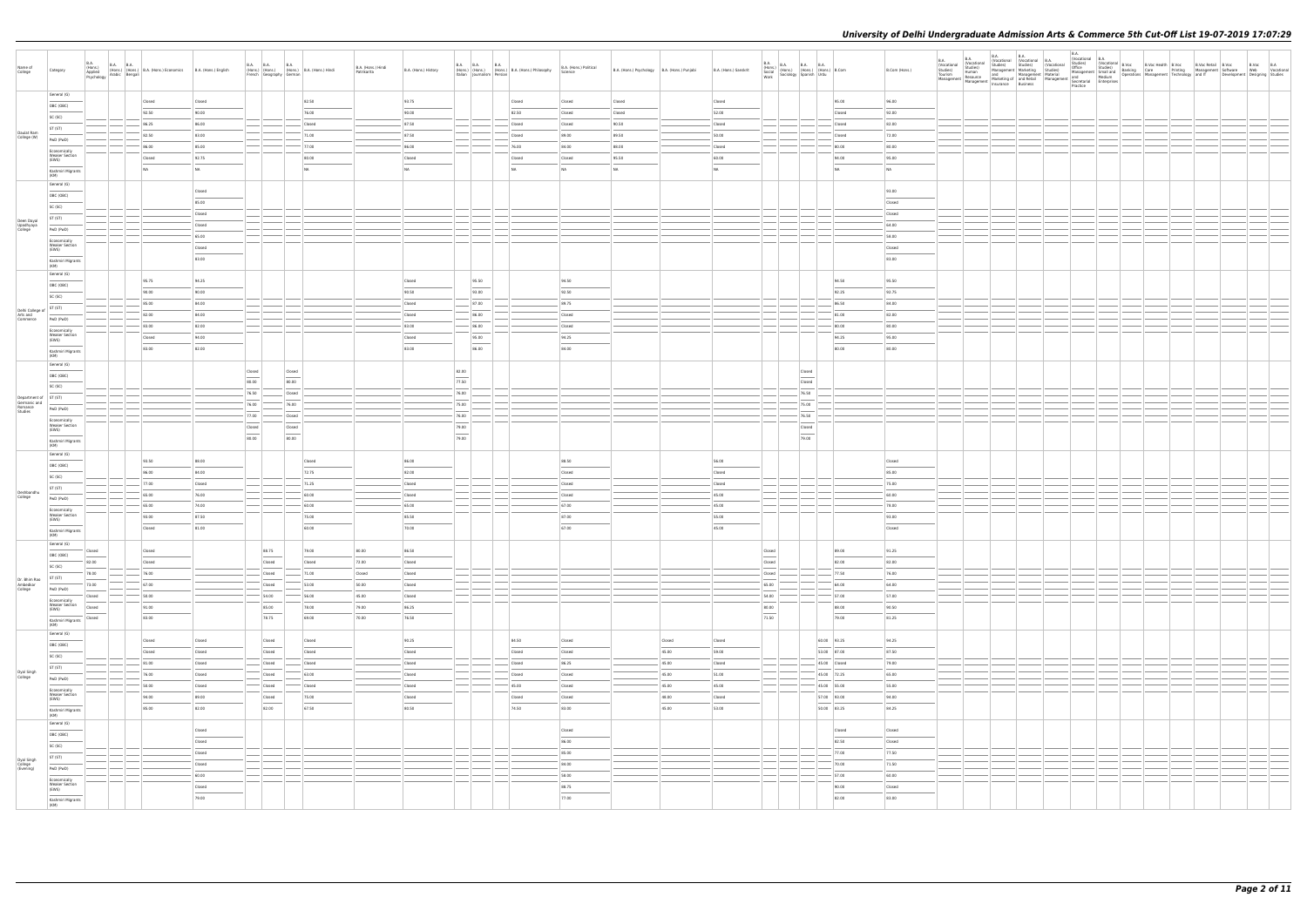| Name of<br>College                                 | Category                                       | <b>B.A.</b><br>(Hons.)<br>Applied<br>Psychology | B.A. B.A.<br>(Hons.) (Hons.) B.A. (Hons.) Economics<br>v Arabic Bengali | B.A. (Hons.) English | B.A. B.A. B.A. B.A. (Hons.) B.A. (Hons.) Hindi<br>French Geography German |        | B.A. (Hons.) Hindi<br>Patrikarita | B.A. (Hons.) History | Italian Journalism Persian | B.A. B.A. B.A. B.A. B.A. (Hons.) Philosophy | B.A. (Hons.) Political<br>Science | B.A. (Hons.) Psychology B.A. (Hons.) Punjabi | B.A. (Hons.) Sanskrit |                  |        | B.Com (Hons.) | B.A.<br>(Vocational B.A.<br>B.A.<br>(Vocational (Vocational B.A.<br>Studies) Studies) (Vocational |       | B.Voc B.A<br>Web Vocational<br>Development Designing Studies |
|----------------------------------------------------|------------------------------------------------|-------------------------------------------------|-------------------------------------------------------------------------|----------------------|---------------------------------------------------------------------------|--------|-----------------------------------|----------------------|----------------------------|---------------------------------------------|-----------------------------------|----------------------------------------------|-----------------------|------------------|--------|---------------|---------------------------------------------------------------------------------------------------|-------|--------------------------------------------------------------|
|                                                    | General (G)                                    | Closed                                          | 96.25                                                                   | 95.25                |                                                                           | Closed |                                   | Closed               |                            | Closed                                      | 95.50                             |                                              | Closed                |                  | 94.75  | 95.75         |                                                                                                   |       |                                                              |
|                                                    | OBC (OBC)                                      | 92.00                                           | 92.00                                                                   | 90.50                |                                                                           | 78.00  |                                   | 89.50                |                            | 82.50                                       | Closed                            |                                              | Closed                |                  | Closed | Closed        |                                                                                                   |       |                                                              |
|                                                    | SC (SC)                                        | Closed                                          | 85.50                                                                   | Closed               |                                                                           | Closed |                                   | Closed               |                            | 80.00                                       | Closed                            |                                              | Closed                |                  | 84.75  | 84.25         |                                                                                                   |       |                                                              |
| Gargi College                                      | ST (ST)                                        | 90.50                                           | 83.00                                                                   | Closed               |                                                                           | 67.00  |                                   | Closed               |                            | 81.00                                       | Closed                            |                                              | 45.00                 |                  | 78.50  | 75.00         |                                                                                                   |       |                                                              |
|                                                    | PwD (PwD)                                      | 91.00                                           | 87.00                                                                   | Closed               |                                                                           | 69.00  |                                   | Closed               |                            | $-81.50$                                    | Closed                            |                                              | 45.00                 |                  | 80.00  | 83.00         |                                                                                                   |       |                                                              |
|                                                    | Economically<br><b>Weaker Section</b>          | 95.25                                           | Closed                                                                  | Closed               |                                                                           | Closed |                                   | 93.75                |                            | Closed                                      | 94.50                             |                                              | Closed                |                  | 94.00  | 95.00         |                                                                                                   |       |                                                              |
|                                                    | (EWS)                                          | Closed                                          | 92.00                                                                   | 95.25                |                                                                           | 69.00  |                                   | 87.00                |                            | 88.00                                       | 86.00                             |                                              | 45.00                 |                  | 88.00  | 90.00         |                                                                                                   |       |                                                              |
|                                                    | Kashmiri Migrants<br>(KM)                      |                                                 |                                                                         |                      |                                                                           |        |                                   |                      |                            |                                             |                                   |                                              |                       |                  |        |               |                                                                                                   |       |                                                              |
|                                                    | General (G)                                    |                                                 | Closed                                                                  | Closed               |                                                                           | Closed |                                   | Closed               |                            |                                             |                                   |                                              | Closed                |                  |        | 97.25         |                                                                                                   |       |                                                              |
|                                                    | OBC (OBC)                                      |                                                 | Closed                                                                  | 93.50                |                                                                           | Closed |                                   | 93.75                |                            |                                             |                                   |                                              | 68.00                 |                  |        | 94.50         |                                                                                                   |       |                                                              |
|                                                    | SC (SC)                                        |                                                 | 90.50                                                                   | Closed               |                                                                           | Closed |                                   | 92.50                |                            |                                             |                                   |                                              | 64.00                 |                  |        | 90.00         |                                                                                                   |       |                                                              |
| Hans Raj                                           | ST (ST)                                        |                                                 | 88.25                                                                   | Closed               |                                                                           | 79.00  |                                   | 92.50                |                            |                                             |                                   |                                              | 59.00                 |                  |        | 82.50         |                                                                                                   |       |                                                              |
| College                                            | PwD (PwD)                                      |                                                 | 87.00                                                                   | 91.00                |                                                                           | Closed |                                   | 92.50                |                            |                                             |                                   |                                              | 59.00                 |                  |        | 85.00         |                                                                                                   |       |                                                              |
|                                                    | Economically<br><b>Weaker Section</b>          |                                                 | 95.75                                                                   | 95.00                |                                                                           | Closed |                                   | Closed               |                            |                                             |                                   |                                              | 69.50                 |                  |        | Closed        |                                                                                                   |       |                                                              |
|                                                    | (EWS)                                          |                                                 | 89.00                                                                   | 90.00                |                                                                           | 76.00  |                                   | 92.00                |                            |                                             |                                   |                                              | 62.00                 |                  |        | 87.25         |                                                                                                   |       |                                                              |
|                                                    | Kashmiri Migrants<br>(KM)                      |                                                 |                                                                         |                      |                                                                           |        |                                   |                      |                            |                                             |                                   |                                              |                       |                  |        |               |                                                                                                   |       |                                                              |
|                                                    | General (G)                                    |                                                 | 97.75                                                                   | Closed               |                                                                           | Closed |                                   | Closed               |                            | Closed                                      | Closed                            |                                              | Closed                | Closed           |        | 97.50         |                                                                                                   |       |                                                              |
|                                                    | OBC (OBC)                                      |                                                 | 95.50                                                                   | 95.00                |                                                                           | Closed |                                   | Closed               |                            | Closed                                      | Closed                            |                                              | Closed                | 93.00            |        | 94.75         |                                                                                                   |       |                                                              |
|                                                    | SC (SC)                                        |                                                 | 92.25                                                                   | Closed               |                                                                           | Closed |                                   | Closed               |                            | Closed                                      | Closed                            |                                              | Closed                | Closed           |        | 91.00         |                                                                                                   |       |                                                              |
| Hindu College                                      | ST (ST)                                        |                                                 | 91.25                                                                   | Closed               |                                                                           | Closed |                                   | 94.25                |                            | Closed                                      | Closed                            |                                              | 66.00                 | Closed           |        | 84.75         |                                                                                                   |       |                                                              |
|                                                    | PwD (PwD)                                      |                                                 | 90.75                                                                   | Closed               |                                                                           | 86.50  |                                   | Closed               |                            | $-81.50$                                    | Closed                            |                                              | Closed                | Closed           |        | 86.50         |                                                                                                   |       |                                                              |
|                                                    | Economically<br><b>Weaker Section</b>          |                                                 | Closed                                                                  | Closed               |                                                                           | Closed |                                   | 96.25                |                            | Closed                                      | Closed                            |                                              | Closed                | 95.00            |        | 96.25         |                                                                                                   |       |                                                              |
|                                                    | (EWS)                                          |                                                 | 91.75                                                                   | 92.00                |                                                                           | 86.00  |                                   | 93.75                |                            | 85.50                                       | Closed                            |                                              | 67.50                 | 92.00            |        | 87.50         |                                                                                                   |       |                                                              |
|                                                    | Kashmiri Migrants<br>(KM)                      |                                                 |                                                                         |                      |                                                                           |        |                                   |                      |                            |                                             |                                   |                                              |                       |                  |        |               |                                                                                                   |       |                                                              |
|                                                    | General (G)                                    |                                                 | Closed                                                                  | 95.00                | 94.75                                                                     | 83.25  |                                   | Closed               |                            | 89.75                                       | 95.50                             | Closed                                       | Closed                | 95.00            |        | Closed        |                                                                                                   |       |                                                              |
|                                                    | OBC (OBC)                                      |                                                 | Closed                                                                  | 90.25                | 90.50                                                                     | 75.00  |                                   | 90.00                |                            | 81.00                                       | Closed                            | 91.00                                        | 49.50                 | 88.00            |        | 91.50         |                                                                                                   |       |                                                              |
|                                                    | SC (SC)                                        |                                                 | 84.75                                                                   | 86.50                | 88.00                                                                     | 72.00  |                                   | 88.75                |                            | 81.00                                       | 89.50                             | Closed                                       | 45.00                 | 85.50            |        | 80.00         |                                                                                                   |       |                                                              |
| Indraprastha<br>College for<br>Women (W) PWD (PWD) | ST (ST)                                        |                                                 | 81.50                                                                   | 89.00                | 90.00                                                                     | 71.00  |                                   | 89.50                |                            | 83.50                                       | 90.50                             | Closed                                       | 45.00                 | 88.00            |        | 70.00         |                                                                                                   |       |                                                              |
|                                                    |                                                |                                                 | 86.00                                                                   | 89.50                | 91.00                                                                     | 82.50  |                                   | 90.00                |                            | $-83.00$                                    | 89.00                             | 88.00                                        | 50.00                 | 94.00            |        | 85.00         |                                                                                                   |       |                                                              |
|                                                    | Economically<br><b>Weaker Section</b>          |                                                 | Closed                                                                  | 93.75                | 94.25                                                                     | 82.00  |                                   | 94.25                |                            | 87.00                                       | 93.50                             | 94.50                                        | 50.00                 | 93.00            |        | 94.25         |                                                                                                   |       |                                                              |
|                                                    | (EWS)<br>Kashmiri Migrants                     |                                                 | 95.00                                                                   | 94.00                | 94.25                                                                     | 82.00  |                                   | 94.25                |                            | 87.00                                       | 93.50                             | 94.50                                        | 50.00                 | 94.00            |        | 86.50         |                                                                                                   |       |                                                              |
|                                                    | (KM)                                           |                                                 |                                                                         |                      |                                                                           |        |                                   |                      |                            |                                             |                                   |                                              |                       |                  |        |               |                                                                                                   |       |                                                              |
|                                                    | General (G)<br>OBC (OBC)                       |                                                 |                                                                         |                      |                                                                           |        |                                   |                      | Closed                     |                                             |                                   |                                              |                       |                  |        |               |                                                                                                   |       |                                                              |
|                                                    |                                                |                                                 |                                                                         |                      |                                                                           |        |                                   |                      | 79.75                      |                                             |                                   |                                              |                       |                  |        |               |                                                                                                   |       |                                                              |
|                                                    | SC (SC)                                        |                                                 |                                                                         |                      |                                                                           |        |                                   |                      | Closed                     |                                             |                                   |                                              |                       |                  |        |               |                                                                                                   |       |                                                              |
| Institute of<br>Home                               | ST (ST)                                        |                                                 |                                                                         |                      |                                                                           |        |                                   |                      | Closed                     |                                             |                                   |                                              |                       |                  |        |               |                                                                                                   |       |                                                              |
| Economics (W) PwD (PwD)                            |                                                |                                                 |                                                                         |                      |                                                                           |        |                                   |                      | 65.00                      |                                             |                                   |                                              |                       |                  |        |               |                                                                                                   |       |                                                              |
|                                                    | Economically<br><b>Weaker Section</b><br>(EWS) |                                                 |                                                                         |                      |                                                                           |        |                                   |                      | 89.00                      |                                             |                                   |                                              |                       |                  |        |               |                                                                                                   |       |                                                              |
|                                                    | Kashmiri Migrants                              |                                                 |                                                                         |                      |                                                                           |        |                                   |                      | 70.00                      |                                             |                                   |                                              |                       |                  |        |               |                                                                                                   |       |                                                              |
|                                                    | General (G)                                    |                                                 |                                                                         |                      |                                                                           |        |                                   |                      |                            |                                             |                                   |                                              |                       |                  |        |               |                                                                                                   |       |                                                              |
|                                                    | OBC (OBC)                                      |                                                 | 94.00                                                                   | Closed               |                                                                           | Closed |                                   | Closed               |                            | 83.00                                       | Closed                            |                                              | Closed                | Closed<br>$\sim$ | Closed | Closed        |                                                                                                   |       |                                                              |
|                                                    | SC (SC)                                        |                                                 | 86.50                                                                   | 84.50                |                                                                           | Closed |                                   | 80.00                |                            | 76.00                                       | 86.00                             |                                              | 45.00                 | 80.00            | 82.00  | 82.00         |                                                                                                   |       |                                                              |
|                                                    | ST (ST)                                        |                                                 | 75.00                                                                   | 83.50                |                                                                           | Closed |                                   | 78.00                | $\frac{1}{2}$              | 72.00                                       | 85.50                             |                                              | Closed                | 80.00            | Closed | 76.00         |                                                                                                   |       |                                                              |
| Janki Devi<br>Memorial<br>College (W)              | PwD (PwD)                                      |                                                 | 75.00                                                                   | 82.00                |                                                                           | 64.00  |                                   | 77.00                |                            | 72.50                                       | 82.00                             |                                              | 45.00                 | 79.00            | 76.00  | 76.00         |                                                                                                   |       |                                                              |
|                                                    | Economically                                   |                                                 | 80.00                                                                   | 84.50                |                                                                           | Closed |                                   | 77.00                | $\sim$                     | 72.00                                       | 80.00                             |                                              | 45.00                 | $- 79.00$        | 76.00  | 76.00         |                                                                                                   |       |                                                              |
|                                                    | <b>Weaker Section</b><br>(EWS)                 |                                                 | 93.00                                                                   | Closed               |                                                                           | Closed |                                   | Closed               |                            | Closed                                      | 90.00                             |                                              | 45.00                 | Closed           | Closed | 91.75         |                                                                                                   |       |                                                              |
|                                                    | $\sim$<br>Kashmiri Migrants                    |                                                 | 80.00                                                                   | 83.00                |                                                                           | 64.00  |                                   | 79.00                |                            | 72.00                                       | 86.00                             |                                              | 45.00                 | 79.00            | 81.00  | 82.00         |                                                                                                   |       |                                                              |
|                                                    | (KM)<br>General (G)                            |                                                 |                                                                         |                      |                                                                           |        |                                   |                      |                            |                                             |                                   |                                              |                       |                  |        |               |                                                                                                   |       |                                                              |
|                                                    | OBC (OBC)                                      |                                                 | Closed                                                                  | Closed               | 88.50                                                                     | 77.50  |                                   | Closed               | Closed                     |                                             | Closed                            |                                              | 45.00                 |                  | Closed | Closed        |                                                                                                   | 93.00 | Closed                                                       |
|                                                    | SC (SC)                                        |                                                 | 82.50                                                                   | Closed               | 85.00                                                                     | 68.00  |                                   | 77.00                | 81.00                      |                                             | 83.00                             |                                              | 45.00                 |                  | 80.00  | 84.50         |                                                                                                   | 91.00 | 68.00                                                        |
|                                                    | ST (ST)                                        |                                                 | Closed                                                                  | 79.00                | 78.00                                                                     | 71.00  |                                   | Closed               | 80.00                      |                                             | Closed                            |                                              | 45.00                 |                  | 75.00  | 79.00         |                                                                                                   | 90.00 | 66.00                                                        |
| Kalindi College                                    | PwD (PwD)                                      |                                                 | 65.00                                                                   | 78.50                | 75.00                                                                     | 60.00  |                                   | Closed               | 77.00                      |                                             | 74.00                             |                                              | 45.00                 |                  | 68.00  | 72.00         |                                                                                                   | 90.00 | 63.00                                                        |
|                                                    | Economically                                   |                                                 | 72.00                                                                   | 75.00                | $-$ 78.00                                                                 | 65.00  |                                   | $-70.00$             | 82.00                      |                                             | 70.00                             |                                              | 45.00                 | $\sim$           | 70.00  | 73.00         |                                                                                                   | 92.00 | 73.00                                                        |
|                                                    | <b>Weaker Section</b><br>(EWS)                 |                                                 | 92.50                                                                   | 89.00                | Closed                                                                    | 76.50  |                                   | 86.00                | Closed                     |                                             | 83.00                             |                                              | 45.00                 |                  | 90.00  | 85.00         |                                                                                                   | 92.00 | 73.00                                                        |
|                                                    | Kashmiri Migrants<br>(KM)                      |                                                 | 85.00                                                                   | Closed               | 79.00                                                                     | 72.00  |                                   | 72.00                | 84.00                      |                                             | 77.00                             |                                              | 45.00                 |                  | Closed | 85.00         |                                                                                                   | 92.00 | $\frac{1}{73.00}$                                            |
|                                                    | General (G)                                    |                                                 |                                                                         |                      |                                                                           |        |                                   |                      |                            |                                             |                                   |                                              |                       |                  |        |               |                                                                                                   |       |                                                              |
|                                                    | OBC (OBC)                                      |                                                 | 95.50                                                                   | 94.50                | Closed                                                                    | Closed |                                   | Closed               | Closed                     | Closed                                      | Closed                            | Closed                                       | Closed                | Closed           | Closed | 95.00         |                                                                                                   |       |                                                              |
|                                                    | SC (SC)                                        |                                                 | 90.00                                                                   | Closed               | 87.25                                                                     | Closed |                                   | Closed               | 86.00                      | 79.00                                       | Closed                            | 87.00                                        | 59.00                 | 84.00            | Closed | 90.50         |                                                                                                   |       |                                                              |
| Kamala Nehru                                       | ST (ST)                                        |                                                 | 82.00                                                                   | Closed               | $- 87.00$                                                                 | Closed |                                   | Closed               | $-85.50$                   | 77.50                                       | 87.00                             | Closed                                       | Closed                | 82.00            | 82.00  | 87.00         |                                                                                                   |       |                                                              |
| College (W)                                        | PwD (PwD)                                      |                                                 | 81.00                                                                   | 85.50                | Closed                                                                    | 67.00  |                                   | Closed               | 86.00                      | 79.50                                       | Closed                            | 86.50                                        | 51.00                 | 83.00            | 82.00  | 87.00         |                                                                                                   |       |                                                              |
|                                                    | Economically<br><b>Weaker Section</b>          |                                                 | 69.00                                                                   | 72.00                | 70.00                                                                     | 55.00  |                                   | 69.00                | $- 70.00$                  | $-65.00$                                    | 70.00                             | 80.00                                        | 45.00                 | 65.00            | 72.00  | 75.00         |                                                                                                   |       |                                                              |
|                                                    | (EWS)                                          |                                                 | Closed                                                                  | 91.00                | Closed                                                                    | 77.00  |                                   | 89.75                | Closed                     | 86.50                                       | 92.00                             | 92.00                                        | 58.00                 | 88.00            | 92.50  | 94.50         |                                                                                                   |       |                                                              |
|                                                    | Kashmiri Migrants<br>(KM)                      |                                                 | 86.00                                                                   | NA                   | 86.00                                                                     | NA     |                                   | 84.00                | <b>NA</b>                  | 82.00                                       | 88.00                             | NA                                           | 53.00                 | 83.00            | 85.00  | NA            |                                                                                                   |       |                                                              |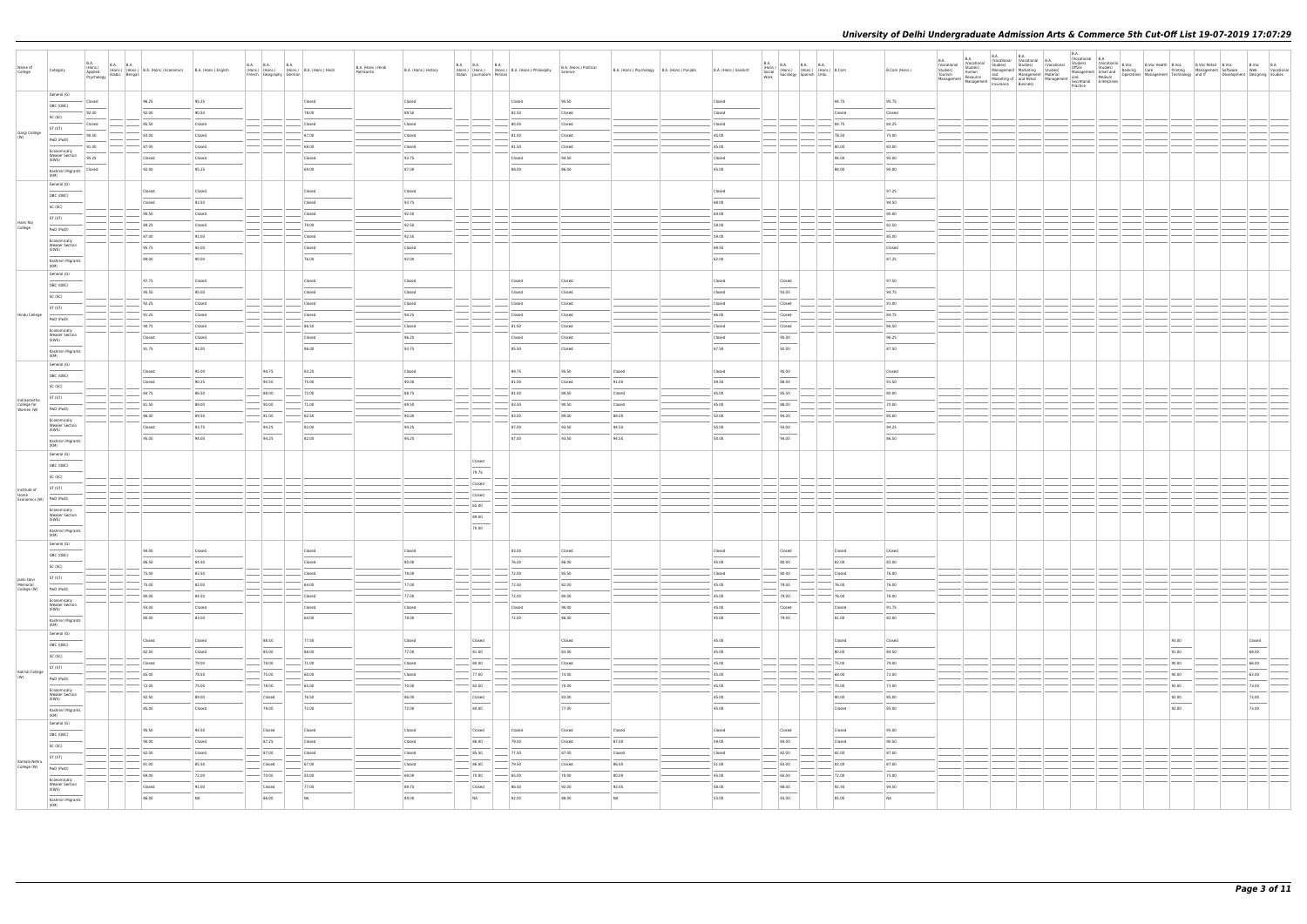| Name of                                                           |                                                                                                                                                                                                                                                                                                                                                                                                                                                                                                 | B.A.<br>(Hons.)<br>Applied |                                                                                                                               |                          | <b>B.A. B.A.</b> | <b>B.A.</b>             |                                            |                                   |                          |                                       |                                                     |                                                                                   |                                                                                                                                                                                                                                                                                                                                                                                                                                                                            |                                                |        |                       | $\begin{tabular}{ l l l } \hline B.A. & B.A. & B.A. & B.A. & B.A. \\ \hline (Hons.) & (Hons.) & (Hons.) & (Hons.) & B. Com & \\ Social & Sociology & Spanish & Urdu & \\ \hline \end{tabular}$ |              |               |  |  |  |  |  |  |                                                                                   |
|-------------------------------------------------------------------|-------------------------------------------------------------------------------------------------------------------------------------------------------------------------------------------------------------------------------------------------------------------------------------------------------------------------------------------------------------------------------------------------------------------------------------------------------------------------------------------------|----------------------------|-------------------------------------------------------------------------------------------------------------------------------|--------------------------|------------------|-------------------------|--------------------------------------------|-----------------------------------|--------------------------|---------------------------------------|-----------------------------------------------------|-----------------------------------------------------------------------------------|----------------------------------------------------------------------------------------------------------------------------------------------------------------------------------------------------------------------------------------------------------------------------------------------------------------------------------------------------------------------------------------------------------------------------------------------------------------------------|------------------------------------------------|--------|-----------------------|------------------------------------------------------------------------------------------------------------------------------------------------------------------------------------------------|--------------|---------------|--|--|--|--|--|--|-----------------------------------------------------------------------------------|
| College                                                           | Category                                                                                                                                                                                                                                                                                                                                                                                                                                                                                        |                            | (Hons.) (Hons.) (Hons.) B.A. (Hons.) Economics<br>Applied (Hons.) (Hons.) B.A. (Hons.) Economics<br>Psychology Arabic Bengali | B.A. (Hons.) English     |                  | French Geography German | (Hons.) (Hons.) (Hons.) B.A. (Hons.) Hindi | B.A. (Hons.) Hindi<br>Patrikarita | B.A. (Hons.) History     |                                       |                                                     | B.A. B.A. B.A. B.A. (Hons.) B.A. (Hons.) Philosophy<br>Italian Journalism Persian | B.A. (Hons.) Political<br>Science                                                                                                                                                                                                                                                                                                                                                                                                                                          | B.A. (Hons.) Psychology   B.A. (Hons.) Punjabi |        | B.A. (Hons.) Sanskrit |                                                                                                                                                                                                |              | B.Com (Hons.) |  |  |  |  |  |  | il B.Voc B.Voc B.A<br>nt Software Web Vocational<br>Development Designing Studies |
|                                                                   |                                                                                                                                                                                                                                                                                                                                                                                                                                                                                                 |                            |                                                                                                                               |                          |                  |                         |                                            |                                   |                          |                                       |                                                     |                                                                                   |                                                                                                                                                                                                                                                                                                                                                                                                                                                                            |                                                |        |                       |                                                                                                                                                                                                |              |               |  |  |  |  |  |  |                                                                                   |
|                                                                   |                                                                                                                                                                                                                                                                                                                                                                                                                                                                                                 |                            |                                                                                                                               |                          |                  |                         |                                            |                                   |                          |                                       |                                                     |                                                                                   |                                                                                                                                                                                                                                                                                                                                                                                                                                                                            |                                                |        |                       |                                                                                                                                                                                                |              |               |  |  |  |  |  |  |                                                                                   |
|                                                                   | General (G)                                                                                                                                                                                                                                                                                                                                                                                                                                                                                     |                            |                                                                                                                               |                          |                  |                         |                                            |                                   |                          |                                       |                                                     |                                                                                   |                                                                                                                                                                                                                                                                                                                                                                                                                                                                            |                                                |        |                       |                                                                                                                                                                                                |              |               |  |  |  |  |  |  |                                                                                   |
|                                                                   |                                                                                                                                                                                                                                                                                                                                                                                                                                                                                                 |                            |                                                                                                                               |                          |                  |                         |                                            |                                   |                          |                                       |                                                     |                                                                                   |                                                                                                                                                                                                                                                                                                                                                                                                                                                                            | 94.75                                          |        |                       |                                                                                                                                                                                                |              | 94.50         |  |  |  |  |  |  |                                                                                   |
|                                                                   | OBC (OBC)                                                                                                                                                                                                                                                                                                                                                                                                                                                                                       |                            |                                                                                                                               |                          |                  |                         |                                            |                                   |                          |                                       |                                                     |                                                                                   |                                                                                                                                                                                                                                                                                                                                                                                                                                                                            |                                                |        |                       |                                                                                                                                                                                                |              |               |  |  |  |  |  |  |                                                                                   |
|                                                                   | SC (SC)                                                                                                                                                                                                                                                                                                                                                                                                                                                                                         |                            |                                                                                                                               |                          |                  |                         |                                            |                                   |                          |                                       |                                                     |                                                                                   |                                                                                                                                                                                                                                                                                                                                                                                                                                                                            | 88.00                                          |        |                       |                                                                                                                                                                                                |              | 86.00         |  |  |  |  |  |  |                                                                                   |
|                                                                   |                                                                                                                                                                                                                                                                                                                                                                                                                                                                                                 |                            |                                                                                                                               |                          |                  |                         |                                            |                                   |                          |                                       |                                                     |                                                                                   |                                                                                                                                                                                                                                                                                                                                                                                                                                                                            | 85.00                                          |        |                       |                                                                                                                                                                                                |              | 80.75         |  |  |  |  |  |  |                                                                                   |
|                                                                   | ST (ST)                                                                                                                                                                                                                                                                                                                                                                                                                                                                                         |                            |                                                                                                                               |                          |                  |                         |                                            |                                   |                          |                                       |                                                     |                                                                                   |                                                                                                                                                                                                                                                                                                                                                                                                                                                                            |                                                |        |                       |                                                                                                                                                                                                |              |               |  |  |  |  |  |  |                                                                                   |
| Keshav                                                            |                                                                                                                                                                                                                                                                                                                                                                                                                                                                                                 |                            |                                                                                                                               |                          |                  |                         |                                            |                                   |                          |                                       |                                                     |                                                                                   |                                                                                                                                                                                                                                                                                                                                                                                                                                                                            | 80.00                                          |        |                       |                                                                                                                                                                                                |              | 60.00         |  |  |  |  |  |  |                                                                                   |
| Mahavidyalaya   PwD (PwD)                                         |                                                                                                                                                                                                                                                                                                                                                                                                                                                                                                 |                            |                                                                                                                               |                          |                  |                         |                                            |                                   |                          |                                       |                                                     |                                                                                   |                                                                                                                                                                                                                                                                                                                                                                                                                                                                            |                                                |        |                       |                                                                                                                                                                                                |              |               |  |  |  |  |  |  |                                                                                   |
|                                                                   |                                                                                                                                                                                                                                                                                                                                                                                                                                                                                                 |                            |                                                                                                                               |                          |                  |                         |                                            |                                   |                          | $\sim$                                |                                                     |                                                                                   |                                                                                                                                                                                                                                                                                                                                                                                                                                                                            | 80.00                                          |        |                       |                                                                                                                                                                                                |              | 60.00         |  |  |  |  |  |  |                                                                                   |
|                                                                   | Economically<br><b>Weaker Section</b>                                                                                                                                                                                                                                                                                                                                                                                                                                                           |                            |                                                                                                                               |                          |                  |                         |                                            |                                   |                          |                                       |                                                     |                                                                                   |                                                                                                                                                                                                                                                                                                                                                                                                                                                                            |                                                |        |                       |                                                                                                                                                                                                |              |               |  |  |  |  |  |  |                                                                                   |
|                                                                   | (EWS)                                                                                                                                                                                                                                                                                                                                                                                                                                                                                           |                            |                                                                                                                               |                          |                  |                         |                                            |                                   |                          |                                       |                                                     |                                                                                   |                                                                                                                                                                                                                                                                                                                                                                                                                                                                            | 93.00                                          |        |                       |                                                                                                                                                                                                |              | 93.75         |  |  |  |  |  |  |                                                                                   |
|                                                                   |                                                                                                                                                                                                                                                                                                                                                                                                                                                                                                 |                            |                                                                                                                               |                          |                  |                         |                                            |                                   |                          |                                       |                                                     |                                                                                   |                                                                                                                                                                                                                                                                                                                                                                                                                                                                            | 84.75                                          |        |                       |                                                                                                                                                                                                |              | 84.50         |  |  |  |  |  |  |                                                                                   |
|                                                                   | Kashmiri Migrants<br>(KM)                                                                                                                                                                                                                                                                                                                                                                                                                                                                       |                            |                                                                                                                               |                          |                  |                         |                                            |                                   |                          |                                       |                                                     |                                                                                   |                                                                                                                                                                                                                                                                                                                                                                                                                                                                            |                                                |        |                       |                                                                                                                                                                                                |              |               |  |  |  |  |  |  |                                                                                   |
|                                                                   |                                                                                                                                                                                                                                                                                                                                                                                                                                                                                                 |                            |                                                                                                                               |                          |                  |                         |                                            |                                   |                          |                                       |                                                     |                                                                                   |                                                                                                                                                                                                                                                                                                                                                                                                                                                                            |                                                |        |                       |                                                                                                                                                                                                |              |               |  |  |  |  |  |  |                                                                                   |
|                                                                   | General (G)                                                                                                                                                                                                                                                                                                                                                                                                                                                                                     |                            |                                                                                                                               |                          |                  |                         |                                            |                                   |                          |                                       |                                                     |                                                                                   |                                                                                                                                                                                                                                                                                                                                                                                                                                                                            |                                                |        |                       |                                                                                                                                                                                                |              |               |  |  |  |  |  |  |                                                                                   |
|                                                                   | OBC (OBC)                                                                                                                                                                                                                                                                                                                                                                                                                                                                                       |                            | 97.00                                                                                                                         | 96.00                    |                  | Closed                  | Closed                                     |                                   | Closed                   |                                       |                                                     |                                                                                   | Closed                                                                                                                                                                                                                                                                                                                                                                                                                                                                     |                                                |        | Closed                |                                                                                                                                                                                                | 79.50 96.50  | Closed        |  |  |  |  |  |  |                                                                                   |
|                                                                   |                                                                                                                                                                                                                                                                                                                                                                                                                                                                                                 |                            | 94.00                                                                                                                         | Closed                   |                  | 95.00                   | 84.00                                      |                                   | 94.00                    |                                       |                                                     |                                                                                   | Closed                                                                                                                                                                                                                                                                                                                                                                                                                                                                     |                                                |        | 67.50                 |                                                                                                                                                                                                | 75.00 95.25  | 94.25         |  |  |  |  |  |  |                                                                                   |
|                                                                   | SC (SC)                                                                                                                                                                                                                                                                                                                                                                                                                                                                                         |                            |                                                                                                                               |                          |                  |                         |                                            |                                   |                          |                                       |                                                     |                                                                                   |                                                                                                                                                                                                                                                                                                                                                                                                                                                                            |                                                |        |                       |                                                                                                                                                                                                |              |               |  |  |  |  |  |  |                                                                                   |
|                                                                   |                                                                                                                                                                                                                                                                                                                                                                                                                                                                                                 |                            | 90.50                                                                                                                         | Closed                   |                  | 94.00                   | Closed                                     |                                   | Closed                   |                                       |                                                     |                                                                                   | Closed                                                                                                                                                                                                                                                                                                                                                                                                                                                                     |                                                |        | 67.50                 |                                                                                                                                                                                                | 71.00 92.75  | 89.25         |  |  |  |  |  |  |                                                                                   |
| Kirori Mal                                                        | ST (ST)                                                                                                                                                                                                                                                                                                                                                                                                                                                                                         |                            |                                                                                                                               |                          |                  |                         |                                            |                                   |                          |                                       |                                                     |                                                                                   |                                                                                                                                                                                                                                                                                                                                                                                                                                                                            |                                                |        |                       |                                                                                                                                                                                                |              |               |  |  |  |  |  |  |                                                                                   |
| College                                                           | PwD (PwD)                                                                                                                                                                                                                                                                                                                                                                                                                                                                                       |                            | 88.00                                                                                                                         | Closed                   |                  | Closed                  | 79.00                                      |                                   | Closed                   |                                       |                                                     |                                                                                   | Closed                                                                                                                                                                                                                                                                                                                                                                                                                                                                     |                                                |        | 66.50                 |                                                                                                                                                                                                | 72.00 90.50  | 82.00         |  |  |  |  |  |  |                                                                                   |
|                                                                   |                                                                                                                                                                                                                                                                                                                                                                                                                                                                                                 |                            | 87.00                                                                                                                         | 87.00                    |                  | 89.00                   | 85.50                                      |                                   | 89.25                    |                                       |                                                     |                                                                                   | Closed                                                                                                                                                                                                                                                                                                                                                                                                                                                                     |                                                |        | Closed                |                                                                                                                                                                                                | 70.00 Closed | 85.00         |  |  |  |  |  |  |                                                                                   |
|                                                                   | Economically                                                                                                                                                                                                                                                                                                                                                                                                                                                                                    |                            |                                                                                                                               |                          |                  |                         |                                            |                                   |                          |                                       |                                                     |                                                                                   |                                                                                                                                                                                                                                                                                                                                                                                                                                                                            |                                                |        |                       |                                                                                                                                                                                                |              |               |  |  |  |  |  |  |                                                                                   |
|                                                                   | <b>Weaker Section</b><br>(EWS)                                                                                                                                                                                                                                                                                                                                                                                                                                                                  |                            | 96.50                                                                                                                         | 94.25                    |                  | Closed                  | 86.50                                      |                                   | Closed                   |                                       |                                                     |                                                                                   | Closed                                                                                                                                                                                                                                                                                                                                                                                                                                                                     |                                                |        | Closed                |                                                                                                                                                                                                | Closed 96.25 | Closed        |  |  |  |  |  |  |                                                                                   |
|                                                                   |                                                                                                                                                                                                                                                                                                                                                                                                                                                                                                 |                            | 91.00                                                                                                                         | 89.00                    |                  | 91.50                   | 80.00                                      |                                   | 92.25                    |                                       |                                                     |                                                                                   | 92.75                                                                                                                                                                                                                                                                                                                                                                                                                                                                      |                                                |        | 66.00                 |                                                                                                                                                                                                | 70.00 89.50  | 87.00         |  |  |  |  |  |  |                                                                                   |
|                                                                   | Kashmiri Migrants<br>(KM)                                                                                                                                                                                                                                                                                                                                                                                                                                                                       |                            |                                                                                                                               |                          |                  |                         |                                            |                                   |                          |                                       |                                                     |                                                                                   |                                                                                                                                                                                                                                                                                                                                                                                                                                                                            |                                                |        |                       |                                                                                                                                                                                                |              |               |  |  |  |  |  |  |                                                                                   |
|                                                                   |                                                                                                                                                                                                                                                                                                                                                                                                                                                                                                 |                            |                                                                                                                               |                          |                  |                         |                                            |                                   |                          |                                       |                                                     |                                                                                   |                                                                                                                                                                                                                                                                                                                                                                                                                                                                            |                                                |        |                       |                                                                                                                                                                                                |              |               |  |  |  |  |  |  |                                                                                   |
|                                                                   | General (G)                                                                                                                                                                                                                                                                                                                                                                                                                                                                                     |                            |                                                                                                                               |                          |                  |                         |                                            |                                   |                          |                                       |                                                     |                                                                                   |                                                                                                                                                                                                                                                                                                                                                                                                                                                                            |                                                |        |                       |                                                                                                                                                                                                |              |               |  |  |  |  |  |  |                                                                                   |
|                                                                   |                                                                                                                                                                                                                                                                                                                                                                                                                                                                                                 |                            |                                                                                                                               |                          |                  |                         |                                            |                                   |                          |                                       |                                                     |                                                                                   |                                                                                                                                                                                                                                                                                                                                                                                                                                                                            |                                                |        |                       |                                                                                                                                                                                                |              |               |  |  |  |  |  |  |                                                                                   |
|                                                                   | OBC (OBC)                                                                                                                                                                                                                                                                                                                                                                                                                                                                                       |                            |                                                                                                                               |                          |                  |                         |                                            |                                   |                          |                                       |                                                     |                                                                                   |                                                                                                                                                                                                                                                                                                                                                                                                                                                                            |                                                |        |                       |                                                                                                                                                                                                |              |               |  |  |  |  |  |  |                                                                                   |
|                                                                   | SC (SC)                                                                                                                                                                                                                                                                                                                                                                                                                                                                                         |                            |                                                                                                                               |                          |                  |                         |                                            |                                   |                          |                                       |                                                     |                                                                                   |                                                                                                                                                                                                                                                                                                                                                                                                                                                                            |                                                |        |                       |                                                                                                                                                                                                |              |               |  |  |  |  |  |  |                                                                                   |
|                                                                   |                                                                                                                                                                                                                                                                                                                                                                                                                                                                                                 |                            |                                                                                                                               |                          |                  |                         |                                            |                                   |                          |                                       |                                                     |                                                                                   |                                                                                                                                                                                                                                                                                                                                                                                                                                                                            |                                                |        |                       |                                                                                                                                                                                                |              |               |  |  |  |  |  |  |                                                                                   |
|                                                                   | ST (ST)                                                                                                                                                                                                                                                                                                                                                                                                                                                                                         |                            |                                                                                                                               |                          |                  |                         |                                            |                                   |                          |                                       |                                                     |                                                                                   |                                                                                                                                                                                                                                                                                                                                                                                                                                                                            |                                                |        |                       |                                                                                                                                                                                                |              |               |  |  |  |  |  |  |                                                                                   |
| Lady Irwin<br>College (W)                                         |                                                                                                                                                                                                                                                                                                                                                                                                                                                                                                 |                            |                                                                                                                               |                          |                  |                         |                                            |                                   |                          |                                       |                                                     |                                                                                   |                                                                                                                                                                                                                                                                                                                                                                                                                                                                            |                                                |        |                       |                                                                                                                                                                                                |              |               |  |  |  |  |  |  |                                                                                   |
|                                                                   | PwD (PwD)                                                                                                                                                                                                                                                                                                                                                                                                                                                                                       |                            |                                                                                                                               |                          |                  |                         |                                            |                                   |                          |                                       |                                                     |                                                                                   |                                                                                                                                                                                                                                                                                                                                                                                                                                                                            |                                                |        |                       |                                                                                                                                                                                                |              |               |  |  |  |  |  |  |                                                                                   |
|                                                                   | Economically                                                                                                                                                                                                                                                                                                                                                                                                                                                                                    |                            |                                                                                                                               |                          |                  |                         |                                            |                                   |                          |                                       |                                                     |                                                                                   |                                                                                                                                                                                                                                                                                                                                                                                                                                                                            |                                                |        |                       |                                                                                                                                                                                                |              |               |  |  |  |  |  |  |                                                                                   |
|                                                                   | <b>Weaker Section</b>                                                                                                                                                                                                                                                                                                                                                                                                                                                                           |                            |                                                                                                                               |                          |                  |                         |                                            |                                   |                          |                                       |                                                     |                                                                                   |                                                                                                                                                                                                                                                                                                                                                                                                                                                                            |                                                |        |                       |                                                                                                                                                                                                |              |               |  |  |  |  |  |  |                                                                                   |
|                                                                   | (EWS)                                                                                                                                                                                                                                                                                                                                                                                                                                                                                           |                            |                                                                                                                               |                          |                  |                         |                                            |                                   |                          |                                       |                                                     |                                                                                   |                                                                                                                                                                                                                                                                                                                                                                                                                                                                            |                                                |        |                       |                                                                                                                                                                                                |              |               |  |  |  |  |  |  |                                                                                   |
|                                                                   | $\frac{1}{2} \left( \frac{1}{2} \right) \left( \frac{1}{2} \right) \left( \frac{1}{2} \right) \left( \frac{1}{2} \right) \left( \frac{1}{2} \right) \left( \frac{1}{2} \right) \left( \frac{1}{2} \right) \left( \frac{1}{2} \right) \left( \frac{1}{2} \right) \left( \frac{1}{2} \right) \left( \frac{1}{2} \right) \left( \frac{1}{2} \right) \left( \frac{1}{2} \right) \left( \frac{1}{2} \right) \left( \frac{1}{2} \right) \left( \frac{1}{2} \right) \left( \frac$<br>Kashmiri Migrants |                            |                                                                                                                               |                          |                  |                         |                                            |                                   |                          |                                       |                                                     |                                                                                   |                                                                                                                                                                                                                                                                                                                                                                                                                                                                            |                                                |        |                       |                                                                                                                                                                                                |              |               |  |  |  |  |  |  |                                                                                   |
|                                                                   | (KM)                                                                                                                                                                                                                                                                                                                                                                                                                                                                                            |                            |                                                                                                                               |                          |                  |                         |                                            |                                   |                          |                                       |                                                     |                                                                                   |                                                                                                                                                                                                                                                                                                                                                                                                                                                                            |                                                |        |                       |                                                                                                                                                                                                |              |               |  |  |  |  |  |  |                                                                                   |
|                                                                   | General (G)                                                                                                                                                                                                                                                                                                                                                                                                                                                                                     |                            |                                                                                                                               |                          |                  |                         |                                            |                                   |                          |                                       |                                                     |                                                                                   |                                                                                                                                                                                                                                                                                                                                                                                                                                                                            |                                                |        |                       |                                                                                                                                                                                                |              |               |  |  |  |  |  |  |                                                                                   |
|                                                                   |                                                                                                                                                                                                                                                                                                                                                                                                                                                                                                 |                            | Closed                                                                                                                        | Closed                   |                  |                         | Closed                                     |                                   | Closed                   |                                       | Closed                                              | Closed                                                                            | Closed                                                                                                                                                                                                                                                                                                                                                                                                                                                                     | Closed                                         |        | Closed                | Closed                                                                                                                                                                                         |              | 97.50         |  |  |  |  |  |  |                                                                                   |
|                                                                   | OBC (OBC)                                                                                                                                                                                                                                                                                                                                                                                                                                                                                       |                            |                                                                                                                               |                          |                  |                         |                                            |                                   |                          |                                       | $\frac{1}{2}$                                       |                                                                                   |                                                                                                                                                                                                                                                                                                                                                                                                                                                                            |                                                |        |                       |                                                                                                                                                                                                |              |               |  |  |  |  |  |  |                                                                                   |
|                                                                   |                                                                                                                                                                                                                                                                                                                                                                                                                                                                                                 |                            | Closed                                                                                                                        | 92.25                    |                  |                         | 81.75                                      |                                   | Closed                   |                                       | Closed                                              | Closed                                                                            | Closed                                                                                                                                                                                                                                                                                                                                                                                                                                                                     | Closed                                         |        | 60.75                 | Closed                                                                                                                                                                                         |              | 94.75         |  |  |  |  |  |  |                                                                                   |
|                                                                   | SC (SC)                                                                                                                                                                                                                                                                                                                                                                                                                                                                                         |                            |                                                                                                                               |                          |                  |                         |                                            |                                   |                          |                                       |                                                     |                                                                                   |                                                                                                                                                                                                                                                                                                                                                                                                                                                                            |                                                |        |                       |                                                                                                                                                                                                |              |               |  |  |  |  |  |  |                                                                                   |
|                                                                   | ST (ST)                                                                                                                                                                                                                                                                                                                                                                                                                                                                                         |                            | Closed                                                                                                                        | 92.00                    |                  |                         | Closed                                     |                                   | Closed                   |                                       | Closed                                              | 85.75                                                                             | Closed                                                                                                                                                                                                                                                                                                                                                                                                                                                                     | 94.50                                          |        | 60.00                 | 90.25                                                                                                                                                                                          |              | Closed        |  |  |  |  |  |  |                                                                                   |
| Lady Shri Ram<br>College for<br>Women (W) PWD (PWD)               |                                                                                                                                                                                                                                                                                                                                                                                                                                                                                                 |                            | Closed                                                                                                                        | 91.50                    |                  |                         | Closed                                     |                                   | 92.25                    |                                       | 91.00                                               | 85.25                                                                             | Closed                                                                                                                                                                                                                                                                                                                                                                                                                                                                     | 95.00                                          |        | 58.00                 | Closed                                                                                                                                                                                         |              | 86.50         |  |  |  |  |  |  |                                                                                   |
|                                                                   |                                                                                                                                                                                                                                                                                                                                                                                                                                                                                                 |                            |                                                                                                                               |                          |                  |                         |                                            |                                   |                          |                                       |                                                     |                                                                                   |                                                                                                                                                                                                                                                                                                                                                                                                                                                                            |                                                |        |                       |                                                                                                                                                                                                |              |               |  |  |  |  |  |  |                                                                                   |
|                                                                   |                                                                                                                                                                                                                                                                                                                                                                                                                                                                                                 |                            | 87.25                                                                                                                         | 89.50                    |                  |                         | Closed                                     |                                   | 87.75                    |                                       | Closed                                              | 84.50                                                                             | 89.00                                                                                                                                                                                                                                                                                                                                                                                                                                                                      | 95.00                                          |        | Closed                | Closed                                                                                                                                                                                         |              | 88.25         |  |  |  |  |  |  |                                                                                   |
|                                                                   | Economically<br><b>Weaker Section</b>                                                                                                                                                                                                                                                                                                                                                                                                                                                           |                            |                                                                                                                               |                          |                  |                         |                                            |                                   |                          |                                       |                                                     |                                                                                   |                                                                                                                                                                                                                                                                                                                                                                                                                                                                            |                                                |        |                       |                                                                                                                                                                                                |              |               |  |  |  |  |  |  |                                                                                   |
|                                                                   | (EWS)                                                                                                                                                                                                                                                                                                                                                                                                                                                                                           |                            | 96.50                                                                                                                         | 94.75                    |                  |                         | 83.75                                      |                                   | 95.25                    |                                       | 96.25                                               | 92.00                                                                             | 96.75                                                                                                                                                                                                                                                                                                                                                                                                                                                                      | 97.00                                          |        | Closed                | 95.00                                                                                                                                                                                          |              | 96.75         |  |  |  |  |  |  |                                                                                   |
|                                                                   |                                                                                                                                                                                                                                                                                                                                                                                                                                                                                                 |                            | 93.50                                                                                                                         | 93.00                    |                  |                         | 78.25                                      |                                   | 90.50                    |                                       | Closed                                              | 87.25                                                                             | 94.25                                                                                                                                                                                                                                                                                                                                                                                                                                                                      | 95.75                                          |        | 59.00                 | 92.00                                                                                                                                                                                          |              | 94.25         |  |  |  |  |  |  |                                                                                   |
|                                                                   | Kashmiri Migrants<br>(KM)                                                                                                                                                                                                                                                                                                                                                                                                                                                                       |                            |                                                                                                                               |                          |                  |                         |                                            |                                   |                          |                                       |                                                     |                                                                                   |                                                                                                                                                                                                                                                                                                                                                                                                                                                                            |                                                |        |                       |                                                                                                                                                                                                |              |               |  |  |  |  |  |  |                                                                                   |
|                                                                   |                                                                                                                                                                                                                                                                                                                                                                                                                                                                                                 |                            |                                                                                                                               |                          |                  |                         |                                            |                                   |                          |                                       |                                                     |                                                                                   |                                                                                                                                                                                                                                                                                                                                                                                                                                                                            |                                                |        |                       |                                                                                                                                                                                                |              |               |  |  |  |  |  |  |                                                                                   |
|                                                                   | General (G)                                                                                                                                                                                                                                                                                                                                                                                                                                                                                     |                            |                                                                                                                               |                          |                  |                         |                                            |                                   |                          |                                       |                                                     |                                                                                   |                                                                                                                                                                                                                                                                                                                                                                                                                                                                            |                                                |        |                       |                                                                                                                                                                                                |              |               |  |  |  |  |  |  |                                                                                   |
|                                                                   | OBC (OBC)                                                                                                                                                                                                                                                                                                                                                                                                                                                                                       |                            | 92.50                                                                                                                         | 88.75                    |                  |                         | Closed                                     |                                   | Closed                   |                                       |                                                     | Closed                                                                            | Closed                                                                                                                                                                                                                                                                                                                                                                                                                                                                     |                                                |        | Closed                |                                                                                                                                                                                                | 89.50        | Closed        |  |  |  |  |  |  |                                                                                   |
|                                                                   |                                                                                                                                                                                                                                                                                                                                                                                                                                                                                                 |                            | 81.00                                                                                                                         | 83.50                    |                  |                         | 74.00                                      |                                   | 81.00                    |                                       |                                                     | 76.00                                                                             | 82.00                                                                                                                                                                                                                                                                                                                                                                                                                                                                      |                                                |        | 50.00                 |                                                                                                                                                                                                | 81.00        | 82.00         |  |  |  |  |  |  |                                                                                   |
|                                                                   | SC (SC)                                                                                                                                                                                                                                                                                                                                                                                                                                                                                         |                            |                                                                                                                               |                          |                  |                         |                                            |                                   |                          |                                       |                                                     |                                                                                   |                                                                                                                                                                                                                                                                                                                                                                                                                                                                            |                                                |        |                       |                                                                                                                                                                                                |              |               |  |  |  |  |  |  |                                                                                   |
|                                                                   |                                                                                                                                                                                                                                                                                                                                                                                                                                                                                                 |                            | 76.00                                                                                                                         | 82.00                    |                  |                         | $- 75.00$                                  |                                   | Closed                   |                                       |                                                     | 75.00                                                                             | Closed                                                                                                                                                                                                                                                                                                                                                                                                                                                                     |                                                |        | Closed                |                                                                                                                                                                                                | 79.00        | 80.00         |  |  |  |  |  |  |                                                                                   |
| Lakshmibai                                                        | ST (ST)                                                                                                                                                                                                                                                                                                                                                                                                                                                                                         |                            |                                                                                                                               |                          |                  |                         |                                            |                                   |                          |                                       |                                                     |                                                                                   |                                                                                                                                                                                                                                                                                                                                                                                                                                                                            |                                                |        |                       |                                                                                                                                                                                                |              |               |  |  |  |  |  |  |                                                                                   |
| College (W)                                                       | PwD (PwD)                                                                                                                                                                                                                                                                                                                                                                                                                                                                                       |                            | 76.00                                                                                                                         | 82.00                    |                  |                         | 74.00                                      |                                   | 80.00                    |                                       |                                                     | 74.00                                                                             | 79.00                                                                                                                                                                                                                                                                                                                                                                                                                                                                      |                                                |        | 52.00                 |                                                                                                                                                                                                | 78.00        | 79.00         |  |  |  |  |  |  |                                                                                   |
|                                                                   |                                                                                                                                                                                                                                                                                                                                                                                                                                                                                                 |                            | 76.00                                                                                                                         | 83.50                    |                  |                         | 74.00                                      |                                   | 81.00                    |                                       |                                                     | 75.00                                                                             | 88.00                                                                                                                                                                                                                                                                                                                                                                                                                                                                      |                                                |        | 52.00                 |                                                                                                                                                                                                | 79.00        | 80.00         |  |  |  |  |  |  |                                                                                   |
|                                                                   | Economically                                                                                                                                                                                                                                                                                                                                                                                                                                                                                    |                            |                                                                                                                               |                          |                  |                         |                                            |                                   |                          |                                       |                                                     |                                                                                   |                                                                                                                                                                                                                                                                                                                                                                                                                                                                            |                                                |        |                       |                                                                                                                                                                                                |              |               |  |  |  |  |  |  |                                                                                   |
|                                                                   | <b>Weaker Section</b><br>(EWS)                                                                                                                                                                                                                                                                                                                                                                                                                                                                  |                            | 92.50                                                                                                                         | 88.50                    |                  |                         | 79.25                                      |                                   | 85.75                    |                                       |                                                     | 80.50                                                                             | 89.75                                                                                                                                                                                                                                                                                                                                                                                                                                                                      |                                                |        | 52.00                 |                                                                                                                                                                                                | 89.00        | 91.50         |  |  |  |  |  |  |                                                                                   |
|                                                                   |                                                                                                                                                                                                                                                                                                                                                                                                                                                                                                 |                            |                                                                                                                               |                          |                  |                         |                                            |                                   |                          |                                       |                                                     |                                                                                   |                                                                                                                                                                                                                                                                                                                                                                                                                                                                            |                                                |        |                       |                                                                                                                                                                                                |              |               |  |  |  |  |  |  |                                                                                   |
|                                                                   | Kashmiri Migrants                                                                                                                                                                                                                                                                                                                                                                                                                                                                               |                            | NA                                                                                                                            | NA                       |                  |                         | NA                                         |                                   | NA                       |                                       |                                                     | 80.50                                                                             | NA                                                                                                                                                                                                                                                                                                                                                                                                                                                                         |                                                |        | 52.00                 |                                                                                                                                                                                                | 88.50        | 91.00         |  |  |  |  |  |  |                                                                                   |
|                                                                   | (KM)                                                                                                                                                                                                                                                                                                                                                                                                                                                                                            |                            |                                                                                                                               |                          |                  |                         |                                            |                                   |                          |                                       |                                                     |                                                                                   |                                                                                                                                                                                                                                                                                                                                                                                                                                                                            |                                                |        |                       |                                                                                                                                                                                                |              |               |  |  |  |  |  |  |                                                                                   |
|                                                                   | General (G)                                                                                                                                                                                                                                                                                                                                                                                                                                                                                     |                            |                                                                                                                               |                          |                  |                         |                                            |                                   |                          |                                       |                                                     |                                                                                   |                                                                                                                                                                                                                                                                                                                                                                                                                                                                            |                                                |        |                       |                                                                                                                                                                                                |              |               |  |  |  |  |  |  |                                                                                   |
|                                                                   | OBC (OBC)                                                                                                                                                                                                                                                                                                                                                                                                                                                                                       |                            |                                                                                                                               | 90.75                    |                  |                         | Closed                                     |                                   |                          |                                       | 92.50                                               |                                                                                   | Closed                                                                                                                                                                                                                                                                                                                                                                                                                                                                     |                                                |        |                       |                                                                                                                                                                                                |              | 93.75         |  |  |  |  |  |  |                                                                                   |
|                                                                   |                                                                                                                                                                                                                                                                                                                                                                                                                                                                                                 |                            |                                                                                                                               | 84.25                    |                  |                         | Closed                                     |                                   |                          |                                       | $\sim$<br>83.00                                     |                                                                                   | 87.50                                                                                                                                                                                                                                                                                                                                                                                                                                                                      |                                                |        |                       |                                                                                                                                                                                                |              | Closed        |  |  |  |  |  |  |                                                                                   |
|                                                                   | SC (SC)                                                                                                                                                                                                                                                                                                                                                                                                                                                                                         |                            |                                                                                                                               |                          |                  |                         |                                            |                                   |                          |                                       |                                                     |                                                                                   |                                                                                                                                                                                                                                                                                                                                                                                                                                                                            |                                                |        |                       |                                                                                                                                                                                                |              |               |  |  |  |  |  |  |                                                                                   |
|                                                                   |                                                                                                                                                                                                                                                                                                                                                                                                                                                                                                 |                            |                                                                                                                               | Closed                   |                  |                         | Closed                                     |                                   |                          |                                       | 79.00                                               |                                                                                   | Closed                                                                                                                                                                                                                                                                                                                                                                                                                                                                     |                                                |        |                       |                                                                                                                                                                                                |              | 75.00         |  |  |  |  |  |  |                                                                                   |
|                                                                   | ST (ST)                                                                                                                                                                                                                                                                                                                                                                                                                                                                                         |                            |                                                                                                                               |                          |                  |                         |                                            |                                   |                          |                                       |                                                     |                                                                                   |                                                                                                                                                                                                                                                                                                                                                                                                                                                                            |                                                |        |                       | <u>  —   — —   — —   -</u>                                                                                                                                                                     |              |               |  |  |  |  |  |  |                                                                                   |
| Maharaja<br>Agrasen<br>College                                    | PwD (PwD)                                                                                                                                                                                                                                                                                                                                                                                                                                                                                       |                            |                                                                                                                               | 76.00                    |                  |                         | 65.00                                      |                                   |                          |                                       | 73.00                                               |                                                                                   | Closed                                                                                                                                                                                                                                                                                                                                                                                                                                                                     |                                                |        |                       |                                                                                                                                                                                                |              | 65.00         |  |  |  |  |  |  |                                                                                   |
|                                                                   |                                                                                                                                                                                                                                                                                                                                                                                                                                                                                                 |                            |                                                                                                                               | 79.00                    |                  |                         | 63.50                                      |                                   |                          |                                       | 75.00                                               |                                                                                   | 77.00                                                                                                                                                                                                                                                                                                                                                                                                                                                                      |                                                |        |                       |                                                                                                                                                                                                |              | 65.00         |  |  |  |  |  |  |                                                                                   |
|                                                                   | Economically                                                                                                                                                                                                                                                                                                                                                                                                                                                                                    |                            |                                                                                                                               |                          |                  |                         |                                            |                                   |                          |                                       |                                                     |                                                                                   |                                                                                                                                                                                                                                                                                                                                                                                                                                                                            |                                                |        |                       |                                                                                                                                                                                                |              |               |  |  |  |  |  |  |                                                                                   |
|                                                                   | <b>Weaker Section</b><br>(EWS)                                                                                                                                                                                                                                                                                                                                                                                                                                                                  |                            |                                                                                                                               | Closed                   |                  |                         | 76.00                                      |                                   |                          |                                       | Closed                                              |                                                                                   | Closed                                                                                                                                                                                                                                                                                                                                                                                                                                                                     |                                                |        |                       |                                                                                                                                                                                                |              | 91.50         |  |  |  |  |  |  |                                                                                   |
|                                                                   |                                                                                                                                                                                                                                                                                                                                                                                                                                                                                                 |                            |                                                                                                                               |                          |                  |                         |                                            |                                   |                          |                                       | <b>Contract Contract Contract Contract</b><br>83.00 |                                                                                   | $\sim$                                                                                                                                                                                                                                                                                                                                                                                                                                                                     |                                                |        |                       |                                                                                                                                                                                                |              |               |  |  |  |  |  |  |                                                                                   |
|                                                                   | Kashmiri Migrants<br>(KM)                                                                                                                                                                                                                                                                                                                                                                                                                                                                       |                            |                                                                                                                               | 83.00                    |                  |                         | 70.00                                      |                                   |                          |                                       |                                                     |                                                                                   | 85.00                                                                                                                                                                                                                                                                                                                                                                                                                                                                      |                                                |        |                       |                                                                                                                                                                                                |              | 86.00         |  |  |  |  |  |  |                                                                                   |
|                                                                   |                                                                                                                                                                                                                                                                                                                                                                                                                                                                                                 |                            |                                                                                                                               |                          |                  |                         |                                            |                                   |                          |                                       |                                                     |                                                                                   |                                                                                                                                                                                                                                                                                                                                                                                                                                                                            |                                                |        |                       |                                                                                                                                                                                                |              |               |  |  |  |  |  |  |                                                                                   |
|                                                                   | General (G)                                                                                                                                                                                                                                                                                                                                                                                                                                                                                     |                            |                                                                                                                               |                          |                  |                         |                                            |                                   |                          |                                       |                                                     |                                                                                   |                                                                                                                                                                                                                                                                                                                                                                                                                                                                            |                                                |        |                       |                                                                                                                                                                                                |              |               |  |  |  |  |  |  |                                                                                   |
|                                                                   | OBC (OBC)                                                                                                                                                                                                                                                                                                                                                                                                                                                                                       |                            | 95.00                                                                                                                         | Closed                   |                  |                         | Closed                                     |                                   | 91.75                    |                                       |                                                     |                                                                                   | Closed                                                                                                                                                                                                                                                                                                                                                                                                                                                                     |                                                |        | Closed                | Closed                                                                                                                                                                                         | Closed       | 94.75         |  |  |  |  |  |  |                                                                                   |
|                                                                   |                                                                                                                                                                                                                                                                                                                                                                                                                                                                                                 |                            | 90.00                                                                                                                         | 87.50                    |                  |                         | 72.00                                      |                                   | 84.00                    |                                       |                                                     |                                                                                   | $\overline{\phantom{a}}$<br>Closed                                                                                                                                                                                                                                                                                                                                                                                                                                         |                                                |        | 49.00                 | 81.00                                                                                                                                                                                          | 86.50        | 90.50         |  |  |  |  |  |  |                                                                                   |
|                                                                   | SC (SC)                                                                                                                                                                                                                                                                                                                                                                                                                                                                                         |                            |                                                                                                                               |                          |                  |                         |                                            |                                   |                          |                                       |                                                     |                                                                                   |                                                                                                                                                                                                                                                                                                                                                                                                                                                                            |                                                |        |                       |                                                                                                                                                                                                |              |               |  |  |  |  |  |  |                                                                                   |
|                                                                   |                                                                                                                                                                                                                                                                                                                                                                                                                                                                                                 |                            | 80.00                                                                                                                         | 84.50                    |                  |                         | Closed                                     |                                   | 80.00                    | $\frac{1}{2}$                         |                                                     |                                                                                   | Closed                                                                                                                                                                                                                                                                                                                                                                                                                                                                     |                                                |        | 46.00                 | 79.00                                                                                                                                                                                          | 82.00        | 89.00         |  |  |  |  |  |  |                                                                                   |
| Maitreyi                                                          | ST (ST)                                                                                                                                                                                                                                                                                                                                                                                                                                                                                         |                            |                                                                                                                               |                          |                  |                         |                                            |                                   |                          | $\overline{\phantom{a}}$              |                                                     |                                                                                   |                                                                                                                                                                                                                                                                                                                                                                                                                                                                            |                                                |        |                       |                                                                                                                                                                                                |              |               |  |  |  |  |  |  |                                                                                   |
| College (W)                                                       | PwD (PwD)                                                                                                                                                                                                                                                                                                                                                                                                                                                                                       |                            | 78.00                                                                                                                         | 84.50                    |                  |                         | 68.00                                      |                                   | Closed                   |                                       |                                                     |                                                                                   | 83.50                                                                                                                                                                                                                                                                                                                                                                                                                                                                      |                                                |        | 46.00                 | 79.00                                                                                                                                                                                          | 77.00        | 77.00         |  |  |  |  |  |  |                                                                                   |
|                                                                   |                                                                                                                                                                                                                                                                                                                                                                                                                                                                                                 |                            |                                                                                                                               | 82.00                    |                  |                         |                                            |                                   | 78.00                    | $\left  \rule{0.2cm}{0.15mm} \right $ |                                                     |                                                                                   | 82.00                                                                                                                                                                                                                                                                                                                                                                                                                                                                      |                                                |        |                       |                                                                                                                                                                                                | 78.00        | 82.00         |  |  |  |  |  |  |                                                                                   |
|                                                                   | Economically                                                                                                                                                                                                                                                                                                                                                                                                                                                                                    |                            | 74.00                                                                                                                         |                          |                  |                         | 67.00                                      |                                   |                          |                                       |                                                     |                                                                                   |                                                                                                                                                                                                                                                                                                                                                                                                                                                                            |                                                |        | 45.00                 | $- 78.00$                                                                                                                                                                                      |              |               |  |  |  |  |  |  |                                                                                   |
|                                                                   | <b>Weaker Section</b>                                                                                                                                                                                                                                                                                                                                                                                                                                                                           |                            | 94.50                                                                                                                         | 93.00                    |                  |                         | 76.50                                      |                                   | 91.50                    |                                       |                                                     |                                                                                   | 92.25                                                                                                                                                                                                                                                                                                                                                                                                                                                                      |                                                |        | 55.00                 | 91.00                                                                                                                                                                                          | 92.75        | 94.00         |  |  |  |  |  |  |                                                                                   |
|                                                                   | (EWS)<br>$\frac{1}{2}$                                                                                                                                                                                                                                                                                                                                                                                                                                                                          |                            |                                                                                                                               |                          |                  |                         |                                            |                                   | $\overline{\phantom{a}}$ |                                       |                                                     |                                                                                   | $\frac{1}{2} \left( \frac{1}{2} \right) \left( \frac{1}{2} \right) \left( \frac{1}{2} \right) \left( \frac{1}{2} \right) \left( \frac{1}{2} \right) \left( \frac{1}{2} \right) \left( \frac{1}{2} \right) \left( \frac{1}{2} \right) \left( \frac{1}{2} \right) \left( \frac{1}{2} \right) \left( \frac{1}{2} \right) \left( \frac{1}{2} \right) \left( \frac{1}{2} \right) \left( \frac{1}{2} \right) \left( \frac{1}{2} \right) \left( \frac{1}{2} \right) \left( \frac$ |                                                |        |                       | $\overline{\phantom{a}}$                                                                                                                                                                       |              |               |  |  |  |  |  |  |                                                                                   |
|                                                                   |                                                                                                                                                                                                                                                                                                                                                                                                                                                                                                 |                            | Closed                                                                                                                        | 85.00                    |                  |                         | 70.00                                      |                                   | 83.00                    |                                       |                                                     |                                                                                   | 85.00                                                                                                                                                                                                                                                                                                                                                                                                                                                                      |                                                |        | 49.00                 | 80.00                                                                                                                                                                                          | 86.00        | 90.50         |  |  |  |  |  |  |                                                                                   |
|                                                                   | Kashmiri Migrants<br>(KM)                                                                                                                                                                                                                                                                                                                                                                                                                                                                       |                            |                                                                                                                               |                          |                  |                         |                                            |                                   |                          |                                       |                                                     |                                                                                   |                                                                                                                                                                                                                                                                                                                                                                                                                                                                            |                                                |        |                       |                                                                                                                                                                                                |              |               |  |  |  |  |  |  |                                                                                   |
|                                                                   | General (G)                                                                                                                                                                                                                                                                                                                                                                                                                                                                                     |                            |                                                                                                                               |                          |                  |                         |                                            |                                   |                          |                                       |                                                     |                                                                                   |                                                                                                                                                                                                                                                                                                                                                                                                                                                                            |                                                |        |                       |                                                                                                                                                                                                |              |               |  |  |  |  |  |  |                                                                                   |
|                                                                   |                                                                                                                                                                                                                                                                                                                                                                                                                                                                                                 |                            |                                                                                                                               | Closed                   |                  |                         | Closed                                     |                                   | Closed                   |                                       |                                                     | Closed                                                                            | Closed                                                                                                                                                                                                                                                                                                                                                                                                                                                                     | 94.25                                          | Closed | Closed                |                                                                                                                                                                                                | 85.00        | Closed        |  |  |  |  |  |  |                                                                                   |
|                                                                   | Sikh Minority (SM)                                                                                                                                                                                                                                                                                                                                                                                                                                                                              |                            |                                                                                                                               |                          |                  |                         |                                            |                                   |                          |                                       |                                                     |                                                                                   |                                                                                                                                                                                                                                                                                                                                                                                                                                                                            |                                                |        |                       |                                                                                                                                                                                                |              |               |  |  |  |  |  |  |                                                                                   |
|                                                                   |                                                                                                                                                                                                                                                                                                                                                                                                                                                                                                 |                            |                                                                                                                               | Closed                   |                  |                         | 50.00                                      |                                   | 65.00                    |                                       |                                                     | 53.00                                                                             | 76.00                                                                                                                                                                                                                                                                                                                                                                                                                                                                      | 85.50                                          | 45.00  | 45.00                 |                                                                                                                                                                                                | 70.00        | Closed        |  |  |  |  |  |  |                                                                                   |
|                                                                   | PwD (PwD)                                                                                                                                                                                                                                                                                                                                                                                                                                                                                       |                            |                                                                                                                               |                          |                  |                         |                                            |                                   |                          |                                       |                                                     |                                                                                   |                                                                                                                                                                                                                                                                                                                                                                                                                                                                            |                                                |        |                       |                                                                                                                                                                                                |              |               |  |  |  |  |  |  |                                                                                   |
| Mata Sundri<br>College for<br>Women (W)<br>* Sikh<br>Minority(SM) |                                                                                                                                                                                                                                                                                                                                                                                                                                                                                                 |                            |                                                                                                                               | 65.00                    |                  |                         | 55.00                                      |                                   | 58.00                    |                                       |                                                     | 47.00                                                                             | 69.00                                                                                                                                                                                                                                                                                                                                                                                                                                                                      | 72.00                                          | 45.00  | 45.00                 |                                                                                                                                                                                                | 63.00        | 64.00         |  |  |  |  |  |  |                                                                                   |
|                                                                   | Economically<br>Weaker Section<br>(EWS)                                                                                                                                                                                                                                                                                                                                                                                                                                                         |                            |                                                                                                                               | NA                       |                  |                         | NA                                         |                                   | NA                       |                                       |                                                     | NA                                                                                | NA                                                                                                                                                                                                                                                                                                                                                                                                                                                                         | NA                                             | NA     | NA                    |                                                                                                                                                                                                | NA           | NA            |  |  |  |  |  |  |                                                                                   |
|                                                                   |                                                                                                                                                                                                                                                                                                                                                                                                                                                                                                 |                            |                                                                                                                               | $\overline{\phantom{a}}$ |                  |                         |                                            |                                   | $\overline{\phantom{a}}$ |                                       |                                                     |                                                                                   |                                                                                                                                                                                                                                                                                                                                                                                                                                                                            |                                                |        |                       |                                                                                                                                                                                                |              |               |  |  |  |  |  |  |                                                                                   |
|                                                                   | Kashmiri Migrants                                                                                                                                                                                                                                                                                                                                                                                                                                                                               |                            |                                                                                                                               | 79.00                    |                  |                         | 58.00                                      |                                   | 74.00                    |                                       |                                                     | 67.00                                                                             | 77.00                                                                                                                                                                                                                                                                                                                                                                                                                                                                      | 84.50                                          | 45.00  | 45.00                 |                                                                                                                                                                                                | 76.50        | 82.00         |  |  |  |  |  |  |                                                                                   |
|                                                                   | (KM)                                                                                                                                                                                                                                                                                                                                                                                                                                                                                            |                            |                                                                                                                               |                          |                  |                         |                                            |                                   |                          |                                       |                                                     |                                                                                   |                                                                                                                                                                                                                                                                                                                                                                                                                                                                            |                                                |        |                       |                                                                                                                                                                                                |              |               |  |  |  |  |  |  |                                                                                   |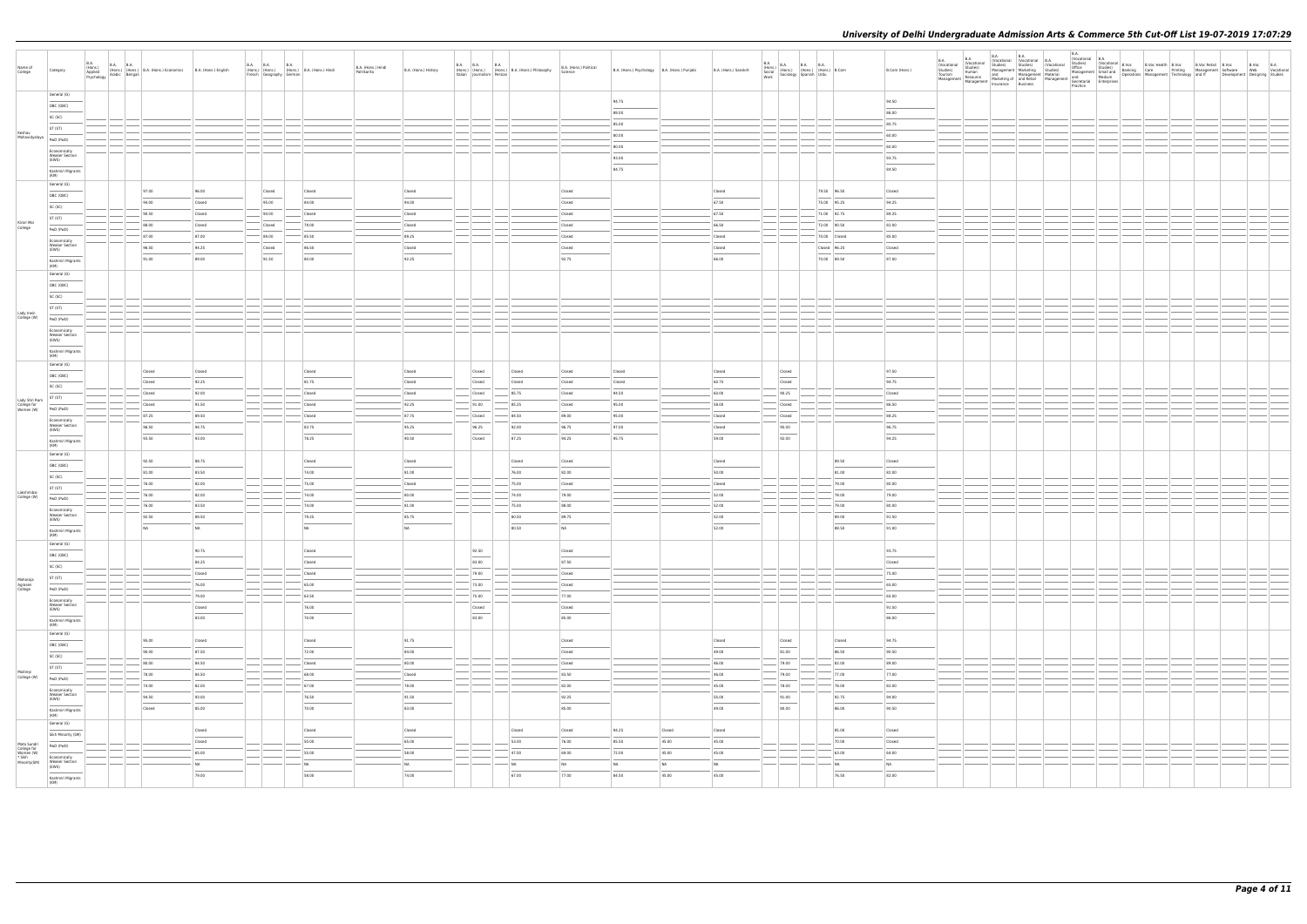| Name of<br>College       | Category                                                                                                                                                                                                                                                                                                                                                                                                                                                                                        | B.A.<br>(Hons.)<br>Applied<br>Psychology | B.A. B.A.<br>(Hons.) (Hons.) B.A. (Hons.) Economics<br>v Arabic Bengali | B.A. (Hons.) English | <b>B.A. B.A.</b><br><b>B.A.</b><br>(Hons.) (Hons.) (Hons.) B.A. (Hons.) Hindi<br>French Geography German |        | B.A. (Hons.) Hindi<br>Patrikarita | B.A. (Hons.) History |                                                                                                                                                                                                                                                                                                                                                                                                                                                                         |               | B.A. B.A. B.A. B.A. (Hons.) B.A. (Hons.) Philosophy<br>Italian Journalism Persian Persian | B.A. (Hons.) Political<br>Science                                                                                                                                                                                                                                                                                                                                                                                                                                                    | B.A. (Hons.) Psychology B.A. (Hons.) Punjabi | B.A. (Hons.) Sanskrit | $\begin{tabular}{ l l l } \hline B.A. & B.A. & B.A. & B.A. & B.A. \\ \hline (Hons.) & (Hons.) & (Hons.) & (Hons.) & B. Com & \\ Socidlogy & Spanish & Urdu & \\ Work & & \\ \hline \end{tabular}$ |        | B.Com (Hons.) | B.A. Vocational B.A.<br>Studies) Studies (Vocational B.A.<br>Studies) Studies (Vocat | <b>B.A.</b> |        |  | il B.Voc B.Voc B.A<br>nt Software Web Vocational<br>Development Designing Studies |
|--------------------------|-------------------------------------------------------------------------------------------------------------------------------------------------------------------------------------------------------------------------------------------------------------------------------------------------------------------------------------------------------------------------------------------------------------------------------------------------------------------------------------------------|------------------------------------------|-------------------------------------------------------------------------|----------------------|----------------------------------------------------------------------------------------------------------|--------|-----------------------------------|----------------------|-------------------------------------------------------------------------------------------------------------------------------------------------------------------------------------------------------------------------------------------------------------------------------------------------------------------------------------------------------------------------------------------------------------------------------------------------------------------------|---------------|-------------------------------------------------------------------------------------------|--------------------------------------------------------------------------------------------------------------------------------------------------------------------------------------------------------------------------------------------------------------------------------------------------------------------------------------------------------------------------------------------------------------------------------------------------------------------------------------|----------------------------------------------|-----------------------|---------------------------------------------------------------------------------------------------------------------------------------------------------------------------------------------------|--------|---------------|--------------------------------------------------------------------------------------|-------------|--------|--|-----------------------------------------------------------------------------------|
|                          | General (G)                                                                                                                                                                                                                                                                                                                                                                                                                                                                                     |                                          |                                                                         |                      |                                                                                                          |        |                                   |                      |                                                                                                                                                                                                                                                                                                                                                                                                                                                                         |               |                                                                                           |                                                                                                                                                                                                                                                                                                                                                                                                                                                                                      |                                              |                       |                                                                                                                                                                                                   |        |               |                                                                                      |             |        |  |                                                                                   |
|                          | OBC (OBC)                                                                                                                                                                                                                                                                                                                                                                                                                                                                                       |                                          | 60.00 Closed                                                            | Closed               | Closed                                                                                                   | Closed |                                   | Closed               |                                                                                                                                                                                                                                                                                                                                                                                                                                                                         |               | Closed                                                                                    | Closed                                                                                                                                                                                                                                                                                                                                                                                                                                                                               |                                              | Closed                | Closed                                                                                                                                                                                            |        |               |                                                                                      |             |        |  |                                                                                   |
|                          | SC (SC)                                                                                                                                                                                                                                                                                                                                                                                                                                                                                         |                                          | 58.00 94.50                                                             | Closed               | 93.50                                                                                                    | Closed |                                   | Closed               |                                                                                                                                                                                                                                                                                                                                                                                                                                                                         |               | 90.00                                                                                     | Closed                                                                                                                                                                                                                                                                                                                                                                                                                                                                               |                                              | 63.00                 | Closed                                                                                                                                                                                            |        |               |                                                                                      |             |        |  |                                                                                   |
|                          | ST (ST)                                                                                                                                                                                                                                                                                                                                                                                                                                                                                         |                                          | 57.00 90.50                                                             | 90.25                | 93.25                                                                                                    | Closed |                                   | Closed               |                                                                                                                                                                                                                                                                                                                                                                                                                                                                         |               | 88.25                                                                                     | Closed                                                                                                                                                                                                                                                                                                                                                                                                                                                                               |                                              | 63.00                 | Closed                                                                                                                                                                                            |        |               |                                                                                      |             |        |  |                                                                                   |
| Miranda House            |                                                                                                                                                                                                                                                                                                                                                                                                                                                                                                 |                                          | 57.00 Closed                                                            | Closed               | 93.00                                                                                                    | 75.00  |                                   | 94.25                |                                                                                                                                                                                                                                                                                                                                                                                                                                                                         |               | Closed                                                                                    | Closed                                                                                                                                                                                                                                                                                                                                                                                                                                                                               |                                              | 58.00                 | 93.50                                                                                                                                                                                             |        |               |                                                                                      |             |        |  |                                                                                   |
|                          | PwD (PwD)                                                                                                                                                                                                                                                                                                                                                                                                                                                                                       |                                          | 57.00 87.25                                                             | 91.50                | 86.50                                                                                                    | Closed |                                   | 90.75                | $\sim$                                                                                                                                                                                                                                                                                                                                                                                                                                                                  |               | Closed                                                                                    | Closed                                                                                                                                                                                                                                                                                                                                                                                                                                                                               |                                              | Closed                | $-87.00$                                                                                                                                                                                          |        |               |                                                                                      |             |        |  |                                                                                   |
|                          | Economically<br><b>Weaker Section</b>                                                                                                                                                                                                                                                                                                                                                                                                                                                           |                                          | 59.50 96.25                                                             | 94.75                | Closed                                                                                                   | 85.00  |                                   | 95.75                |                                                                                                                                                                                                                                                                                                                                                                                                                                                                         |               | Closed                                                                                    | Closed                                                                                                                                                                                                                                                                                                                                                                                                                                                                               |                                              | Closed                | 95.25                                                                                                                                                                                             |        |               |                                                                                      |             |        |  |                                                                                   |
|                          | (EWS)                                                                                                                                                                                                                                                                                                                                                                                                                                                                                           |                                          |                                                                         |                      |                                                                                                          |        |                                   |                      |                                                                                                                                                                                                                                                                                                                                                                                                                                                                         |               |                                                                                           |                                                                                                                                                                                                                                                                                                                                                                                                                                                                                      |                                              |                       |                                                                                                                                                                                                   |        |               |                                                                                      |             |        |  |                                                                                   |
|                          | Kashmiri Migrants<br>(KM)                                                                                                                                                                                                                                                                                                                                                                                                                                                                       |                                          | 58.00 92.00                                                             | 92.00                | 86.50                                                                                                    | 79.00  |                                   | 94.00                |                                                                                                                                                                                                                                                                                                                                                                                                                                                                         |               | 86.50                                                                                     | Closed                                                                                                                                                                                                                                                                                                                                                                                                                                                                               |                                              | 62.00                 | 95.75                                                                                                                                                                                             |        |               |                                                                                      |             |        |  |                                                                                   |
|                          | General (G)                                                                                                                                                                                                                                                                                                                                                                                                                                                                                     |                                          |                                                                         |                      |                                                                                                          |        |                                   |                      |                                                                                                                                                                                                                                                                                                                                                                                                                                                                         |               |                                                                                           |                                                                                                                                                                                                                                                                                                                                                                                                                                                                                      |                                              |                       |                                                                                                                                                                                                   |        |               |                                                                                      |             |        |  |                                                                                   |
|                          | OBC (OBC)                                                                                                                                                                                                                                                                                                                                                                                                                                                                                       |                                          | <b>Closed</b>                                                           | 92.00                |                                                                                                          | Closed |                                   | Closed               |                                                                                                                                                                                                                                                                                                                                                                                                                                                                         |               |                                                                                           | Closed                                                                                                                                                                                                                                                                                                                                                                                                                                                                               |                                              | Closed                |                                                                                                                                                                                                   | Closed | 94.25         |                                                                                      |             |        |  |                                                                                   |
|                          | SC (SC)                                                                                                                                                                                                                                                                                                                                                                                                                                                                                         |                                          | Closed                                                                  | 85.00                |                                                                                                          | Closed |                                   | 88.00                |                                                                                                                                                                                                                                                                                                                                                                                                                                                                         |               |                                                                                           | 89.00                                                                                                                                                                                                                                                                                                                                                                                                                                                                                |                                              | 48.00                 |                                                                                                                                                                                                   | 84.75  | 85.00         |                                                                                      |             |        |  |                                                                                   |
|                          |                                                                                                                                                                                                                                                                                                                                                                                                                                                                                                 |                                          | Closed                                                                  | Closed               |                                                                                                          | Closed |                                   | Closed               |                                                                                                                                                                                                                                                                                                                                                                                                                                                                         |               |                                                                                           | 88.50                                                                                                                                                                                                                                                                                                                                                                                                                                                                                |                                              | Closed                |                                                                                                                                                                                                   | Closed | Closed        |                                                                                      |             |        |  |                                                                                   |
| Motilal Nehru            | ST (ST)                                                                                                                                                                                                                                                                                                                                                                                                                                                                                         |                                          | Closed                                                                  | Closed               |                                                                                                          | 70.00  |                                   | Closed               |                                                                                                                                                                                                                                                                                                                                                                                                                                                                         |               |                                                                                           | 85.00                                                                                                                                                                                                                                                                                                                                                                                                                                                                                |                                              | 45.00                 |                                                                                                                                                                                                   | 65.00  | 63.00         |                                                                                      |             |        |  |                                                                                   |
| College                  | PwD (PwD)                                                                                                                                                                                                                                                                                                                                                                                                                                                                                       |                                          | 73.00                                                                   | 80.00                |                                                                                                          | 65.00  |                                   | 83.00                |                                                                                                                                                                                                                                                                                                                                                                                                                                                                         |               |                                                                                           | 83.00                                                                                                                                                                                                                                                                                                                                                                                                                                                                                |                                              | 45.00                 |                                                                                                                                                                                                   | 88.00  | 79.00         |                                                                                      |             |        |  |                                                                                   |
|                          | Economically<br><b>Weaker Section</b>                                                                                                                                                                                                                                                                                                                                                                                                                                                           |                                          |                                                                         |                      |                                                                                                          |        |                                   |                      |                                                                                                                                                                                                                                                                                                                                                                                                                                                                         |               |                                                                                           |                                                                                                                                                                                                                                                                                                                                                                                                                                                                                      |                                              |                       |                                                                                                                                                                                                   |        |               |                                                                                      |             |        |  |                                                                                   |
|                          | (EWS)                                                                                                                                                                                                                                                                                                                                                                                                                                                                                           |                                          | Closed                                                                  | 91.50                |                                                                                                          | Closed |                                   | Closed               |                                                                                                                                                                                                                                                                                                                                                                                                                                                                         |               |                                                                                           | Closed                                                                                                                                                                                                                                                                                                                                                                                                                                                                               |                                              | Closed                |                                                                                                                                                                                                   | 92.25  | 93.00         |                                                                                      |             |        |  |                                                                                   |
|                          | Kashmiri Migrants<br>(KM)                                                                                                                                                                                                                                                                                                                                                                                                                                                                       |                                          | 78.00                                                                   | Closed               |                                                                                                          | 70.00  |                                   | 86.00                |                                                                                                                                                                                                                                                                                                                                                                                                                                                                         |               |                                                                                           | 87.00                                                                                                                                                                                                                                                                                                                                                                                                                                                                                |                                              | 45.00                 |                                                                                                                                                                                                   | 79.00  | 80.00         |                                                                                      |             |        |  |                                                                                   |
|                          | General (G)                                                                                                                                                                                                                                                                                                                                                                                                                                                                                     |                                          |                                                                         |                      |                                                                                                          |        |                                   |                      |                                                                                                                                                                                                                                                                                                                                                                                                                                                                         |               |                                                                                           |                                                                                                                                                                                                                                                                                                                                                                                                                                                                                      |                                              |                       |                                                                                                                                                                                                   |        |               |                                                                                      |             |        |  |                                                                                   |
|                          | OBC (OBC)                                                                                                                                                                                                                                                                                                                                                                                                                                                                                       |                                          |                                                                         | 89.00                |                                                                                                          | Closed |                                   | Closed               |                                                                                                                                                                                                                                                                                                                                                                                                                                                                         |               |                                                                                           | 87.50                                                                                                                                                                                                                                                                                                                                                                                                                                                                                |                                              |                       |                                                                                                                                                                                                   | 90.00  | Closed        |                                                                                      |             |        |  |                                                                                   |
|                          |                                                                                                                                                                                                                                                                                                                                                                                                                                                                                                 |                                          |                                                                         | 83.00                |                                                                                                          | Closed |                                   | Closed               |                                                                                                                                                                                                                                                                                                                                                                                                                                                                         |               |                                                                                           | Closed                                                                                                                                                                                                                                                                                                                                                                                                                                                                               |                                              |                       |                                                                                                                                                                                                   | 85.50  | 86.00         |                                                                                      |             |        |  |                                                                                   |
|                          | SC (SC)                                                                                                                                                                                                                                                                                                                                                                                                                                                                                         |                                          |                                                                         | 79.50                |                                                                                                          | Closed |                                   | Closed               |                                                                                                                                                                                                                                                                                                                                                                                                                                                                         |               |                                                                                           | Closed                                                                                                                                                                                                                                                                                                                                                                                                                                                                               |                                              |                       |                                                                                                                                                                                                   | 79.00  | 82.00         |                                                                                      |             |        |  |                                                                                   |
| Motilal Nehru            | ST (ST)                                                                                                                                                                                                                                                                                                                                                                                                                                                                                         |                                          |                                                                         | 82.00                |                                                                                                          | Closed |                                   | Closed               |                                                                                                                                                                                                                                                                                                                                                                                                                                                                         |               |                                                                                           | 77.00                                                                                                                                                                                                                                                                                                                                                                                                                                                                                |                                              |                       |                                                                                                                                                                                                   | 79.00  | 82.00         |                                                                                      |             |        |  |                                                                                   |
| College<br>(Evening)     | PwD (PwD)                                                                                                                                                                                                                                                                                                                                                                                                                                                                                       |                                          |                                                                         |                      |                                                                                                          |        |                                   |                      |                                                                                                                                                                                                                                                                                                                                                                                                                                                                         |               |                                                                                           |                                                                                                                                                                                                                                                                                                                                                                                                                                                                                      |                                              |                       |                                                                                                                                                                                                   |        |               |                                                                                      |             |        |  |                                                                                   |
|                          | Economically                                                                                                                                                                                                                                                                                                                                                                                                                                                                                    |                                          |                                                                         | 68.00                |                                                                                                          | 55.00  |                                   | $-57.00$             |                                                                                                                                                                                                                                                                                                                                                                                                                                                                         |               |                                                                                           | 59.00                                                                                                                                                                                                                                                                                                                                                                                                                                                                                |                                              |                       |                                                                                                                                                                                                   | 60.00  | 62.00         |                                                                                      |             |        |  |                                                                                   |
|                          | <b>Weaker Section</b><br>(EWS)                                                                                                                                                                                                                                                                                                                                                                                                                                                                  |                                          |                                                                         | 87.00                |                                                                                                          | 71.00  |                                   | Closed               |                                                                                                                                                                                                                                                                                                                                                                                                                                                                         |               |                                                                                           | 86.00                                                                                                                                                                                                                                                                                                                                                                                                                                                                                |                                              |                       |                                                                                                                                                                                                   | Closed | Closed        |                                                                                      |             |        |  |                                                                                   |
|                          | $\frac{1}{2} \left( \frac{1}{2} \right) \left( \frac{1}{2} \right) \left( \frac{1}{2} \right) \left( \frac{1}{2} \right) \left( \frac{1}{2} \right) \left( \frac{1}{2} \right) \left( \frac{1}{2} \right) \left( \frac{1}{2} \right) \left( \frac{1}{2} \right) \left( \frac{1}{2} \right) \left( \frac{1}{2} \right) \left( \frac{1}{2} \right) \left( \frac{1}{2} \right) \left( \frac{1}{2} \right) \left( \frac{1}{2} \right) \left( \frac{1}{2} \right) \left( \frac$<br>Kashmiri Migrants |                                          |                                                                         | 79.00                |                                                                                                          | 65.00  |                                   | 75.50                |                                                                                                                                                                                                                                                                                                                                                                                                                                                                         |               |                                                                                           | 77.50                                                                                                                                                                                                                                                                                                                                                                                                                                                                                |                                              |                       |                                                                                                                                                                                                   | 80.00  | 82.00         |                                                                                      |             |        |  |                                                                                   |
|                          | (KM)                                                                                                                                                                                                                                                                                                                                                                                                                                                                                            |                                          |                                                                         |                      |                                                                                                          |        |                                   |                      |                                                                                                                                                                                                                                                                                                                                                                                                                                                                         |               |                                                                                           |                                                                                                                                                                                                                                                                                                                                                                                                                                                                                      |                                              |                       |                                                                                                                                                                                                   |        |               |                                                                                      |             |        |  |                                                                                   |
|                          | General (G)                                                                                                                                                                                                                                                                                                                                                                                                                                                                                     |                                          | Closed                                                                  | 90.50                |                                                                                                          | Closed |                                   | 88.00                |                                                                                                                                                                                                                                                                                                                                                                                                                                                                         |               |                                                                                           | Closed                                                                                                                                                                                                                                                                                                                                                                                                                                                                               |                                              | Closed                |                                                                                                                                                                                                   | Closed | Closed        |                                                                                      |             |        |  |                                                                                   |
|                          | OBC (OBC)                                                                                                                                                                                                                                                                                                                                                                                                                                                                                       |                                          | 87.00                                                                   | 82.50                |                                                                                                          | Closed |                                   | Closed               |                                                                                                                                                                                                                                                                                                                                                                                                                                                                         |               |                                                                                           | 85.50                                                                                                                                                                                                                                                                                                                                                                                                                                                                                |                                              | 57.00                 |                                                                                                                                                                                                   | 83.00  | 84.00         |                                                                                      |             |        |  |                                                                                   |
|                          | SC (SC)                                                                                                                                                                                                                                                                                                                                                                                                                                                                                         |                                          | 78.00                                                                   | 81.00                |                                                                                                          | Closed |                                   | Closed               |                                                                                                                                                                                                                                                                                                                                                                                                                                                                         |               |                                                                                           | Closed                                                                                                                                                                                                                                                                                                                                                                                                                                                                               |                                              | 54.00                 |                                                                                                                                                                                                   | 77.00  | 77.50         |                                                                                      |             |        |  |                                                                                   |
|                          | ST (ST)                                                                                                                                                                                                                                                                                                                                                                                                                                                                                         |                                          |                                                                         |                      |                                                                                                          |        |                                   |                      |                                                                                                                                                                                                                                                                                                                                                                                                                                                                         |               |                                                                                           |                                                                                                                                                                                                                                                                                                                                                                                                                                                                                      |                                              |                       |                                                                                                                                                                                                   |        |               |                                                                                      |             |        |  |                                                                                   |
| P.G.D.A.V.<br>College    | PwD (PwD)                                                                                                                                                                                                                                                                                                                                                                                                                                                                                       |                                          | 70.00                                                                   | 75.00                |                                                                                                          | 65.00  |                                   | Closed               |                                                                                                                                                                                                                                                                                                                                                                                                                                                                         |               |                                                                                           | 83.50                                                                                                                                                                                                                                                                                                                                                                                                                                                                                |                                              | 50.00                 |                                                                                                                                                                                                   | 65.00  | 70.00         |                                                                                      |             |        |  |                                                                                   |
|                          | Economically                                                                                                                                                                                                                                                                                                                                                                                                                                                                                    |                                          | 64.00                                                                   | 64.00                |                                                                                                          | 68.00  |                                   | $-68.00$             | $\overline{\phantom{a}}$                                                                                                                                                                                                                                                                                                                                                                                                                                                |               |                                                                                           | 74.00                                                                                                                                                                                                                                                                                                                                                                                                                                                                                |                                              | 50.00                 |                                                                                                                                                                                                   | 67.00  | 67.00         |                                                                                      |             |        |  |                                                                                   |
|                          | <b>Weaker Section</b><br>(EWS)                                                                                                                                                                                                                                                                                                                                                                                                                                                                  |                                          | Closed                                                                  | 88.00                |                                                                                                          | 75.00  |                                   | 86.50                |                                                                                                                                                                                                                                                                                                                                                                                                                                                                         |               |                                                                                           | 88.50                                                                                                                                                                                                                                                                                                                                                                                                                                                                                |                                              | 56.00                 |                                                                                                                                                                                                   | 89.00  | 91.50         |                                                                                      |             |        |  |                                                                                   |
|                          | Kashmiri Migrants                                                                                                                                                                                                                                                                                                                                                                                                                                                                               |                                          | 86.50                                                                   | 84.00                |                                                                                                          | 71.00  |                                   | 80.00                |                                                                                                                                                                                                                                                                                                                                                                                                                                                                         |               |                                                                                           | 85.00                                                                                                                                                                                                                                                                                                                                                                                                                                                                                |                                              | 53.00                 |                                                                                                                                                                                                   | 84.00  | 85.00         |                                                                                      |             |        |  |                                                                                   |
|                          | (KM)                                                                                                                                                                                                                                                                                                                                                                                                                                                                                            |                                          |                                                                         |                      |                                                                                                          |        |                                   |                      |                                                                                                                                                                                                                                                                                                                                                                                                                                                                         |               |                                                                                           |                                                                                                                                                                                                                                                                                                                                                                                                                                                                                      |                                              |                       |                                                                                                                                                                                                   |        |               |                                                                                      |             |        |  |                                                                                   |
|                          | General (G)                                                                                                                                                                                                                                                                                                                                                                                                                                                                                     |                                          |                                                                         |                      |                                                                                                          | Closed |                                   |                      |                                                                                                                                                                                                                                                                                                                                                                                                                                                                         |               |                                                                                           | Closed                                                                                                                                                                                                                                                                                                                                                                                                                                                                               |                                              | Closed                |                                                                                                                                                                                                   | 89.00  | 91.00         |                                                                                      |             |        |  |                                                                                   |
|                          | OBC (OBC)                                                                                                                                                                                                                                                                                                                                                                                                                                                                                       |                                          |                                                                         |                      |                                                                                                          |        |                                   |                      |                                                                                                                                                                                                                                                                                                                                                                                                                                                                         |               |                                                                                           |                                                                                                                                                                                                                                                                                                                                                                                                                                                                                      |                                              |                       |                                                                                                                                                                                                   |        |               |                                                                                      |             |        |  |                                                                                   |
|                          | SC (SC)                                                                                                                                                                                                                                                                                                                                                                                                                                                                                         |                                          |                                                                         |                      |                                                                                                          | Closed |                                   |                      |                                                                                                                                                                                                                                                                                                                                                                                                                                                                         |               |                                                                                           | Closed                                                                                                                                                                                                                                                                                                                                                                                                                                                                               |                                              | Closed                |                                                                                                                                                                                                   | Closed | 82.25         |                                                                                      |             |        |  |                                                                                   |
| P.G.D.A.V.               | ST (ST)                                                                                                                                                                                                                                                                                                                                                                                                                                                                                         |                                          |                                                                         |                      |                                                                                                          | Closed |                                   |                      |                                                                                                                                                                                                                                                                                                                                                                                                                                                                         |               |                                                                                           | Closed                                                                                                                                                                                                                                                                                                                                                                                                                                                                               |                                              | Closed                |                                                                                                                                                                                                   | 73.00  | Closed        |                                                                                      |             |        |  |                                                                                   |
| College<br>(Evening)     | PwD (PwD)                                                                                                                                                                                                                                                                                                                                                                                                                                                                                       |                                          |                                                                         |                      |                                                                                                          | Closed |                                   |                      |                                                                                                                                                                                                                                                                                                                                                                                                                                                                         |               |                                                                                           | Closed                                                                                                                                                                                                                                                                                                                                                                                                                                                                               |                                              | 45.00                 |                                                                                                                                                                                                   | 63.00  | 60.00         |                                                                                      |             |        |  |                                                                                   |
|                          | Economically                                                                                                                                                                                                                                                                                                                                                                                                                                                                                    |                                          |                                                                         |                      |                                                                                                          | 51.00  |                                   |                      |                                                                                                                                                                                                                                                                                                                                                                                                                                                                         |               |                                                                                           | 57.00                                                                                                                                                                                                                                                                                                                                                                                                                                                                                |                                              | 51.00                 |                                                                                                                                                                                                   | 64.00  | 66.00         |                                                                                      |             |        |  |                                                                                   |
|                          | <b>Weaker Section</b><br>(EWS)                                                                                                                                                                                                                                                                                                                                                                                                                                                                  |                                          |                                                                         |                      |                                                                                                          | Closed |                                   |                      |                                                                                                                                                                                                                                                                                                                                                                                                                                                                         |               |                                                                                           | Closed                                                                                                                                                                                                                                                                                                                                                                                                                                                                               |                                              | Closed                |                                                                                                                                                                                                   | Closed | Closed        |                                                                                      |             |        |  |                                                                                   |
|                          |                                                                                                                                                                                                                                                                                                                                                                                                                                                                                                 |                                          |                                                                         |                      |                                                                                                          | 59.00  |                                   |                      |                                                                                                                                                                                                                                                                                                                                                                                                                                                                         |               |                                                                                           | 72.00                                                                                                                                                                                                                                                                                                                                                                                                                                                                                |                                              | 55.00                 |                                                                                                                                                                                                   | 71.00  | 72.00         |                                                                                      |             |        |  |                                                                                   |
|                          | Kashmiri Migrants<br>(KM)                                                                                                                                                                                                                                                                                                                                                                                                                                                                       |                                          |                                                                         |                      |                                                                                                          |        |                                   |                      |                                                                                                                                                                                                                                                                                                                                                                                                                                                                         |               |                                                                                           |                                                                                                                                                                                                                                                                                                                                                                                                                                                                                      |                                              |                       |                                                                                                                                                                                                   |        |               |                                                                                      |             |        |  |                                                                                   |
|                          | General (G)                                                                                                                                                                                                                                                                                                                                                                                                                                                                                     |                                          |                                                                         |                      |                                                                                                          |        |                                   |                      |                                                                                                                                                                                                                                                                                                                                                                                                                                                                         |               |                                                                                           |                                                                                                                                                                                                                                                                                                                                                                                                                                                                                      |                                              |                       |                                                                                                                                                                                                   |        |               |                                                                                      |             |        |  |                                                                                   |
|                          | OBC (OBC)                                                                                                                                                                                                                                                                                                                                                                                                                                                                                       |                                          | 94.50                                                                   | 90.00                |                                                                                                          | Closed |                                   | Closed               |                                                                                                                                                                                                                                                                                                                                                                                                                                                                         |               |                                                                                           | Closed<br>$\overline{\phantom{a}}$                                                                                                                                                                                                                                                                                                                                                                                                                                                   |                                              | Closed                |                                                                                                                                                                                                   |        | 94.00         |                                                                                      |             |        |  |                                                                                   |
|                          | SC (SC)                                                                                                                                                                                                                                                                                                                                                                                                                                                                                         |                                          | 88.00                                                                   | 83.00                |                                                                                                          | Closed |                                   | Closed               |                                                                                                                                                                                                                                                                                                                                                                                                                                                                         |               |                                                                                           | Closed                                                                                                                                                                                                                                                                                                                                                                                                                                                                               |                                              | 58.00                 |                                                                                                                                                                                                   |        | 85.00         |                                                                                      |             |        |  |                                                                                   |
|                          | ST (ST)                                                                                                                                                                                                                                                                                                                                                                                                                                                                                         |                                          | $- 77.00$                                                               | Closed               |                                                                                                          | Closed |                                   | Closed               |                                                                                                                                                                                                                                                                                                                                                                                                                                                                         | $\frac{1}{2}$ |                                                                                           | Closed                                                                                                                                                                                                                                                                                                                                                                                                                                                                               |                                              | Closed                |                                                                                                                                                                                                   |        | 80.00         |                                                                                      |             |        |  |                                                                                   |
| Rajdhani<br>College      | PwD (PwD)                                                                                                                                                                                                                                                                                                                                                                                                                                                                                       |                                          | 70.00                                                                   | 78.00                |                                                                                                          | 66.00  |                                   | 78.25                |                                                                                                                                                                                                                                                                                                                                                                                                                                                                         |               |                                                                                           | Closed                                                                                                                                                                                                                                                                                                                                                                                                                                                                               |                                              | 55.00                 |                                                                                                                                                                                                   |        | 77.00         |                                                                                      |             |        |  |                                                                                   |
|                          |                                                                                                                                                                                                                                                                                                                                                                                                                                                                                                 |                                          | 75.00                                                                   | 74.00                |                                                                                                          | Closed |                                   | Closed               |                                                                                                                                                                                                                                                                                                                                                                                                                                                                         | $\frac{1}{2}$ |                                                                                           | 77.00                                                                                                                                                                                                                                                                                                                                                                                                                                                                                |                                              | 55.00                 |                                                                                                                                                                                                   |        | 78.00         |                                                                                      |             |        |  |                                                                                   |
|                          | Economically<br><b>Weaker Section</b><br>(EWS)                                                                                                                                                                                                                                                                                                                                                                                                                                                  |                                          | Closed                                                                  | 88.50                |                                                                                                          | 82.00  |                                   | 87.00                |                                                                                                                                                                                                                                                                                                                                                                                                                                                                         |               |                                                                                           | 89.50                                                                                                                                                                                                                                                                                                                                                                                                                                                                                |                                              | Closed                |                                                                                                                                                                                                   |        | 93.00         |                                                                                      |             |        |  |                                                                                   |
|                          |                                                                                                                                                                                                                                                                                                                                                                                                                                                                                                 |                                          | 78.00                                                                   | 78.00                |                                                                                                          | Closed |                                   | 74.00                |                                                                                                                                                                                                                                                                                                                                                                                                                                                                         |               |                                                                                           | $\overline{\phantom{a}}$<br>Closed                                                                                                                                                                                                                                                                                                                                                                                                                                                   |                                              | 55.00                 |                                                                                                                                                                                                   |        | 84.00         |                                                                                      |             |        |  |                                                                                   |
|                          | Kashmiri Migrants<br>(KM)                                                                                                                                                                                                                                                                                                                                                                                                                                                                       |                                          |                                                                         |                      |                                                                                                          |        |                                   |                      |                                                                                                                                                                                                                                                                                                                                                                                                                                                                         |               |                                                                                           |                                                                                                                                                                                                                                                                                                                                                                                                                                                                                      |                                              |                       |                                                                                                                                                                                                   |        |               |                                                                                      |             |        |  |                                                                                   |
|                          | General (G)                                                                                                                                                                                                                                                                                                                                                                                                                                                                                     |                                          |                                                                         |                      |                                                                                                          |        |                                   |                      |                                                                                                                                                                                                                                                                                                                                                                                                                                                                         |               |                                                                                           |                                                                                                                                                                                                                                                                                                                                                                                                                                                                                      |                                              |                       |                                                                                                                                                                                                   |        |               |                                                                                      |             |        |  |                                                                                   |
|                          | OBC (OBC)                                                                                                                                                                                                                                                                                                                                                                                                                                                                                       |                                          |                                                                         | 91.25                |                                                                                                          | Closed | Closed                            | Closed               |                                                                                                                                                                                                                                                                                                                                                                                                                                                                         |               |                                                                                           | Closed<br>$\frac{1}{2} \left( \frac{1}{2} \right) \left( \frac{1}{2} \right) \left( \frac{1}{2} \right) \left( \frac{1}{2} \right) \left( \frac{1}{2} \right) \left( \frac{1}{2} \right) \left( \frac{1}{2} \right) \left( \frac{1}{2} \right) \left( \frac{1}{2} \right) \left( \frac{1}{2} \right) \left( \frac{1}{2} \right) \left( \frac{1}{2} \right) \left( \frac{1}{2} \right) \left( \frac{1}{2} \right) \left( \frac{1}{2} \right) \left( \frac{1}{2} \right) \left( \frac$ |                                              |                       |                                                                                                                                                                                                   | 92.50  | Closed        |                                                                                      |             |        |  |                                                                                   |
|                          | SC (SC)                                                                                                                                                                                                                                                                                                                                                                                                                                                                                         |                                          |                                                                         | 83.00                |                                                                                                          | 72.00  | 79.00                             | Closed               |                                                                                                                                                                                                                                                                                                                                                                                                                                                                         |               |                                                                                           | Closed                                                                                                                                                                                                                                                                                                                                                                                                                                                                               |                                              |                       |                                                                                                                                                                                                   | 85.00  | 86.00         |                                                                                      |             |        |  |                                                                                   |
|                          | ST (ST)                                                                                                                                                                                                                                                                                                                                                                                                                                                                                         |                                          |                                                                         | 81.00                |                                                                                                          | Closed | 76.00                             | 80.50                | $\frac{1}{2}$                                                                                                                                                                                                                                                                                                                                                                                                                                                           |               |                                                                                           | Closed                                                                                                                                                                                                                                                                                                                                                                                                                                                                               |                                              |                       |                                                                                                                                                                                                   | Closed | 79.00         |                                                                                      |             |        |  |                                                                                   |
| Ram Lal Anand<br>College |                                                                                                                                                                                                                                                                                                                                                                                                                                                                                                 |                                          |                                                                         | 77.50                |                                                                                                          | 60.00  | 76.00                             | 79.50                | $\frac{1}{2}$                                                                                                                                                                                                                                                                                                                                                                                                                                                           |               |                                                                                           | Closed                                                                                                                                                                                                                                                                                                                                                                                                                                                                               |                                              |                       |                                                                                                                                                                                                   | 70.00  | 72.00         |                                                                                      |             |        |  |                                                                                   |
|                          | PwD (PwD)                                                                                                                                                                                                                                                                                                                                                                                                                                                                                       |                                          |                                                                         | 68.00                |                                                                                                          | 60.00  | 62.00                             | 70.00                | $\left  \frac{1}{2} \right  = \left  \frac{1}{2} \right  = \left  \frac{1}{2} \right  = \left  \frac{1}{2} \right  = \left  \frac{1}{2} \right  = \left  \frac{1}{2} \right  = \left  \frac{1}{2} \right  = \left  \frac{1}{2} \right  = \left  \frac{1}{2} \right  = \left  \frac{1}{2} \right  = \left  \frac{1}{2} \right  = \left  \frac{1}{2} \right  = \left  \frac{1}{2} \right  = \left  \frac{1}{2} \right  = \left  \frac{1}{2} \right  = \left  \frac{1}{2}$ |               |                                                                                           | 73.00                                                                                                                                                                                                                                                                                                                                                                                                                                                                                |                                              |                       |                                                                                                                                                                                                   | 70.00  | 71.00         |                                                                                      |             |        |  |                                                                                   |
|                          | Economically<br>Weaker Section<br>(EWS)                                                                                                                                                                                                                                                                                                                                                                                                                                                         |                                          |                                                                         | 86.00                |                                                                                                          | 73.00  | 79.00                             | Closed               |                                                                                                                                                                                                                                                                                                                                                                                                                                                                         |               |                                                                                           | Closed                                                                                                                                                                                                                                                                                                                                                                                                                                                                               |                                              |                       |                                                                                                                                                                                                   | 91.00  | 92.50         |                                                                                      |             |        |  |                                                                                   |
|                          | $\frac{1}{2} \left( \frac{1}{2} \right) \left( \frac{1}{2} \right) \left( \frac{1}{2} \right) \left( \frac{1}{2} \right) \left( \frac{1}{2} \right) \left( \frac{1}{2} \right) \left( \frac{1}{2} \right) \left( \frac{1}{2} \right) \left( \frac{1}{2} \right) \left( \frac{1}{2} \right) \left( \frac{1}{2} \right) \left( \frac{1}{2} \right) \left( \frac{1}{2} \right) \left( \frac{1}{2} \right) \left( \frac{1}{2} \right) \left( \frac{1}{2} \right) \left( \frac$                      |                                          |                                                                         | 83.00                |                                                                                                          | 70.00  | 75.00                             | 82.00                |                                                                                                                                                                                                                                                                                                                                                                                                                                                                         |               |                                                                                           | $\frac{1}{2} \left( \frac{1}{2} \right) \left( \frac{1}{2} \right) \left( \frac{1}{2} \right) \left( \frac{1}{2} \right) \left( \frac{1}{2} \right) \left( \frac{1}{2} \right) \left( \frac{1}{2} \right) \left( \frac{1}{2} \right) \left( \frac{1}{2} \right) \left( \frac{1}{2} \right) \left( \frac{1}{2} \right) \left( \frac{1}{2} \right) \left( \frac{1}{2} \right) \left( \frac{1}{2} \right) \left( \frac{1}{2} \right) \left( \frac{1}{2} \right) \left( \frac$<br>81.50  |                                              |                       |                                                                                                                                                                                                   | 85.00  | 86.00         |                                                                                      |             |        |  |                                                                                   |
|                          | Kashmiri Migrants<br>(KM)                                                                                                                                                                                                                                                                                                                                                                                                                                                                       |                                          |                                                                         |                      |                                                                                                          |        |                                   |                      |                                                                                                                                                                                                                                                                                                                                                                                                                                                                         |               |                                                                                           |                                                                                                                                                                                                                                                                                                                                                                                                                                                                                      |                                              |                       |                                                                                                                                                                                                   |        |               |                                                                                      |             |        |  |                                                                                   |
|                          | General (G)                                                                                                                                                                                                                                                                                                                                                                                                                                                                                     |                                          |                                                                         |                      |                                                                                                          |        |                                   |                      |                                                                                                                                                                                                                                                                                                                                                                                                                                                                         |               |                                                                                           |                                                                                                                                                                                                                                                                                                                                                                                                                                                                                      |                                              |                       |                                                                                                                                                                                                   |        |               |                                                                                      |             |        |  |                                                                                   |
|                          | OBC (OBC)                                                                                                                                                                                                                                                                                                                                                                                                                                                                                       | Closed                                   | 94.75                                                                   | Closed               |                                                                                                          | Closed |                                   |                      |                                                                                                                                                                                                                                                                                                                                                                                                                                                                         |               | Closed                                                                                    | Closed                                                                                                                                                                                                                                                                                                                                                                                                                                                                               |                                              |                       |                                                                                                                                                                                                   | Closed | 94.00         |                                                                                      |             | 88.25  |  | 85.50                                                                             |
|                          | SC (SC)                                                                                                                                                                                                                                                                                                                                                                                                                                                                                         | 87.00                                    | 86.00                                                                   | Closed               |                                                                                                          | 74.00  |                                   |                      |                                                                                                                                                                                                                                                                                                                                                                                                                                                                         |               | 76.00                                                                                     | Closed                                                                                                                                                                                                                                                                                                                                                                                                                                                                               |                                              |                       |                                                                                                                                                                                                   | Closed | 84.00         |                                                                                      |             | 80.00  |  | 79.00                                                                             |
|                          |                                                                                                                                                                                                                                                                                                                                                                                                                                                                                                 | 85.00                                    | 82.00                                                                   | Closed               |                                                                                                          | 72.00  |                                   |                      |                                                                                                                                                                                                                                                                                                                                                                                                                                                                         |               | 72.00                                                                                     | Closed                                                                                                                                                                                                                                                                                                                                                                                                                                                                               |                                              |                       |                                                                                                                                                                                                   | 81.00  | 75.00         |                                                                                      |             | 78.00  |  | 77.00                                                                             |
| Ramanujan<br>College     | ST (ST)                                                                                                                                                                                                                                                                                                                                                                                                                                                                                         | 84.00                                    | 80.00                                                                   | Closed               |                                                                                                          | 68.00  |                                   |                      |                                                                                                                                                                                                                                                                                                                                                                                                                                                                         |               | 72.00                                                                                     | Closed                                                                                                                                                                                                                                                                                                                                                                                                                                                                               |                                              |                       |                                                                                                                                                                                                   | 70.00  | 70.00         |                                                                                      |             | 78.00  |  | 77.00                                                                             |
|                          | PwD (PwD)                                                                                                                                                                                                                                                                                                                                                                                                                                                                                       | 87.50                                    | 80.00                                                                   | 73.00                |                                                                                                          | 68.00  |                                   |                      |                                                                                                                                                                                                                                                                                                                                                                                                                                                                         |               | 72.00                                                                                     | Closed                                                                                                                                                                                                                                                                                                                                                                                                                                                                               |                                              |                       |                                                                                                                                                                                                   | 74.00  | 74.00         |                                                                                      |             | 79.00  |  | 77.00                                                                             |
|                          | Economically<br><b>Weaker Section</b>                                                                                                                                                                                                                                                                                                                                                                                                                                                           | 91.00                                    | 93.50                                                                   |                      |                                                                                                          | 76.00  |                                   |                      |                                                                                                                                                                                                                                                                                                                                                                                                                                                                         |               |                                                                                           |                                                                                                                                                                                                                                                                                                                                                                                                                                                                                      |                                              |                       |                                                                                                                                                                                                   |        |               |                                                                                      |             |        |  |                                                                                   |
|                          | (EWS)                                                                                                                                                                                                                                                                                                                                                                                                                                                                                           |                                          |                                                                         | Closed               |                                                                                                          |        |                                   |                      |                                                                                                                                                                                                                                                                                                                                                                                                                                                                         |               | Closed                                                                                    | Closed                                                                                                                                                                                                                                                                                                                                                                                                                                                                               |                                              |                       |                                                                                                                                                                                                   | Closed | Closed        |                                                                                      |             | Closed |  | 83.00<br>77.00                                                                    |
|                          | Kashmiri Migrants<br>(KM)                                                                                                                                                                                                                                                                                                                                                                                                                                                                       | 86.00                                    | 84.75                                                                   | 81.50                |                                                                                                          | 68.00  |                                   |                      |                                                                                                                                                                                                                                                                                                                                                                                                                                                                         |               | 72.00                                                                                     | Closed                                                                                                                                                                                                                                                                                                                                                                                                                                                                               |                                              |                       |                                                                                                                                                                                                   | Closed | 81.00         |                                                                                      |             | 79.00  |  |                                                                                   |
|                          |                                                                                                                                                                                                                                                                                                                                                                                                                                                                                                 |                                          |                                                                         |                      |                                                                                                          |        |                                   |                      |                                                                                                                                                                                                                                                                                                                                                                                                                                                                         |               |                                                                                           |                                                                                                                                                                                                                                                                                                                                                                                                                                                                                      |                                              |                       |                                                                                                                                                                                                   |        |               |                                                                                      |             |        |  |                                                                                   |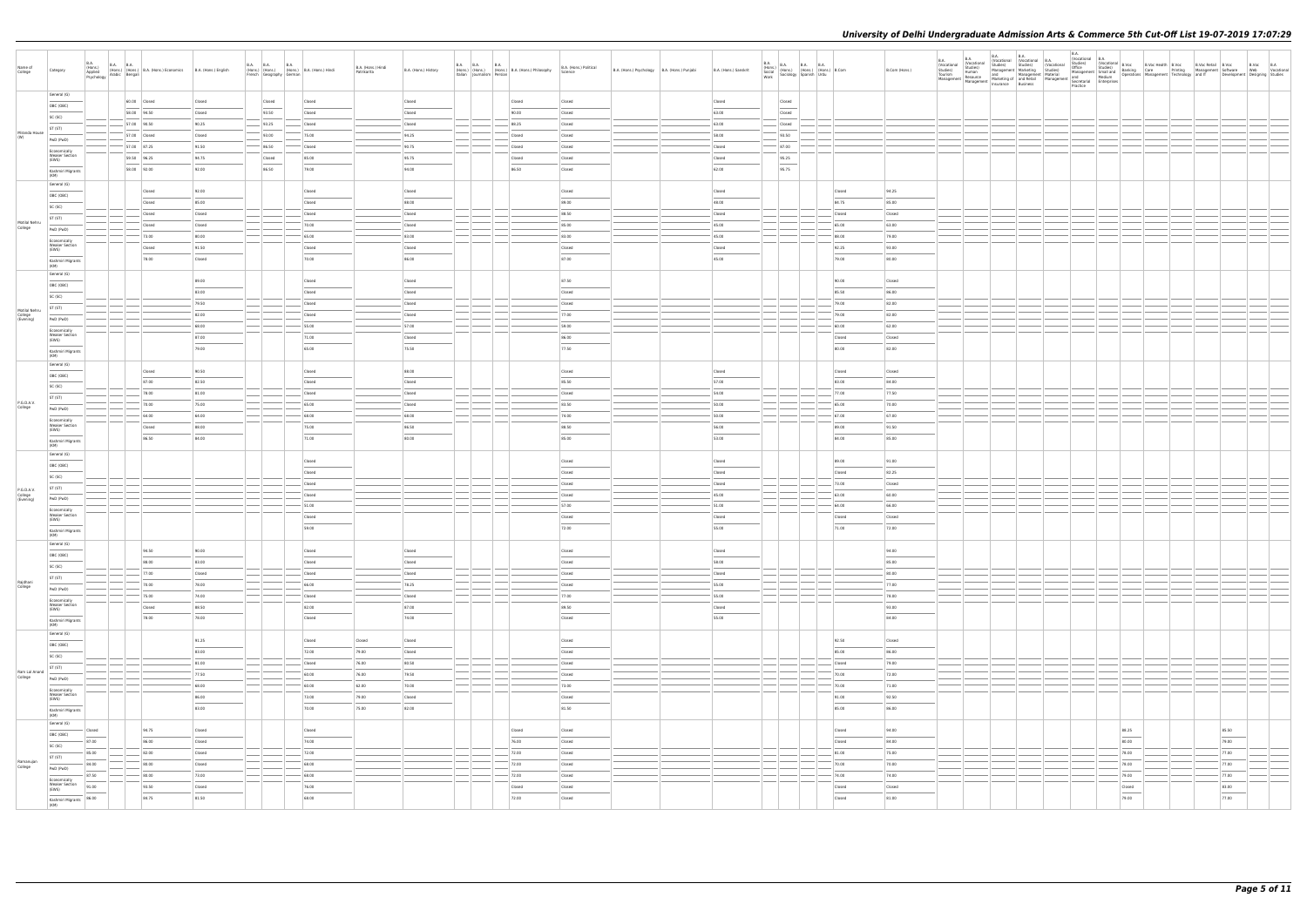| Name of<br>College                                                                 | Category                                                                                                                                                                                                                                                                                                                                                                                                                                                                            | <b>B.A.</b><br>(Hons.)<br>Applied<br>Psychology |       | B.A. B.A.<br>(Hons.) (Hons.) B.A. (Hons.) Economics<br>v Arabic Bengali | B.A. (Hons.) English | B.A. B.A. B.A. B.A. (Hons.) B.A. (Hons.) Hindi<br>French Geography German |        | B.A. (Hons.) Hindi<br>Patrikarita | B.A. (Hons.) History |                                                                            | B.A. B.A. B.A. B.A. (Hons.) B.A. (Hons.) Philosophy B.A. (Hons.) Political<br>Italian Journalism Persian | Science                            | B.A. (Hons.) Psychology   B.A. (Hons.) Punjabi | B.A. (Hons.) Sanskrit | <b>B.A.</b><br>B.A. (Hons.) B.A. B.A. B.A. (Hons.) B.Com<br>Social (Hons.) (Hons.) (Hons.) B.Com<br>Work Sociology Spanish Urdu |                              | B.Com (Hons.) | B.Voc B.A<br>Web Vocational<br>Development Designing Studies |
|------------------------------------------------------------------------------------|-------------------------------------------------------------------------------------------------------------------------------------------------------------------------------------------------------------------------------------------------------------------------------------------------------------------------------------------------------------------------------------------------------------------------------------------------------------------------------------|-------------------------------------------------|-------|-------------------------------------------------------------------------|----------------------|---------------------------------------------------------------------------|--------|-----------------------------------|----------------------|----------------------------------------------------------------------------|----------------------------------------------------------------------------------------------------------|------------------------------------|------------------------------------------------|-----------------------|---------------------------------------------------------------------------------------------------------------------------------|------------------------------|---------------|--------------------------------------------------------------|
|                                                                                    | General (G)                                                                                                                                                                                                                                                                                                                                                                                                                                                                         |                                                 |       | 96.75                                                                   | Closed               |                                                                           | 87.25  |                                   | 94.75                |                                                                            |                                                                                                          | Closed                             |                                                | Closed                |                                                                                                                                 | 96.50                        | Closed        |                                                              |
|                                                                                    | OBC (OBC)                                                                                                                                                                                                                                                                                                                                                                                                                                                                           |                                                 |       |                                                                         |                      |                                                                           |        |                                   |                      |                                                                            |                                                                                                          |                                    |                                                |                       |                                                                                                                                 |                              |               |                                                              |
|                                                                                    | SC (SC)                                                                                                                                                                                                                                                                                                                                                                                                                                                                             |                                                 |       | 93.75                                                                   | 92.00                |                                                                           | 83.25  |                                   | 93.25                |                                                                            |                                                                                                          | Closed                             |                                                | 68.00                 |                                                                                                                                 | 94.50                        | Closed        |                                                              |
|                                                                                    |                                                                                                                                                                                                                                                                                                                                                                                                                                                                                     |                                                 |       | 90.00                                                                   | 89.50                |                                                                           | 82.25  |                                   | 91.75                |                                                                            |                                                                                                          | Closed                             |                                                | Closed                |                                                                                                                                 | Closed                       | Closed        |                                                              |
|                                                                                    | ST (ST)                                                                                                                                                                                                                                                                                                                                                                                                                                                                             |                                                 |       |                                                                         |                      |                                                                           |        |                                   |                      |                                                                            |                                                                                                          |                                    |                                                |                       |                                                                                                                                 |                              |               |                                                              |
| Ramjas College                                                                     | PwD (PwD)                                                                                                                                                                                                                                                                                                                                                                                                                                                                           |                                                 |       | 87.50                                                                   | 88.25                |                                                                           | 77.00  |                                   | 91.00                |                                                                            |                                                                                                          | Closed                             |                                                | 62.00                 |                                                                                                                                 | Closed                       | 80.00         |                                                              |
|                                                                                    |                                                                                                                                                                                                                                                                                                                                                                                                                                                                                     |                                                 |       | 86.50                                                                   | 87.75                |                                                                           | 82.25  |                                   | $-87.00$             |                                                                            |                                                                                                          | 90.75                              |                                                | Closed                |                                                                                                                                 | 86.00                        | 84.00         |                                                              |
|                                                                                    | Economically<br><b>Weaker Section</b>                                                                                                                                                                                                                                                                                                                                                                                                                                               |                                                 |       |                                                                         |                      |                                                                           |        |                                   |                      |                                                                            |                                                                                                          |                                    |                                                |                       |                                                                                                                                 |                              |               |                                                              |
|                                                                                    | (EWS)                                                                                                                                                                                                                                                                                                                                                                                                                                                                               |                                                 |       | 96.00                                                                   | 94.50                |                                                                           | 86.25  |                                   | 94.25                |                                                                            |                                                                                                          | Closed                             |                                                | 71.00                 |                                                                                                                                 | 96.00                        | 94.75         |                                                              |
|                                                                                    | Kashmiri Migrants                                                                                                                                                                                                                                                                                                                                                                                                                                                                   |                                                 |       | 88.25                                                                   | 89.00                |                                                                           | 77.50  |                                   | 91.00                |                                                                            |                                                                                                          | Closed                             |                                                | 67.00                 |                                                                                                                                 | 88.00                        | 86.75         |                                                              |
|                                                                                    | (KM)                                                                                                                                                                                                                                                                                                                                                                                                                                                                                |                                                 |       |                                                                         |                      |                                                                           |        |                                   |                      |                                                                            |                                                                                                          |                                    |                                                |                       |                                                                                                                                 |                              |               |                                                              |
|                                                                                    | General (G)                                                                                                                                                                                                                                                                                                                                                                                                                                                                         |                                                 |       |                                                                         |                      |                                                                           |        |                                   |                      |                                                                            |                                                                                                          |                                    |                                                |                       |                                                                                                                                 |                              |               |                                                              |
|                                                                                    | OBC (OBC)                                                                                                                                                                                                                                                                                                                                                                                                                                                                           |                                                 |       | 94.00                                                                   | 90.50                |                                                                           | Closed |                                   | Closed               |                                                                            |                                                                                                          | Closed                             |                                                | Closed                |                                                                                                                                 | $\vert$ Closed $\vert$ 61.00 | 93.25         |                                                              |
|                                                                                    |                                                                                                                                                                                                                                                                                                                                                                                                                                                                                     |                                                 |       | 86.00                                                                   | 86.50                |                                                                           | Closed |                                   | Closed               |                                                                            |                                                                                                          | Closed                             |                                                | Closed                |                                                                                                                                 | Closed 85.25                 | 83.50         |                                                              |
|                                                                                    | SC (SC)                                                                                                                                                                                                                                                                                                                                                                                                                                                                             |                                                 |       |                                                                         |                      |                                                                           | Closed |                                   | Closed               |                                                                            |                                                                                                          | Closed                             |                                                | Closed                |                                                                                                                                 | 40.00 Closed                 | 77.25         |                                                              |
|                                                                                    | ST (ST)                                                                                                                                                                                                                                                                                                                                                                                                                                                                             |                                                 |       | Closed                                                                  | Closed               |                                                                           |        |                                   |                      |                                                                            |                                                                                                          |                                    |                                                |                       |                                                                                                                                 |                              |               |                                                              |
| Satyawati<br>College                                                               | PwD (PwD)                                                                                                                                                                                                                                                                                                                                                                                                                                                                           |                                                 |       | 64.00                                                                   | 80.00                |                                                                           | Closed |                                   | Closed               |                                                                            |                                                                                                          | Closed                             |                                                | 40.00                 |                                                                                                                                 | 40.00 68.00                  | 65.00         |                                                              |
|                                                                                    |                                                                                                                                                                                                                                                                                                                                                                                                                                                                                     |                                                 |       | 55.00                                                                   | Closed               |                                                                           | Closed |                                   | 71.50                | the control of                                                             |                                                                                                          | Closed                             |                                                | 40.00                 |                                                                                                                                 | $40.00$ 55.00                | 57.00         |                                                              |
|                                                                                    | Economically<br><b>Weaker Section</b>                                                                                                                                                                                                                                                                                                                                                                                                                                               |                                                 |       |                                                                         |                      |                                                                           |        |                                   |                      |                                                                            |                                                                                                          |                                    |                                                |                       |                                                                                                                                 |                              |               |                                                              |
|                                                                                    | (EWS)                                                                                                                                                                                                                                                                                                                                                                                                                                                                               |                                                 |       | Closed                                                                  | 88.50                |                                                                           | Closed |                                   | Closed               |                                                                            |                                                                                                          | Closed                             |                                                | Closed                |                                                                                                                                 | Closed Closed                | Closed        |                                                              |
|                                                                                    | Kashmiri Migrants                                                                                                                                                                                                                                                                                                                                                                                                                                                                   |                                                 |       | NA                                                                      | NA                   |                                                                           | NA     |                                   | <b>NA</b>            |                                                                            |                                                                                                          | NA                                 |                                                | NA                    |                                                                                                                                 | NA NA                        | <b>NA</b>     |                                                              |
|                                                                                    | (KM)                                                                                                                                                                                                                                                                                                                                                                                                                                                                                |                                                 |       |                                                                         |                      |                                                                           |        |                                   |                      |                                                                            |                                                                                                          |                                    |                                                |                       |                                                                                                                                 |                              |               |                                                              |
|                                                                                    | General (G)                                                                                                                                                                                                                                                                                                                                                                                                                                                                         |                                                 |       |                                                                         |                      |                                                                           |        |                                   | Closed               |                                                                            |                                                                                                          | Closed                             |                                                |                       |                                                                                                                                 | Closed                       | Closed        |                                                              |
|                                                                                    | OBC (OBC)                                                                                                                                                                                                                                                                                                                                                                                                                                                                           |                                                 |       | Closed                                                                  | Closed               |                                                                           | Closed |                                   |                      |                                                                            |                                                                                                          |                                    |                                                |                       |                                                                                                                                 |                              |               |                                                              |
|                                                                                    | SC (SC)                                                                                                                                                                                                                                                                                                                                                                                                                                                                             |                                                 |       | Closed                                                                  | 80.50                |                                                                           | Closed |                                   | Closed               |                                                                            |                                                                                                          | 84.50                              |                                                |                       |                                                                                                                                 | 80.00                        | 81.00         |                                                              |
|                                                                                    |                                                                                                                                                                                                                                                                                                                                                                                                                                                                                     |                                                 |       | Closed                                                                  | Closed               |                                                                           | 69.50  |                                   | Closed               |                                                                            |                                                                                                          | Closed                             |                                                |                       |                                                                                                                                 | 72.50                        | 72.75         |                                                              |
|                                                                                    | ST (ST)                                                                                                                                                                                                                                                                                                                                                                                                                                                                             |                                                 |       |                                                                         |                      |                                                                           |        |                                   |                      |                                                                            |                                                                                                          |                                    |                                                |                       |                                                                                                                                 |                              |               |                                                              |
| Satyawati<br>College<br>(Evening)                                                  | PwD (PwD)                                                                                                                                                                                                                                                                                                                                                                                                                                                                           |                                                 |       | 65.00                                                                   | Closed               |                                                                           | 67.50  |                                   | 72.50                |                                                                            |                                                                                                          | 78.50                              |                                                |                       |                                                                                                                                 | 66.00                        | 68.00         |                                                              |
|                                                                                    | Economically                                                                                                                                                                                                                                                                                                                                                                                                                                                                        |                                                 |       | 61.00                                                                   | 58.00                |                                                                           | Closed |                                   | $-64.00$             |                                                                            |                                                                                                          | 72.00                              |                                                |                       |                                                                                                                                 | 62.00                        | 63.00         |                                                              |
|                                                                                    | <b>Weaker Section</b><br>(EWS)                                                                                                                                                                                                                                                                                                                                                                                                                                                      |                                                 |       | 89.00                                                                   | Closed               |                                                                           | Closed |                                   | Closed               |                                                                            |                                                                                                          | Closed                             |                                                |                       |                                                                                                                                 | 87.50                        | Closed        |                                                              |
|                                                                                    |                                                                                                                                                                                                                                                                                                                                                                                                                                                                                     |                                                 |       | NA                                                                      | NA                   |                                                                           | NA     |                                   | <b>NA</b>            |                                                                            |                                                                                                          | NA                                 |                                                |                       |                                                                                                                                 | NA                           | <b>NA</b>     |                                                              |
|                                                                                    | Kashmiri Migrants<br>(KM)                                                                                                                                                                                                                                                                                                                                                                                                                                                           |                                                 |       |                                                                         |                      |                                                                           |        |                                   |                      |                                                                            |                                                                                                          |                                    |                                                |                       |                                                                                                                                 |                              |               |                                                              |
|                                                                                    | General (G)                                                                                                                                                                                                                                                                                                                                                                                                                                                                         |                                                 |       |                                                                         |                      |                                                                           |        |                                   |                      |                                                                            |                                                                                                          |                                    |                                                |                       |                                                                                                                                 |                              |               |                                                              |
|                                                                                    | OBC (OBC)                                                                                                                                                                                                                                                                                                                                                                                                                                                                           |                                                 |       | Closed                                                                  | Closed               | Closed                                                                    | 80.00  |                                   | Closed               |                                                                            |                                                                                                          | Closed                             |                                                |                       |                                                                                                                                 | 94.50                        | 95.25         |                                                              |
|                                                                                    |                                                                                                                                                                                                                                                                                                                                                                                                                                                                                     |                                                 |       | 91.50                                                                   | Closed               | 90.25                                                                     | 74.00  |                                   | Closed               |                                                                            |                                                                                                          | Closed                             |                                                |                       |                                                                                                                                 | Closed                       | 90.00         |                                                              |
|                                                                                    | SC (SC)                                                                                                                                                                                                                                                                                                                                                                                                                                                                             |                                                 |       | 85.00                                                                   |                      |                                                                           | 77.50  |                                   |                      |                                                                            |                                                                                                          |                                    |                                                |                       |                                                                                                                                 | 86.00                        | 83.00         |                                                              |
|                                                                                    | ST (ST)                                                                                                                                                                                                                                                                                                                                                                                                                                                                             |                                                 |       |                                                                         | Closed               | Closed                                                                    |        |                                   | Closed               |                                                                            |                                                                                                          | Closed                             |                                                |                       |                                                                                                                                 |                              |               |                                                              |
| Shaheed<br>Bhagat Singh<br>College                                                 | PwD (PwD)                                                                                                                                                                                                                                                                                                                                                                                                                                                                           |                                                 |       | 75.00                                                                   | Closed               | Closed                                                                    | 70.00  |                                   | Closed               |                                                                            |                                                                                                          | Closed                             |                                                |                       |                                                                                                                                 | Closed                       | 68.50         |                                                              |
|                                                                                    |                                                                                                                                                                                                                                                                                                                                                                                                                                                                                     |                                                 |       | Closed                                                                  | Closed               | 62.00                                                                     | 63.00  |                                   | 61.00                |                                                                            |                                                                                                          | Closed                             |                                                |                       |                                                                                                                                 | Closed                       | 61.00         |                                                              |
|                                                                                    | Economically<br><b>Weaker Section</b>                                                                                                                                                                                                                                                                                                                                                                                                                                               |                                                 |       | 96.00                                                                   | 93.25                | Closed                                                                    | 77.50  |                                   | Closed               |                                                                            |                                                                                                          | Closed                             |                                                |                       |                                                                                                                                 | 94.25                        | 94.75         |                                                              |
|                                                                                    | (EWS)                                                                                                                                                                                                                                                                                                                                                                                                                                                                               |                                                 |       |                                                                         |                      |                                                                           |        |                                   |                      |                                                                            |                                                                                                          |                                    |                                                |                       |                                                                                                                                 |                              |               |                                                              |
|                                                                                    | Kashmiri Migrants<br>(KM)                                                                                                                                                                                                                                                                                                                                                                                                                                                           |                                                 |       | 85.75                                                                   | 83.75                | 83.00                                                                     | 70.00  |                                   | 81.50                |                                                                            |                                                                                                          | 83.00                              |                                                |                       |                                                                                                                                 | 84.50                        | 85.25         |                                                              |
|                                                                                    | General (G)                                                                                                                                                                                                                                                                                                                                                                                                                                                                         |                                                 |       |                                                                         |                      |                                                                           |        |                                   |                      |                                                                            |                                                                                                          |                                    |                                                |                       |                                                                                                                                 |                              |               |                                                              |
|                                                                                    |                                                                                                                                                                                                                                                                                                                                                                                                                                                                                     |                                                 |       |                                                                         |                      | Closed                                                                    |        |                                   |                      |                                                                            |                                                                                                          | Closed                             |                                                |                       |                                                                                                                                 | Closed                       | 94.25         |                                                              |
|                                                                                    | OBC (OBC)                                                                                                                                                                                                                                                                                                                                                                                                                                                                           |                                                 |       |                                                                         |                      | Closed                                                                    |        |                                   |                      |                                                                            |                                                                                                          | Closed                             |                                                |                       |                                                                                                                                 | Closed                       | 84.75         |                                                              |
|                                                                                    | SC (SC)                                                                                                                                                                                                                                                                                                                                                                                                                                                                             |                                                 |       |                                                                         |                      |                                                                           |        |                                   |                      |                                                                            |                                                                                                          |                                    |                                                |                       |                                                                                                                                 |                              |               |                                                              |
|                                                                                    | ST (ST)                                                                                                                                                                                                                                                                                                                                                                                                                                                                             |                                                 |       |                                                                         |                      | Closed                                                                    |        |                                   |                      |                                                                            |                                                                                                          | Closed                             |                                                |                       |                                                                                                                                 | Closed                       | Closed        |                                                              |
| Shaheed<br>Bhagat Singh<br>College<br>(Evening)                                    | PwD (PwD)                                                                                                                                                                                                                                                                                                                                                                                                                                                                           |                                                 |       |                                                                         |                      | Closed                                                                    |        |                                   |                      |                                                                            |                                                                                                          | Closed                             |                                                |                       |                                                                                                                                 | 69.00                        | 68.00         |                                                              |
|                                                                                    |                                                                                                                                                                                                                                                                                                                                                                                                                                                                                     |                                                 |       |                                                                         |                      | 67.00                                                                     |        |                                   |                      |                                                                            |                                                                                                          | Closed                             |                                                |                       |                                                                                                                                 | 70.00                        | 76.00         |                                                              |
|                                                                                    | Economically<br><b>Weaker Section</b>                                                                                                                                                                                                                                                                                                                                                                                                                                               |                                                 |       |                                                                         |                      | Closed                                                                    |        |                                   |                      |                                                                            |                                                                                                          | Closed                             |                                                |                       |                                                                                                                                 | Closed                       | Closed        |                                                              |
|                                                                                    | (EWS)<br>$\frac{1}{2} \left( \frac{1}{2} \right) \left( \frac{1}{2} \right) \left( \frac{1}{2} \right) \left( \frac{1}{2} \right) \left( \frac{1}{2} \right) \left( \frac{1}{2} \right) \left( \frac{1}{2} \right) \left( \frac{1}{2} \right) \left( \frac{1}{2} \right) \left( \frac{1}{2} \right) \left( \frac{1}{2} \right) \left( \frac{1}{2} \right) \left( \frac{1}{2} \right) \left( \frac{1}{2} \right) \left( \frac{1}{2} \right) \left( \frac{1}{2} \right) \left( \frac$ |                                                 |       |                                                                         |                      |                                                                           |        |                                   |                      |                                                                            |                                                                                                          |                                    |                                                |                       |                                                                                                                                 |                              |               |                                                              |
|                                                                                    | Kashmiri Migrants<br>(KM)                                                                                                                                                                                                                                                                                                                                                                                                                                                           |                                                 |       |                                                                         |                      | 76.50                                                                     |        |                                   |                      |                                                                            |                                                                                                          | 76.50                              |                                                |                       |                                                                                                                                 | 78.50                        | 82.00         |                                                              |
|                                                                                    | General (G)                                                                                                                                                                                                                                                                                                                                                                                                                                                                         |                                                 |       |                                                                         |                      |                                                                           |        |                                   |                      |                                                                            |                                                                                                          |                                    |                                                |                       |                                                                                                                                 |                              |               |                                                              |
|                                                                                    |                                                                                                                                                                                                                                                                                                                                                                                                                                                                                     |                                                 |       |                                                                         |                      |                                                                           |        |                                   |                      |                                                                            |                                                                                                          |                                    | Closed                                         |                       |                                                                                                                                 |                              |               |                                                              |
|                                                                                    | OBC (OBC)                                                                                                                                                                                                                                                                                                                                                                                                                                                                           |                                                 |       |                                                                         |                      |                                                                           |        |                                   |                      |                                                                            |                                                                                                          |                                    | 81.00                                          |                       |                                                                                                                                 |                              |               |                                                              |
|                                                                                    | SC (SC)                                                                                                                                                                                                                                                                                                                                                                                                                                                                             |                                                 |       |                                                                         |                      |                                                                           |        |                                   |                      |                                                                            |                                                                                                          |                                    |                                                |                       |                                                                                                                                 |                              |               |                                                              |
|                                                                                    |                                                                                                                                                                                                                                                                                                                                                                                                                                                                                     |                                                 |       |                                                                         |                      |                                                                           |        |                                   |                      |                                                                            |                                                                                                          |                                    | 76.00                                          |                       |                                                                                                                                 |                              |               |                                                              |
| Shaheed<br>Rajguru College<br>of Applied<br>Sciences for<br>Women (W)<br>Two (PwD) |                                                                                                                                                                                                                                                                                                                                                                                                                                                                                     |                                                 |       |                                                                         |                      |                                                                           |        |                                   |                      |                                                                            |                                                                                                          |                                    | 73.00                                          |                       | $\sim$                                                                                                                          |                              |               |                                                              |
|                                                                                    |                                                                                                                                                                                                                                                                                                                                                                                                                                                                                     |                                                 |       |                                                                         |                      |                                                                           |        |                                   |                      |                                                                            |                                                                                                          |                                    | 83.00                                          |                       |                                                                                                                                 |                              |               |                                                              |
|                                                                                    | Economically<br><b>Weaker Section</b>                                                                                                                                                                                                                                                                                                                                                                                                                                               |                                                 |       |                                                                         |                      |                                                                           |        |                                   |                      |                                                                            |                                                                                                          |                                    | 88.00                                          |                       |                                                                                                                                 |                              |               |                                                              |
|                                                                                    | (EWS)                                                                                                                                                                                                                                                                                                                                                                                                                                                                               |                                                 |       |                                                                         |                      |                                                                           |        |                                   |                      |                                                                            |                                                                                                          |                                    |                                                |                       |                                                                                                                                 |                              |               |                                                              |
|                                                                                    | Kashmiri Migrants<br>(KM)                                                                                                                                                                                                                                                                                                                                                                                                                                                           |                                                 |       |                                                                         |                      |                                                                           |        |                                   |                      |                                                                            |                                                                                                          |                                    | 84.00                                          |                       |                                                                                                                                 |                              |               |                                                              |
|                                                                                    | General (G)                                                                                                                                                                                                                                                                                                                                                                                                                                                                         |                                                 |       |                                                                         |                      |                                                                           |        |                                   |                      |                                                                            |                                                                                                          |                                    |                                                |                       |                                                                                                                                 |                              |               |                                                              |
|                                                                                    |                                                                                                                                                                                                                                                                                                                                                                                                                                                                                     |                                                 |       |                                                                         |                      |                                                                           |        |                                   |                      |                                                                            |                                                                                                          |                                    |                                                |                       |                                                                                                                                 |                              |               |                                                              |
|                                                                                    | OBC (OBC)                                                                                                                                                                                                                                                                                                                                                                                                                                                                           |                                                 |       |                                                                         |                      |                                                                           |        |                                   |                      |                                                                            |                                                                                                          |                                    |                                                |                       |                                                                                                                                 |                              |               |                                                              |
|                                                                                    | SC (SC)                                                                                                                                                                                                                                                                                                                                                                                                                                                                             |                                                 |       |                                                                         |                      |                                                                           |        |                                   |                      |                                                                            |                                                                                                          |                                    |                                                |                       |                                                                                                                                 |                              |               |                                                              |
|                                                                                    | ST (ST)                                                                                                                                                                                                                                                                                                                                                                                                                                                                             |                                                 | $ -$  |                                                                         |                      |                                                                           |        |                                   |                      | $\left  \begin{array}{c} \end{array} \right $                              |                                                                                                          |                                    |                                                |                       | $\sim$                                                                                                                          |                              |               |                                                              |
|                                                                                    |                                                                                                                                                                                                                                                                                                                                                                                                                                                                                     |                                                 | — —   |                                                                         |                      |                                                                           |        |                                   |                      | ----<br>$\overline{\phantom{a}}$                                           |                                                                                                          |                                    |                                                |                       | - - - -<br>$\sim$                                                                                                               |                              |               |                                                              |
| Shaheed<br>Sukhdev<br>College<br>Business<br>Studies                               | PwD (PwD)                                                                                                                                                                                                                                                                                                                                                                                                                                                                           |                                                 | $-1-$ |                                                                         |                      |                                                                           |        |                                   |                      | $\overline{\phantom{a}}$                                                   |                                                                                                          |                                    |                                                |                       | <u>  _</u> _   _                                                                                                                |                              |               |                                                              |
|                                                                                    | Economically                                                                                                                                                                                                                                                                                                                                                                                                                                                                        |                                                 |       |                                                                         |                      |                                                                           |        |                                   |                      |                                                                            |                                                                                                          |                                    |                                                |                       |                                                                                                                                 |                              |               |                                                              |
|                                                                                    | Weaker Section<br>(EWS)                                                                                                                                                                                                                                                                                                                                                                                                                                                             |                                                 |       |                                                                         |                      |                                                                           |        |                                   |                      |                                                                            |                                                                                                          |                                    |                                                |                       |                                                                                                                                 |                              |               |                                                              |
|                                                                                    | Kashmiri Migrants<br>(KM)                                                                                                                                                                                                                                                                                                                                                                                                                                                           |                                                 |       |                                                                         |                      |                                                                           |        |                                   |                      |                                                                            |                                                                                                          |                                    |                                                |                       |                                                                                                                                 |                              |               |                                                              |
|                                                                                    | General (G)                                                                                                                                                                                                                                                                                                                                                                                                                                                                         |                                                 |       |                                                                         |                      |                                                                           |        |                                   |                      |                                                                            |                                                                                                          |                                    |                                                |                       |                                                                                                                                 |                              |               |                                                              |
|                                                                                    |                                                                                                                                                                                                                                                                                                                                                                                                                                                                                     |                                                 |       | 95.00                                                                   | 91.50                | Closed                                                                    | Closed |                                   | Closed               |                                                                            |                                                                                                          | Closed                             |                                                | Closed                |                                                                                                                                 | 92.75                        | Closed        |                                                              |
|                                                                                    | OBC (OBC)                                                                                                                                                                                                                                                                                                                                                                                                                                                                           |                                                 |       | 88.00                                                                   | 84.00                | $\overline{\phantom{a}}$<br>Closed                                        | 75.00  |                                   | Closed               |                                                                            |                                                                                                          | Closed                             |                                                | 58.00                 |                                                                                                                                 | 86.75                        | 85.50         |                                                              |
|                                                                                    | SC (SC)                                                                                                                                                                                                                                                                                                                                                                                                                                                                             |                                                 |       |                                                                         |                      |                                                                           |        |                                   |                      |                                                                            |                                                                                                          |                                    |                                                |                       |                                                                                                                                 |                              |               |                                                              |
|                                                                                    | $\overline{\phantom{m}}$<br>ST (ST)                                                                                                                                                                                                                                                                                                                                                                                                                                                 |                                                 |       | 80.00                                                                   | Closed               | Closed                                                                    | Closed |                                   | Closed               | $\overline{\phantom{a}}$ $\overline{\phantom{a}}$ $\overline{\phantom{a}}$ |                                                                                                          | Closed                             |                                                | 56.00                 |                                                                                                                                 | 80.25                        | 81.00         |                                                              |
| Shivaji College                                                                    |                                                                                                                                                                                                                                                                                                                                                                                                                                                                                     |                                                 |       | 75.00                                                                   | 82.25                | 86.50                                                                     | Closed |                                   | Closed               |                                                                            |                                                                                                          | 86.75                              |                                                | 55.00                 |                                                                                                                                 | 75.00                        | 75.00         |                                                              |
|                                                                                    | PwD (PwD)                                                                                                                                                                                                                                                                                                                                                                                                                                                                           |                                                 |       | 63.00                                                                   | 68.00                | $- 70.00$                                                                 | Closed |                                   | Closed               | $\qquad \qquad$                                                            |                                                                                                          | 83.00                              |                                                | $-$ 53.00             |                                                                                                                                 | 63.00                        | 63.00         |                                                              |
|                                                                                    | Economically<br>Weaker Section                                                                                                                                                                                                                                                                                                                                                                                                                                                      |                                                 |       |                                                                         |                      |                                                                           |        |                                   |                      |                                                                            |                                                                                                          |                                    |                                                |                       |                                                                                                                                 |                              |               |                                                              |
|                                                                                    | (EWS)<br>$\frac{1}{2}$                                                                                                                                                                                                                                                                                                                                                                                                                                                              |                                                 |       | Closed                                                                  | 89.50                | 90.50<br>$\sim$                                                           | Closed |                                   | Closed               |                                                                            |                                                                                                          | Closed<br>$\overline{\phantom{a}}$ |                                                | 63.00                 |                                                                                                                                 | 91.50                        | Closed        |                                                              |
|                                                                                    |                                                                                                                                                                                                                                                                                                                                                                                                                                                                                     |                                                 |       | 86.50                                                                   | 85.00                | 82.75                                                                     | 72.00  |                                   | 80.50                |                                                                            |                                                                                                          | 86.50                              |                                                | 60.00                 |                                                                                                                                 | 83.50                        | 85.50         |                                                              |
|                                                                                    | Kashmiri Migrants<br>(KM)                                                                                                                                                                                                                                                                                                                                                                                                                                                           |                                                 |       |                                                                         |                      |                                                                           |        |                                   |                      |                                                                            |                                                                                                          |                                    |                                                |                       |                                                                                                                                 |                              |               |                                                              |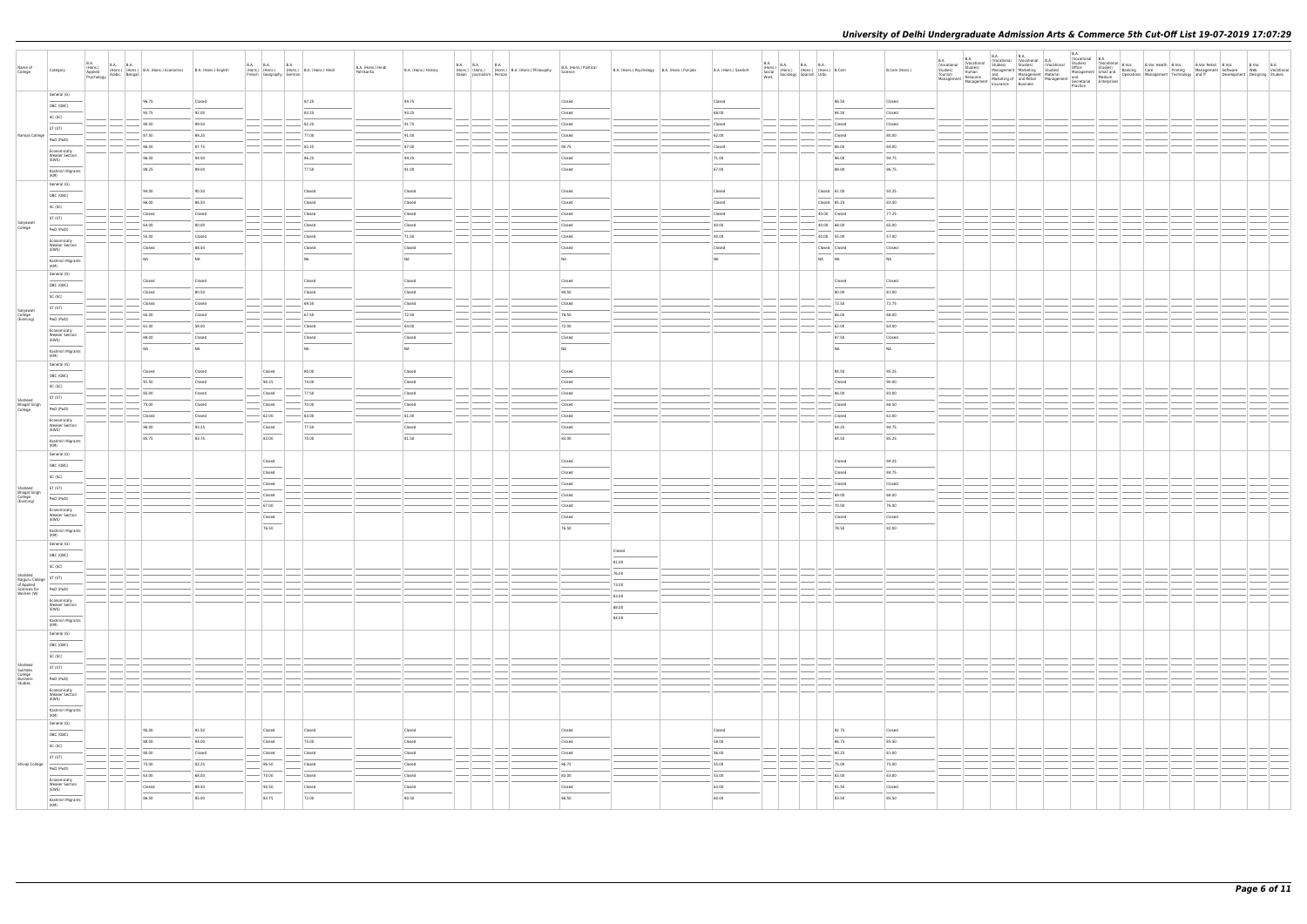| Name of<br>College                                                                                                                                                                                                                                                                          | Category                                                                                                                                                                                                                                                                                                                                                                                                                                                                                        |                                                                                                                                                                                                                                                                                                                                                                                                                                                                                               | B.A. (Hons.) B.A. B.A. (Hons.) B.A. (Hons.) Economics B.A. (Hons.) English Applied (Hons.) (Hons.) B.A. (Hons.) English Psychology Arabic Bengali |                 | B.A. B.A. |                  | <b>B.A.</b><br>(Hons.) (Hons.) (Hons.) B.A. (Hons.) Hindi<br>French Geography German | B.A. (Hons.) Hindi<br>Patrikarita | B.A. (Hons.) History | B.A. B.A. B.A.<br>Italian Journalism Persian | (Hons.) (Hons.) (Hons.) B.A. (Hons.) Philosophy | B.A. (Hons.) Political<br>Science | B.A. (Hons.) Psychology   B.A. (Hons.) Punjabi |                | B.A. (Hons.) Sanskrit |        | B.A. (Hons.) B.A. B.A. B.A. (Hons.) B.Com<br>Social (Hons.) (Hons.) (Hons.) B.Com<br>Work Sociology Spanish Urdu |                  | B.Com (Hons.)           | B.A.<br>(Vocational<br>Studies)<br>Tourism | Management   Management |  |  |  |  |  | B.A. (Vocational B.A. (Vocational B.A. (Vocational B.A. (Vocational B.A. (Vocational B.Voc<br>(Vocational Studies) (Studies) B.Voc<br>, Studies) Management Small and Banking Care Printing Management Software Web (Vocational Ma |
|---------------------------------------------------------------------------------------------------------------------------------------------------------------------------------------------------------------------------------------------------------------------------------------------|-------------------------------------------------------------------------------------------------------------------------------------------------------------------------------------------------------------------------------------------------------------------------------------------------------------------------------------------------------------------------------------------------------------------------------------------------------------------------------------------------|-----------------------------------------------------------------------------------------------------------------------------------------------------------------------------------------------------------------------------------------------------------------------------------------------------------------------------------------------------------------------------------------------------------------------------------------------------------------------------------------------|---------------------------------------------------------------------------------------------------------------------------------------------------|-----------------|-----------|------------------|--------------------------------------------------------------------------------------|-----------------------------------|----------------------|----------------------------------------------|-------------------------------------------------|-----------------------------------|------------------------------------------------|----------------|-----------------------|--------|------------------------------------------------------------------------------------------------------------------|------------------|-------------------------|--------------------------------------------|-------------------------|--|--|--|--|--|------------------------------------------------------------------------------------------------------------------------------------------------------------------------------------------------------------------------------------|
|                                                                                                                                                                                                                                                                                             | General (G)                                                                                                                                                                                                                                                                                                                                                                                                                                                                                     |                                                                                                                                                                                                                                                                                                                                                                                                                                                                                               | 98.62                                                                                                                                             |                 |           |                  |                                                                                      |                                   |                      |                                              |                                                 |                                   |                                                |                |                       |        |                                                                                                                  |                  | Closed                  |                                            |                         |  |  |  |  |  |                                                                                                                                                                                                                                    |
|                                                                                                                                                                                                                                                                                             | OBC (OBC)                                                                                                                                                                                                                                                                                                                                                                                                                                                                                       |                                                                                                                                                                                                                                                                                                                                                                                                                                                                                               | Closed                                                                                                                                            |                 |           |                  |                                                                                      |                                   |                      |                                              |                                                 |                                   |                                                |                |                       |        |                                                                                                                  |                  | 95.12                   |                                            |                         |  |  |  |  |  |                                                                                                                                                                                                                                    |
|                                                                                                                                                                                                                                                                                             | SC (SC)<br>ST (ST)                                                                                                                                                                                                                                                                                                                                                                                                                                                                              |                                                                                                                                                                                                                                                                                                                                                                                                                                                                                               | Closed                                                                                                                                            |                 |           |                  |                                                                                      |                                   |                      |                                              |                                                 |                                   |                                                |                |                       |        |                                                                                                                  |                  | 91.87                   |                                            |                         |  |  |  |  |  |                                                                                                                                                                                                                                    |
| Shri Ram<br>College of<br>Commerce                                                                                                                                                                                                                                                          | PwD (PwD)                                                                                                                                                                                                                                                                                                                                                                                                                                                                                       |                                                                                                                                                                                                                                                                                                                                                                                                                                                                                               | Closed                                                                                                                                            |                 |           |                  |                                                                                      |                                   |                      | $  -$                                        |                                                 |                                   |                                                |                |                       | $\sim$ |                                                                                                                  |                  | 86.00                   |                                            |                         |  |  |  |  |  |                                                                                                                                                                                                                                    |
|                                                                                                                                                                                                                                                                                             | Economically                                                                                                                                                                                                                                                                                                                                                                                                                                                                                    |                                                                                                                                                                                                                                                                                                                                                                                                                                                                                               | Closed                                                                                                                                            |                 |           |                  |                                                                                      |                                   |                      |                                              |                                                 |                                   |                                                |                |                       |        |                                                                                                                  |                  | 87.25                   |                                            |                         |  |  |  |  |  |                                                                                                                                                                                                                                    |
|                                                                                                                                                                                                                                                                                             | <b>Weaker Section</b><br>(EWS)                                                                                                                                                                                                                                                                                                                                                                                                                                                                  |                                                                                                                                                                                                                                                                                                                                                                                                                                                                                               | Closed                                                                                                                                            |                 |           |                  |                                                                                      |                                   |                      |                                              |                                                 |                                   |                                                |                |                       |        |                                                                                                                  |                  | Closed                  |                                            |                         |  |  |  |  |  |                                                                                                                                                                                                                                    |
|                                                                                                                                                                                                                                                                                             | Kashmiri Migrants<br>(KM)                                                                                                                                                                                                                                                                                                                                                                                                                                                                       |                                                                                                                                                                                                                                                                                                                                                                                                                                                                                               | 91.50                                                                                                                                             |                 |           |                  |                                                                                      |                                   |                      |                                              |                                                 |                                   |                                                |                |                       |        |                                                                                                                  |                  | 87.75                   |                                            |                         |  |  |  |  |  |                                                                                                                                                                                                                                    |
|                                                                                                                                                                                                                                                                                             | General (G)                                                                                                                                                                                                                                                                                                                                                                                                                                                                                     |                                                                                                                                                                                                                                                                                                                                                                                                                                                                                               |                                                                                                                                                   |                 |           |                  |                                                                                      |                                   |                      |                                              |                                                 |                                   |                                                |                |                       |        |                                                                                                                  | 89.50            |                         |                                            |                         |  |  |  |  |  |                                                                                                                                                                                                                                    |
|                                                                                                                                                                                                                                                                                             | OBC (OBC)                                                                                                                                                                                                                                                                                                                                                                                                                                                                                       |                                                                                                                                                                                                                                                                                                                                                                                                                                                                                               | Closed<br>85.00                                                                                                                                   | 88.25<br>82.00  |           |                  | 82.00<br>75.50                                                                       |                                   | 86.00<br>Closed      |                                              |                                                 | Closed<br>85.00                   |                                                |                |                       |        |                                                                                                                  | 82.50            | Closed<br>82.00         |                                            |                         |  |  |  |  |  |                                                                                                                                                                                                                                    |
|                                                                                                                                                                                                                                                                                             | SC (SC)                                                                                                                                                                                                                                                                                                                                                                                                                                                                                         |                                                                                                                                                                                                                                                                                                                                                                                                                                                                                               | 77.00                                                                                                                                             | 80.00           |           |                  | Closed                                                                               |                                   | Closed               |                                              |                                                 | Closed                            |                                                |                |                       |        |                                                                                                                  | 79.00            | 77.00                   |                                            |                         |  |  |  |  |  |                                                                                                                                                                                                                                    |
| Shyam Lal<br>College                                                                                                                                                                                                                                                                        | ST (ST)                                                                                                                                                                                                                                                                                                                                                                                                                                                                                         |                                                                                                                                                                                                                                                                                                                                                                                                                                                                                               | 74.00                                                                                                                                             | 80.00           |           |                  | 65.00                                                                                |                                   | 74.00                |                                              |                                                 | 80.00                             |                                                |                |                       |        |                                                                                                                  | 70.00            | 70.00                   |                                            |                         |  |  |  |  |  |                                                                                                                                                                                                                                    |
|                                                                                                                                                                                                                                                                                             | PwD (PwD)<br>Economically                                                                                                                                                                                                                                                                                                                                                                                                                                                                       |                                                                                                                                                                                                                                                                                                                                                                                                                                                                                               | 74.00                                                                                                                                             | 73.00           |           |                  | 65.00                                                                                |                                   | 70.00                |                                              |                                                 | 70.00                             |                                                |                |                       |        |                                                                                                                  | 70.00            | 70.00                   |                                            |                         |  |  |  |  |  |                                                                                                                                                                                                                                    |
|                                                                                                                                                                                                                                                                                             | <b>Weaker Section</b><br>(EWS)                                                                                                                                                                                                                                                                                                                                                                                                                                                                  |                                                                                                                                                                                                                                                                                                                                                                                                                                                                                               | 93.00                                                                                                                                             | 88.25           |           |                  | 82.00                                                                                |                                   | 86.00                |                                              |                                                 | 90.00                             |                                                |                |                       |        |                                                                                                                  | 89.50            | 90.50                   |                                            |                         |  |  |  |  |  |                                                                                                                                                                                                                                    |
|                                                                                                                                                                                                                                                                                             | $\frac{1}{2}$<br>Kashmiri Migrants<br>(KM)                                                                                                                                                                                                                                                                                                                                                                                                                                                      |                                                                                                                                                                                                                                                                                                                                                                                                                                                                                               | 84.00                                                                                                                                             | 80.00           |           |                  | 74.00                                                                                |                                   | 77.00                |                                              |                                                 | 81.00                             |                                                |                |                       |        |                                                                                                                  | 81.00            | 81.00                   |                                            |                         |  |  |  |  |  |                                                                                                                                                                                                                                    |
|                                                                                                                                                                                                                                                                                             | General (G)                                                                                                                                                                                                                                                                                                                                                                                                                                                                                     |                                                                                                                                                                                                                                                                                                                                                                                                                                                                                               |                                                                                                                                                   |                 |           |                  |                                                                                      |                                   |                      |                                              |                                                 |                                   |                                                |                |                       |        |                                                                                                                  |                  |                         |                                            |                         |  |  |  |  |  |                                                                                                                                                                                                                                    |
|                                                                                                                                                                                                                                                                                             | OBC (OBC)                                                                                                                                                                                                                                                                                                                                                                                                                                                                                       |                                                                                                                                                                                                                                                                                                                                                                                                                                                                                               | Closed                                                                                                                                            |                 |           |                  | Closed                                                                               |                                   |                      |                                              |                                                 | Closed                            |                                                |                |                       |        |                                                                                                                  | Closed           | 89.25                   |                                            |                         |  |  |  |  |  |                                                                                                                                                                                                                                    |
|                                                                                                                                                                                                                                                                                             | SC (SC)                                                                                                                                                                                                                                                                                                                                                                                                                                                                                         |                                                                                                                                                                                                                                                                                                                                                                                                                                                                                               | 82.50<br>73.00                                                                                                                                    |                 |           |                  | Closed<br>Closed                                                                     |                                   |                      |                                              |                                                 | Closed<br>81.00                   |                                                |                |                       |        |                                                                                                                  | Closed<br>72.00  | 80.50<br>73.00          |                                            |                         |  |  |  |  |  |                                                                                                                                                                                                                                    |
| Shyam Lal<br>College<br>(Evening)                                                                                                                                                                                                                                                           | ST(ST)                                                                                                                                                                                                                                                                                                                                                                                                                                                                                          |                                                                                                                                                                                                                                                                                                                                                                                                                                                                                               | 63.00                                                                                                                                             |                 |           |                  | 58.00                                                                                |                                   |                      |                                              |                                                 | 74.00                             |                                                |                |                       |        |                                                                                                                  | 60.00            | 60.00                   |                                            |                         |  |  |  |  |  |                                                                                                                                                                                                                                    |
|                                                                                                                                                                                                                                                                                             | PwD (PwD)                                                                                                                                                                                                                                                                                                                                                                                                                                                                                       |                                                                                                                                                                                                                                                                                                                                                                                                                                                                                               | 55.00                                                                                                                                             |                 |           |                  | 55.00                                                                                |                                   |                      |                                              |                                                 | 63.00                             |                                                |                |                       |        |                                                                                                                  | 55.00            | 55.00                   |                                            |                         |  |  |  |  |  |                                                                                                                                                                                                                                    |
|                                                                                                                                                                                                                                                                                             | Economically<br><b>Weaker Section</b><br>(EWS)                                                                                                                                                                                                                                                                                                                                                                                                                                                  |                                                                                                                                                                                                                                                                                                                                                                                                                                                                                               | 89.00                                                                                                                                             |                 |           |                  | 73.50                                                                                |                                   |                      |                                              |                                                 | 86.50                             |                                                |                |                       |        |                                                                                                                  | 86.50            | 89.00                   |                                            |                         |  |  |  |  |  |                                                                                                                                                                                                                                    |
|                                                                                                                                                                                                                                                                                             | Kashmiri Migrants<br>(KM)                                                                                                                                                                                                                                                                                                                                                                                                                                                                       |                                                                                                                                                                                                                                                                                                                                                                                                                                                                                               | 78.00                                                                                                                                             |                 |           |                  | 60.00                                                                                |                                   |                      |                                              |                                                 | 75.00                             |                                                |                |                       |        |                                                                                                                  | 75.00            | 78.00                   |                                            |                         |  |  |  |  |  |                                                                                                                                                                                                                                    |
|                                                                                                                                                                                                                                                                                             | General (G)                                                                                                                                                                                                                                                                                                                                                                                                                                                                                     |                                                                                                                                                                                                                                                                                                                                                                                                                                                                                               |                                                                                                                                                   |                 |           |                  |                                                                                      |                                   |                      |                                              |                                                 |                                   |                                                |                |                       |        |                                                                                                                  |                  |                         |                                            |                         |  |  |  |  |  |                                                                                                                                                                                                                                    |
|                                                                                                                                                                                                                                                                                             | OBC (OBC)                                                                                                                                                                                                                                                                                                                                                                                                                                                                                       | Closed                                                                                                                                                                                                                                                                                                                                                                                                                                                                                        | Closed                                                                                                                                            | 90.00           |           | Closed           | Closed                                                                               |                                   | Closed               |                                              | Closed                                          | Closed                            |                                                |                | Closed                |        |                                                                                                                  | Closed           | 91.50                   |                                            |                         |  |  |  |  |  |                                                                                                                                                                                                                                    |
|                                                                                                                                                                                                                                                                                             | SC (SC)                                                                                                                                                                                                                                                                                                                                                                                                                                                                                         | 83.00<br>83.50                                                                                                                                                                                                                                                                                                                                                                                                                                                                                | 86.00<br>85.00                                                                                                                                    | 82.50<br>Closed |           | Closed<br>Closed | 73.00<br>Closed                                                                      |                                   | 77.00<br>Closed      |                                              | 71.00<br>70.00                                  | 82.50                             |                                                |                | 50.00<br>Closed       |        |                                                                                                                  | Closed<br>Closed | Closed<br>75.50         |                                            |                         |  |  |  |  |  |                                                                                                                                                                                                                                    |
| Shyama Prasad ST (ST)                                                                                                                                                                                                                                                                       |                                                                                                                                                                                                                                                                                                                                                                                                                                                                                                 | 80.00                                                                                                                                                                                                                                                                                                                                                                                                                                                                                         | 83.00                                                                                                                                             | 80.50           |           | 78.25            | 71.50                                                                                |                                   | Closed               |                                              | 70.00                                           | Closed<br>72.00                   |                                                |                | 50.00                 |        |                                                                                                                  | 70.00            | 72.00                   |                                            |                         |  |  |  |  |  |                                                                                                                                                                                                                                    |
| Mukherji<br>College For<br>Women (W)                                                                                                                                                                                                                                                        | PwD (PwD)                                                                                                                                                                                                                                                                                                                                                                                                                                                                                       | 82.00                                                                                                                                                                                                                                                                                                                                                                                                                                                                                         | 83.00                                                                                                                                             | 80.50           |           | 82.25            | 72.50                                                                                |                                   | 71.00                |                                              | 70.00                                           | 80.00                             |                                                |                | 50.00                 |        |                                                                                                                  | 75.00            | 76.00                   |                                            |                         |  |  |  |  |  |                                                                                                                                                                                                                                    |
|                                                                                                                                                                                                                                                                                             | Economically<br><b>Weaker Section</b><br>(EWS)                                                                                                                                                                                                                                                                                                                                                                                                                                                  | 89.50                                                                                                                                                                                                                                                                                                                                                                                                                                                                                         | 91.00                                                                                                                                             | Closed          |           | 87.50            | 73.50                                                                                |                                   | Closed               |                                              | Closed                                          | 86.00                             |                                                |                | 50.00                 |        |                                                                                                                  | Closed           | 91.00                   |                                            |                         |  |  |  |  |  |                                                                                                                                                                                                                                    |
|                                                                                                                                                                                                                                                                                             | Kashmiri Migrants 87.00                                                                                                                                                                                                                                                                                                                                                                                                                                                                         |                                                                                                                                                                                                                                                                                                                                                                                                                                                                                               | 83.00                                                                                                                                             | 86.00           |           | 79.25            | 72.50                                                                                |                                   | 71.50                |                                              | 70.00                                           | 81.00                             |                                                |                | 50.00                 |        |                                                                                                                  | 76.00            | 77.00                   |                                            |                         |  |  |  |  |  |                                                                                                                                                                                                                                    |
|                                                                                                                                                                                                                                                                                             | (KM)<br>General (G)                                                                                                                                                                                                                                                                                                                                                                                                                                                                             |                                                                                                                                                                                                                                                                                                                                                                                                                                                                                               |                                                                                                                                                   |                 |           |                  |                                                                                      |                                   |                      |                                              |                                                 |                                   |                                                |                |                       |        |                                                                                                                  |                  |                         |                                            |                         |  |  |  |  |  |                                                                                                                                                                                                                                    |
|                                                                                                                                                                                                                                                                                             | OBC (OBC)                                                                                                                                                                                                                                                                                                                                                                                                                                                                                       |                                                                                                                                                                                                                                                                                                                                                                                                                                                                                               |                                                                                                                                                   | 90.50           |           |                  | Closed                                                                               |                                   |                      |                                              |                                                 | Closed                            |                                                |                |                       |        |                                                                                                                  | 90.50            | 93.25                   |                                            |                         |  |  |  |  |  |                                                                                                                                                                                                                                    |
|                                                                                                                                                                                                                                                                                             | SC (SC)                                                                                                                                                                                                                                                                                                                                                                                                                                                                                         |                                                                                                                                                                                                                                                                                                                                                                                                                                                                                               |                                                                                                                                                   | 83.75           |           |                  | Closed                                                                               |                                   |                      |                                              |                                                 | Closed                            |                                                |                |                       |        |                                                                                                                  | 83.75            | 86.00                   |                                            |                         |  |  |  |  |  |                                                                                                                                                                                                                                    |
| Sri Aurobindo                                                                                                                                                                                                                                                                               | ST (ST)                                                                                                                                                                                                                                                                                                                                                                                                                                                                                         |                                                                                                                                                                                                                                                                                                                                                                                                                                                                                               |                                                                                                                                                   | Closed<br>77.75 |           |                  | Closed<br>61.00                                                                      |                                   |                      |                                              |                                                 | Closed<br>Closed                  |                                                |                |                       |        |                                                                                                                  | 77.00<br>66.00   | 78.00<br>64.00          |                                            |                         |  |  |  |  |  |                                                                                                                                                                                                                                    |
| College (Day) $\left  \begin{array}{cc} PWD & (PWD) \end{array} \right $                                                                                                                                                                                                                    |                                                                                                                                                                                                                                                                                                                                                                                                                                                                                                 |                                                                                                                                                                                                                                                                                                                                                                                                                                                                                               |                                                                                                                                                   | 65.00           |           |                  | 57.00                                                                                |                                   |                      |                                              |                                                 | 68.00                             |                                                |                |                       |        |                                                                                                                  | 60.00            | 64.00                   |                                            |                         |  |  |  |  |  |                                                                                                                                                                                                                                    |
|                                                                                                                                                                                                                                                                                             | Economically<br><b>Weaker Section</b><br>(EWS)                                                                                                                                                                                                                                                                                                                                                                                                                                                  |                                                                                                                                                                                                                                                                                                                                                                                                                                                                                               |                                                                                                                                                   | 89.50           |           |                  | 75.00                                                                                |                                   |                      |                                              |                                                 | Closed                            |                                                |                |                       |        |                                                                                                                  | 90.00            | 93.00                   |                                            |                         |  |  |  |  |  |                                                                                                                                                                                                                                    |
|                                                                                                                                                                                                                                                                                             | $\frac{1}{2} \left( \frac{1}{2} \right) \left( \frac{1}{2} \right) \left( \frac{1}{2} \right) \left( \frac{1}{2} \right) \left( \frac{1}{2} \right) \left( \frac{1}{2} \right) \left( \frac{1}{2} \right) \left( \frac{1}{2} \right) \left( \frac{1}{2} \right) \left( \frac{1}{2} \right) \left( \frac{1}{2} \right) \left( \frac{1}{2} \right) \left( \frac{1}{2} \right) \left( \frac{1}{2} \right) \left( \frac{1}{2} \right) \left( \frac{1}{2} \right) \left( \frac$<br>Kashmiri Migrants |                                                                                                                                                                                                                                                                                                                                                                                                                                                                                               |                                                                                                                                                   | 80.50           |           |                  | 66.25                                                                                |                                   |                      |                                              |                                                 | 78.75                             |                                                |                |                       |        |                                                                                                                  | 80.50            | Closed                  |                                            |                         |  |  |  |  |  |                                                                                                                                                                                                                                    |
|                                                                                                                                                                                                                                                                                             | (KM)<br>General (G)                                                                                                                                                                                                                                                                                                                                                                                                                                                                             |                                                                                                                                                                                                                                                                                                                                                                                                                                                                                               |                                                                                                                                                   |                 |           |                  |                                                                                      |                                   |                      |                                              |                                                 |                                   |                                                |                |                       |        |                                                                                                                  |                  |                         |                                            |                         |  |  |  |  |  |                                                                                                                                                                                                                                    |
|                                                                                                                                                                                                                                                                                             | OBC (OBC)                                                                                                                                                                                                                                                                                                                                                                                                                                                                                       | Closed<br>$\overline{\phantom{a}}$                                                                                                                                                                                                                                                                                                                                                                                                                                                            | Closed                                                                                                                                            | 86.00           |           |                  | Closed                                                                               |                                   |                      |                                              |                                                 |                                   |                                                |                |                       |        |                                                                                                                  | Closed           | Closed                  |                                            |                         |  |  |  |  |  |                                                                                                                                                                                                                                    |
|                                                                                                                                                                                                                                                                                             | SC (SC)                                                                                                                                                                                                                                                                                                                                                                                                                                                                                         | Closed<br>$\frac{1}{2} \left( \frac{1}{2} \right) \left( \frac{1}{2} \right) \left( \frac{1}{2} \right) \left( \frac{1}{2} \right) \left( \frac{1}{2} \right) \left( \frac{1}{2} \right) \left( \frac{1}{2} \right) \left( \frac{1}{2} \right) \left( \frac{1}{2} \right) \left( \frac{1}{2} \right) \left( \frac{1}{2} \right) \left( \frac{1}{2} \right) \left( \frac{1}{2} \right) \left( \frac{1}{2} \right) \left( \frac{1}{2} \right) \left( \frac{1}{2} \right) \left( \frac$<br>76.00 | 87.00<br>80.00                                                                                                                                    | 79.00<br>78.00  |           |                  | Closed<br>67.50                                                                      |                                   |                      |                                              |                                                 |                                   |                                                |                |                       |        |                                                                                                                  | 79.00<br>73.00   | 80.00<br>75.00          |                                            |                         |  |  |  |  |  |                                                                                                                                                                                                                                    |
| Sri Aurobindo<br>College<br>(Evening)                                                                                                                                                                                                                                                       | $ST(ST)$                                                                                                                                                                                                                                                                                                                                                                                                                                                                                        | 76.50                                                                                                                                                                                                                                                                                                                                                                                                                                                                                         | 80.00                                                                                                                                             | 76.00           |           |                  | 60.00                                                                                |                                   |                      |                                              |                                                 |                                   |                                                |                |                       |        |                                                                                                                  | 70.00            | 71.00                   |                                            |                         |  |  |  |  |  |                                                                                                                                                                                                                                    |
|                                                                                                                                                                                                                                                                                             | PwD (PwD)                                                                                                                                                                                                                                                                                                                                                                                                                                                                                       | 76.00                                                                                                                                                                                                                                                                                                                                                                                                                                                                                         | 80.00                                                                                                                                             | 73.00           |           |                  | 60.50                                                                                |                                   |                      | $\frac{1}{2}$                                |                                                 |                                   |                                                |                |                       |        |                                                                                                                  | 72.00            | 73.00                   |                                            |                         |  |  |  |  |  |                                                                                                                                                                                                                                    |
|                                                                                                                                                                                                                                                                                             | Economically<br><b>Weaker Section</b><br>(EWS)                                                                                                                                                                                                                                                                                                                                                                                                                                                  | Closed                                                                                                                                                                                                                                                                                                                                                                                                                                                                                        | 88.75                                                                                                                                             | 85.50           |           |                  | Closed                                                                               |                                   |                      |                                              |                                                 |                                   |                                                |                |                       |        |                                                                                                                  | Closed           | Closed                  |                                            |                         |  |  |  |  |  |                                                                                                                                                                                                                                    |
|                                                                                                                                                                                                                                                                                             | Kashmiri Migrants<br>(KM)                                                                                                                                                                                                                                                                                                                                                                                                                                                                       | 76.00                                                                                                                                                                                                                                                                                                                                                                                                                                                                                         | 80.00                                                                                                                                             | 75.00           |           |                  | 60.50                                                                                |                                   |                      |                                              |                                                 |                                   |                                                |                |                       |        |                                                                                                                  | 72.00            | 73.00                   |                                            |                         |  |  |  |  |  |                                                                                                                                                                                                                                    |
|                                                                                                                                                                                                                                                                                             | General (G)                                                                                                                                                                                                                                                                                                                                                                                                                                                                                     |                                                                                                                                                                                                                                                                                                                                                                                                                                                                                               |                                                                                                                                                   |                 |           |                  |                                                                                      |                                   |                      |                                              |                                                 |                                   |                                                |                |                       |        |                                                                                                                  |                  |                         |                                            |                         |  |  |  |  |  |                                                                                                                                                                                                                                    |
|                                                                                                                                                                                                                                                                                             | Sikh Minority (SM)                                                                                                                                                                                                                                                                                                                                                                                                                                                                              |                                                                                                                                                                                                                                                                                                                                                                                                                                                                                               | Closed<br>Closed                                                                                                                                  |                 |           |                  |                                                                                      |                                   |                      |                                              |                                                 |                                   |                                                | 56.00<br>50.50 |                       |        |                                                                                                                  | Closed<br>Closed | Closed<br>Closed        |                                            |                         |  |  |  |  |  |                                                                                                                                                                                                                                    |
|                                                                                                                                                                                                                                                                                             |                                                                                                                                                                                                                                                                                                                                                                                                                                                                                                 |                                                                                                                                                                                                                                                                                                                                                                                                                                                                                               | 60.00                                                                                                                                             |                 |           |                  |                                                                                      |                                   |                      |                                              |                                                 |                                   |                                                | 50.00          |                       |        |                                                                                                                  | 65.50            | 62.00                   |                                            |                         |  |  |  |  |  |                                                                                                                                                                                                                                    |
| Sri Guru Gobind<br>Singh College<br>of Commerce<br>* Sikh<br>Minority(SM)<br>$\begin{array}{r} \n\hline\n\text{FWD (PWD)}\n\end{array}$<br>$\begin{array}{r} \n\hline\n\text{Economically} \n\end{array}$<br>Minority(SM)<br>$\begin{array}{r} \n\hline\n\text{Economically} \n\end{array}$ | Economically<br>Weaker Section<br>(EWS)                                                                                                                                                                                                                                                                                                                                                                                                                                                         |                                                                                                                                                                                                                                                                                                                                                                                                                                                                                               | NA                                                                                                                                                |                 |           |                  |                                                                                      |                                   |                      |                                              |                                                 |                                   |                                                | NA             |                       |        |                                                                                                                  | NA               | N <sub>A</sub>          |                                            |                         |  |  |  |  |  |                                                                                                                                                                                                                                    |
|                                                                                                                                                                                                                                                                                             | Kashmiri Migrants                                                                                                                                                                                                                                                                                                                                                                                                                                                                               |                                                                                                                                                                                                                                                                                                                                                                                                                                                                                               | 86.00                                                                                                                                             |                 |           |                  |                                                                                      |                                   |                      |                                              |                                                 |                                   |                                                | 46.00          |                       |        |                                                                                                                  | 85.00            | 85.50                   |                                            |                         |  |  |  |  |  |                                                                                                                                                                                                                                    |
|                                                                                                                                                                                                                                                                                             | (KM)<br>General (G)                                                                                                                                                                                                                                                                                                                                                                                                                                                                             |                                                                                                                                                                                                                                                                                                                                                                                                                                                                                               |                                                                                                                                                   |                 |           |                  |                                                                                      |                                   |                      |                                              |                                                 |                                   |                                                |                |                       |        |                                                                                                                  |                  |                         |                                            |                         |  |  |  |  |  |                                                                                                                                                                                                                                    |
|                                                                                                                                                                                                                                                                                             | Sikh Minority (SM)                                                                                                                                                                                                                                                                                                                                                                                                                                                                              |                                                                                                                                                                                                                                                                                                                                                                                                                                                                                               |                                                                                                                                                   | 90.00           |           |                  | Closed                                                                               | 75.50                             | Closed               |                                              |                                                 | Closed                            |                                                | 47.50          |                       |        |                                                                                                                  | 90.50            | 93.00                   |                                            |                         |  |  |  |  |  |                                                                                                                                                                                                                                    |
|                                                                                                                                                                                                                                                                                             | PwD (PwD)                                                                                                                                                                                                                                                                                                                                                                                                                                                                                       |                                                                                                                                                                                                                                                                                                                                                                                                                                                                                               |                                                                                                                                                   | 82.50           |           |                  | 55.00                                                                                | 57.00                             | 72.00                |                                              |                                                 | 76.00                             |                                                | 45.00          |                       |        |                                                                                                                  | 80.00            | 84.00                   |                                            |                         |  |  |  |  |  |                                                                                                                                                                                                                                    |
| Sri Guru Nanak<br>Dev Khalsa<br>College<br>* Sikh<br>Minority(SM)                                                                                                                                                                                                                           | Economically                                                                                                                                                                                                                                                                                                                                                                                                                                                                                    |                                                                                                                                                                                                                                                                                                                                                                                                                                                                                               |                                                                                                                                                   | 63.00           |           |                  | Closed                                                                               | 66.00                             | Closed               |                                              |                                                 | 72.00                             |                                                | 45.00          |                       |        |                                                                                                                  | 58.00            | 61.00                   |                                            |                         |  |  |  |  |  |                                                                                                                                                                                                                                    |
|                                                                                                                                                                                                                                                                                             | Weaker Section<br>(EWS)                                                                                                                                                                                                                                                                                                                                                                                                                                                                         |                                                                                                                                                                                                                                                                                                                                                                                                                                                                                               |                                                                                                                                                   | NA<br>80.00     |           |                  | NA<br>65.50                                                                          | NA<br>65.50                       | <b>NA</b><br>75.00   |                                              |                                                 | NA<br>Closed                      |                                                | NA<br>45.00    |                       |        |                                                                                                                  | NA<br>80.50      | N <sub>A</sub><br>83.00 |                                            |                         |  |  |  |  |  |                                                                                                                                                                                                                                    |
|                                                                                                                                                                                                                                                                                             | Kashmiri Migrants<br>(KM)                                                                                                                                                                                                                                                                                                                                                                                                                                                                       |                                                                                                                                                                                                                                                                                                                                                                                                                                                                                               |                                                                                                                                                   |                 |           |                  |                                                                                      |                                   |                      |                                              |                                                 |                                   |                                                |                |                       |        |                                                                                                                  |                  |                         |                                            |                         |  |  |  |  |  |                                                                                                                                                                                                                                    |
|                                                                                                                                                                                                                                                                                             | General (G)                                                                                                                                                                                                                                                                                                                                                                                                                                                                                     |                                                                                                                                                                                                                                                                                                                                                                                                                                                                                               | 96.50                                                                                                                                             | 94.50           |           |                  | Closed                                                                               |                                   | 93.25                |                                              |                                                 | 95.25                             |                                                | Closed         |                       |        |                                                                                                                  | 95.50            | 95.75                   |                                            |                         |  |  |  |  |  |                                                                                                                                                                                                                                    |
|                                                                                                                                                                                                                                                                                             | Sikh Minority (SM)                                                                                                                                                                                                                                                                                                                                                                                                                                                                              |                                                                                                                                                                                                                                                                                                                                                                                                                                                                                               | 90.50                                                                                                                                             | 89.00           |           |                  | 45.00                                                                                |                                   | 80.00                |                                              |                                                 | 90.75                             |                                                | Closed         |                       |        |                                                                                                                  | 88.00            | Closed                  |                                            |                         |  |  |  |  |  |                                                                                                                                                                                                                                    |
|                                                                                                                                                                                                                                                                                             | Sri Guru Tegh<br>Bahadur Khalsa<br>College (PWD (PWD)<br>College (PWD Economically<br>Minority(SM) (EWS)                                                                                                                                                                                                                                                                                                                                                                                        |                                                                                                                                                                                                                                                                                                                                                                                                                                                                                               | 78.00                                                                                                                                             | Closed          |           |                  | 80.00                                                                                |                                   | 84.00                |                                              |                                                 | 85.00                             |                                                | 45.00          |                       |        |                                                                                                                  | Closed           | 74.00                   |                                            |                         |  |  |  |  |  |                                                                                                                                                                                                                                    |
|                                                                                                                                                                                                                                                                                             |                                                                                                                                                                                                                                                                                                                                                                                                                                                                                                 |                                                                                                                                                                                                                                                                                                                                                                                                                                                                                               | NA                                                                                                                                                | NA              |           |                  | NA                                                                                   |                                   | NA                   |                                              |                                                 | NA<br>$\overline{\phantom{a}}$    |                                                | NA             |                       |        |                                                                                                                  | NA               | N <sub>A</sub>          |                                            |                         |  |  |  |  |  |                                                                                                                                                                                                                                    |
|                                                                                                                                                                                                                                                                                             | Kashmiri Migrants<br>(KM)                                                                                                                                                                                                                                                                                                                                                                                                                                                                       |                                                                                                                                                                                                                                                                                                                                                                                                                                                                                               | 86.50                                                                                                                                             | 84.50           |           |                  | 74.00                                                                                |                                   | 83.25                |                                              |                                                 | 85.25                             |                                                | 49.00          |                       |        |                                                                                                                  | 85.50            | 85.75                   |                                            |                         |  |  |  |  |  |                                                                                                                                                                                                                                    |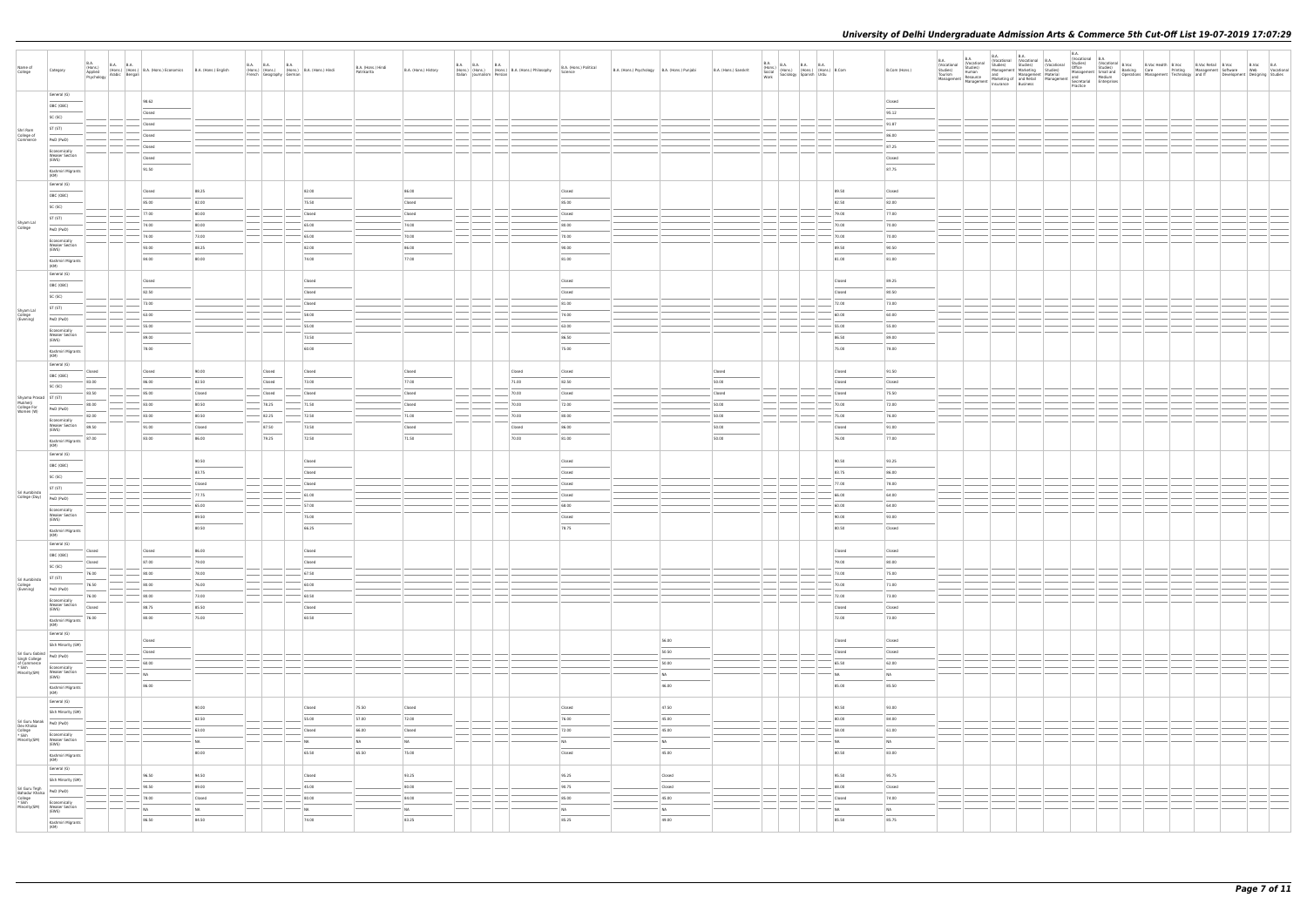| Name of<br>College                         | Category                                | <b>B.A.</b><br>(Hons.)<br>Applied<br>Psychology | B.A. B.A. (Hons.) B.A. (Hons.) Economics B.A. (Hons.) English<br>Iv Arabic Bengali |        | French Geography German | B.A. B.A. B.A. B.A. (Hons.) B.A. (Hons.) Hindi | B.A. (Hons.) Hindi<br>Patrikarita | B.A. (Hons.) History | B.A. B.A. B.A. B.A. (Hons.) B.A. (Hons.) Philosophy<br>Italian Journalism Persian                                                                                                                                                                                                                                                                                                                                                                                                | B.A. (Hons.) Political<br>Science | B.A. (Hons.) Psychology   B.A. (Hons.) Punjabi | B.A. (Hons.) Sanskrit | <b>B.A.</b><br>B.A. (Hons.) B.A. B.A. B.A. (Hons.) B.Com<br>Social (Hons.) (Hons.) (Hons.) B.Com<br>Work Sociology Spanish Urdu |                   | B.Com (Hons.) | B.A.<br>(Vocational<br>Studies)<br>Tourism | <b>B.A.</b><br>(Vocational<br>Studies)<br>Human<br>Resource<br>Management Management Material and Management and Medium<br>Management Management Marketing of and Retail Management Secretarial Enterprises | <b>B.A.</b><br>B.A.<br>(Vocational B.A.<br>Studies) Studies) (Vocational B.A.<br>Management Marketing Studies)<br>and Management Material<br>Insurance Business | <b>B.A.</b> |  |  |  | Development Designing Studies | B.Voc B.A<br>Web Vocational |
|--------------------------------------------|-----------------------------------------|-------------------------------------------------|------------------------------------------------------------------------------------|--------|-------------------------|------------------------------------------------|-----------------------------------|----------------------|----------------------------------------------------------------------------------------------------------------------------------------------------------------------------------------------------------------------------------------------------------------------------------------------------------------------------------------------------------------------------------------------------------------------------------------------------------------------------------|-----------------------------------|------------------------------------------------|-----------------------|---------------------------------------------------------------------------------------------------------------------------------|-------------------|---------------|--------------------------------------------|-------------------------------------------------------------------------------------------------------------------------------------------------------------------------------------------------------------|-----------------------------------------------------------------------------------------------------------------------------------------------------------------|-------------|--|--|--|-------------------------------|-----------------------------|
|                                            | General (G)                             |                                                 |                                                                                    |        |                         |                                                |                                   |                      |                                                                                                                                                                                                                                                                                                                                                                                                                                                                                  |                                   |                                                |                       |                                                                                                                                 |                   |               |                                            |                                                                                                                                                                                                             |                                                                                                                                                                 |             |  |  |  |                               |                             |
|                                            | OBC (OBC)                               |                                                 | 96.75                                                                              | Closed |                         | Closed                                         |                                   | Closed               |                                                                                                                                                                                                                                                                                                                                                                                                                                                                                  | Closed                            |                                                | Closed                | Closed                                                                                                                          | Closed            | Closed        |                                            |                                                                                                                                                                                                             |                                                                                                                                                                 |             |  |  |  |                               |                             |
|                                            | SC (SC)                                 |                                                 | Closed                                                                             | 90.50  |                         | 78.75                                          |                                   | Closed               |                                                                                                                                                                                                                                                                                                                                                                                                                                                                                  | Closed                            |                                                | 62.25                 | 91.25                                                                                                                           | 94.00             | 94.00         |                                            |                                                                                                                                                                                                             |                                                                                                                                                                 |             |  |  |  |                               |                             |
|                                            | ST (ST)                                 |                                                 | 89.50                                                                              | 88.75  |                         | Closed                                         |                                   | Closed               |                                                                                                                                                                                                                                                                                                                                                                                                                                                                                  | Closed                            |                                                | Closed                | 88.00                                                                                                                           | 91.75             | 89.75         |                                            |                                                                                                                                                                                                             |                                                                                                                                                                 |             |  |  |  |                               |                             |
| Venketeswara<br>College                    |                                         |                                                 | 87.00                                                                              | 89.75  |                         | 75.75                                          |                                   | 90.25                |                                                                                                                                                                                                                                                                                                                                                                                                                                                                                  | Closed                            |                                                | 59.00                 | Closed                                                                                                                          | 89.75             | 83.00         |                                            |                                                                                                                                                                                                             |                                                                                                                                                                 |             |  |  |  |                               |                             |
|                                            | PwD (PwD)                               |                                                 | $-87.50$                                                                           | 89.50  |                         | Closed                                         |                                   | 86.00                |                                                                                                                                                                                                                                                                                                                                                                                                                                                                                  | Closed                            |                                                | 59.00                 | 85.00                                                                                                                           | 86.00             | 86.50         |                                            |                                                                                                                                                                                                             |                                                                                                                                                                 |             |  |  |  |                               |                             |
|                                            | Economically<br><b>Weaker Section</b>   |                                                 | 96.00                                                                              | 93.50  |                         | 82.50                                          |                                   | 93.50                |                                                                                                                                                                                                                                                                                                                                                                                                                                                                                  | 95.00                             |                                                | 64.00                 | 93.00                                                                                                                           | 95.50             | 95.75         |                                            |                                                                                                                                                                                                             |                                                                                                                                                                 |             |  |  |  |                               |                             |
|                                            | (EWS)                                   |                                                 | 89.00                                                                              | 89.00  |                         | 75.00                                          |                                   | 87.00                |                                                                                                                                                                                                                                                                                                                                                                                                                                                                                  | 89.50                             |                                                | 59.00                 | 86.00                                                                                                                           | 91.50             | 89.50         |                                            |                                                                                                                                                                                                             |                                                                                                                                                                 |             |  |  |  |                               |                             |
|                                            | Kashmiri Migrants<br>(KM)               |                                                 |                                                                                    |        |                         |                                                |                                   |                      |                                                                                                                                                                                                                                                                                                                                                                                                                                                                                  |                                   |                                                |                       |                                                                                                                                 |                   |               |                                            |                                                                                                                                                                                                             |                                                                                                                                                                 |             |  |  |  |                               |                             |
|                                            | General (G)                             |                                                 |                                                                                    |        |                         |                                                |                                   |                      |                                                                                                                                                                                                                                                                                                                                                                                                                                                                                  |                                   |                                                |                       |                                                                                                                                 |                   |               |                                            |                                                                                                                                                                                                             |                                                                                                                                                                 |             |  |  |  |                               |                             |
|                                            | OBC (OBC)                               |                                                 |                                                                                    | 86.25  | Closed                  | Closed                                         |                                   | 82.00                |                                                                                                                                                                                                                                                                                                                                                                                                                                                                                  |                                   |                                                |                       |                                                                                                                                 | 86.50             | 89.00         |                                            |                                                                                                                                                                                                             |                                                                                                                                                                 |             |  |  |  |                               |                             |
|                                            | SC (SC)                                 |                                                 |                                                                                    | 79.00  | 81.25                   | 68.00                                          |                                   | 77.50                |                                                                                                                                                                                                                                                                                                                                                                                                                                                                                  |                                   |                                                |                       |                                                                                                                                 | 78.00             | 83.00         |                                            |                                                                                                                                                                                                             |                                                                                                                                                                 |             |  |  |  |                               |                             |
|                                            | ST (ST)                                 |                                                 |                                                                                    | 75.00  | Closed                  | Closed                                         |                                   | 75.50                |                                                                                                                                                                                                                                                                                                                                                                                                                                                                                  |                                   |                                                |                       |                                                                                                                                 | 74.00             | 78.00         |                                            |                                                                                                                                                                                                             |                                                                                                                                                                 |             |  |  |  |                               |                             |
| Swami<br>Shardhanand                       | PwD (PwD)                               |                                                 |                                                                                    | 70.00  | 77.00                   | 60.00                                          |                                   | 75.50                |                                                                                                                                                                                                                                                                                                                                                                                                                                                                                  |                                   |                                                |                       |                                                                                                                                 | 67.00             | 73.00         |                                            |                                                                                                                                                                                                             |                                                                                                                                                                 |             |  |  |  |                               |                             |
| College                                    |                                         |                                                 |                                                                                    | 68.00  | $- 69.00$               | 64.00                                          |                                   | 72.50                |                                                                                                                                                                                                                                                                                                                                                                                                                                                                                  |                                   |                                                |                       |                                                                                                                                 | 65.00             | 65.00         |                                            |                                                                                                                                                                                                             |                                                                                                                                                                 |             |  |  |  |                               |                             |
|                                            | Economically<br>Weaker Section<br>(EWS) |                                                 |                                                                                    | Closed | 81.25                   | 72.00                                          |                                   | 80.00                |                                                                                                                                                                                                                                                                                                                                                                                                                                                                                  |                                   |                                                |                       |                                                                                                                                 | Closed            | Closed        |                                            |                                                                                                                                                                                                             |                                                                                                                                                                 |             |  |  |  |                               |                             |
|                                            |                                         |                                                 |                                                                                    | 77.00  | 75.00                   | 65.00                                          |                                   | 77.00                |                                                                                                                                                                                                                                                                                                                                                                                                                                                                                  |                                   |                                                |                       |                                                                                                                                 | 76.50             | 79.00         |                                            |                                                                                                                                                                                                             |                                                                                                                                                                 |             |  |  |  |                               |                             |
|                                            | Kashmiri Migrants<br>(KM)               |                                                 |                                                                                    |        |                         |                                                |                                   |                      |                                                                                                                                                                                                                                                                                                                                                                                                                                                                                  |                                   |                                                |                       |                                                                                                                                 |                   |               |                                            |                                                                                                                                                                                                             |                                                                                                                                                                 |             |  |  |  |                               |                             |
|                                            | General (G)                             | Closed                                          |                                                                                    | Closed |                         | Closed                                         |                                   | Closed               |                                                                                                                                                                                                                                                                                                                                                                                                                                                                                  | Closed                            |                                                | 52.00                 |                                                                                                                                 | Closed            | Closed        |                                            |                                                                                                                                                                                                             |                                                                                                                                                                 |             |  |  |  |                               |                             |
|                                            | OBC (OBC)                               |                                                 |                                                                                    | 81.50  |                         | 71.00                                          |                                   | 77.25                |                                                                                                                                                                                                                                                                                                                                                                                                                                                                                  | 83.00                             |                                                |                       |                                                                                                                                 | 82.50             | 85.00         |                                            |                                                                                                                                                                                                             |                                                                                                                                                                 |             |  |  |  |                               |                             |
|                                            | SC (SC)                                 | 84.00                                           |                                                                                    |        |                         |                                                |                                   |                      |                                                                                                                                                                                                                                                                                                                                                                                                                                                                                  |                                   |                                                | 47.00                 |                                                                                                                                 |                   |               |                                            |                                                                                                                                                                                                             |                                                                                                                                                                 |             |  |  |  |                               |                             |
| Vivekananda                                | ST (ST)                                 | 80.00                                           |                                                                                    | Closed |                         | 70.00                                          |                                   | Closed               |                                                                                                                                                                                                                                                                                                                                                                                                                                                                                  | 83.50                             |                                                | 45.00                 |                                                                                                                                 | 79.50             | 83.00         |                                            |                                                                                                                                                                                                             |                                                                                                                                                                 |             |  |  |  |                               |                             |
| College (W)                                | PwD (PwD)                               | 78.00                                           |                                                                                    | Closed |                         | 67.00                                          |                                   | 68.50                |                                                                                                                                                                                                                                                                                                                                                                                                                                                                                  | 78.00                             |                                                | 45.00                 |                                                                                                                                 | 79.50             | 81.00         |                                            |                                                                                                                                                                                                             |                                                                                                                                                                 |             |  |  |  |                               |                             |
|                                            | Economically                            | 78.50                                           |                                                                                    | Closed |                         | 65.00                                          |                                   | 68.00                |                                                                                                                                                                                                                                                                                                                                                                                                                                                                                  | 78.00                             |                                                | 45.00                 |                                                                                                                                 | $\frac{1}{78.50}$ | 80.50         |                                            |                                                                                                                                                                                                             |                                                                                                                                                                 |             |  |  |  |                               |                             |
|                                            | <b>Weaker Section</b><br>(EWS)          | 89.00                                           |                                                                                    | 88.50  |                         | 74.50                                          |                                   | 80.25                |                                                                                                                                                                                                                                                                                                                                                                                                                                                                                  | 86.00                             |                                                | 47.00                 |                                                                                                                                 | 87.00             | 90.00         |                                            |                                                                                                                                                                                                             |                                                                                                                                                                 |             |  |  |  |                               |                             |
|                                            | Kashmiri Migrants<br>(KM)               | 84.00                                           |                                                                                    | 80.50  |                         | 70.00                                          |                                   | 76.50                |                                                                                                                                                                                                                                                                                                                                                                                                                                                                                  | 81.00                             |                                                | 47.00                 |                                                                                                                                 | 80.00             | 82.50         |                                            |                                                                                                                                                                                                             |                                                                                                                                                                 |             |  |  |  |                               |                             |
|                                            |                                         |                                                 |                                                                                    |        |                         |                                                |                                   |                      |                                                                                                                                                                                                                                                                                                                                                                                                                                                                                  |                                   |                                                |                       |                                                                                                                                 |                   |               |                                            |                                                                                                                                                                                                             |                                                                                                                                                                 |             |  |  |  |                               |                             |
|                                            | General (G)                             |                                                 | Closed 52.00 Closed                                                                | Closed |                         | Closed                                         |                                   | Closed               | Closed 82.00                                                                                                                                                                                                                                                                                                                                                                                                                                                                     | Closed                            | Closed                                         | 64.50                 |                                                                                                                                 | Closed 91.00      | Closed        |                                            |                                                                                                                                                                                                             |                                                                                                                                                                 |             |  |  |  |                               |                             |
|                                            | OBC (OBC)                               |                                                 | Closed 45.00 88.75                                                                 | 87.00  |                         | Closed                                         |                                   | Closed               | Closed 78.00                                                                                                                                                                                                                                                                                                                                                                                                                                                                     | Closed                            | 87.00                                          | Closed                |                                                                                                                                 | Closed 88.00      | 85.00         |                                            |                                                                                                                                                                                                             |                                                                                                                                                                 |             |  |  |  |                               |                             |
|                                            | SC (SC)                                 |                                                 | 45.00 45.00 79.50                                                                  | 80.00  |                         | Closed                                         |                                   | Closed               | 45.00 74.00                                                                                                                                                                                                                                                                                                                                                                                                                                                                      | Closed                            | Closed                                         | Closed                |                                                                                                                                 | $45.00$ 81.00     | 77.00         |                                            |                                                                                                                                                                                                             |                                                                                                                                                                 |             |  |  |  |                               |                             |
| Zakir Husain                               | ST (ST)                                 |                                                 |                                                                                    |        |                         |                                                |                                   |                      |                                                                                                                                                                                                                                                                                                                                                                                                                                                                                  |                                   |                                                |                       |                                                                                                                                 |                   |               |                                            |                                                                                                                                                                                                             |                                                                                                                                                                 |             |  |  |  |                               |                             |
| Delhi College                              | PwD (PwD)                               |                                                 | 45.00  45.00  Closed                                                               | Closed |                         | 63.50                                          |                                   | Closed               | 45.00 74.50                                                                                                                                                                                                                                                                                                                                                                                                                                                                      | Closed                            | Closed                                         | 48.00                 |                                                                                                                                 | 45.00 74.00       | 68.00         |                                            |                                                                                                                                                                                                             |                                                                                                                                                                 |             |  |  |  |                               |                             |
|                                            | Economically                            |                                                 | 45.00 45.00 70.00                                                                  | 70.00  |                         | Closed                                         |                                   | Closed               | 45.00 64.00                                                                                                                                                                                                                                                                                                                                                                                                                                                                      | Closed                            | 73.00                                          | 45.00                 |                                                                                                                                 | 45.00 70.00       | 70.00         |                                            |                                                                                                                                                                                                             |                                                                                                                                                                 |             |  |  |  |                               |                             |
|                                            | <b>Weaker Section</b><br>(EWS)          |                                                 | NA NA 92.00                                                                        | 90.00  |                         | 75.50                                          |                                   | 87.00                | NA 79.00                                                                                                                                                                                                                                                                                                                                                                                                                                                                         | 89.00                             | 94.00                                          | <b>NA</b>             |                                                                                                                                 | 67.00 90.00       | 90.00         |                                            |                                                                                                                                                                                                             |                                                                                                                                                                 |             |  |  |  |                               |                             |
|                                            | Kashmiri Migrants<br>(KM)               |                                                 | 63.00 47.00 86.00                                                                  | 84.00  |                         | 70.00                                          |                                   | 80.00                | 55.00 78.00                                                                                                                                                                                                                                                                                                                                                                                                                                                                      | 82.00                             | 86.00                                          | 58.00                 |                                                                                                                                 | 63.00 83.00       | 83.00         |                                            |                                                                                                                                                                                                             |                                                                                                                                                                 |             |  |  |  |                               |                             |
|                                            | General (G)                             |                                                 |                                                                                    |        |                         |                                                |                                   |                      |                                                                                                                                                                                                                                                                                                                                                                                                                                                                                  |                                   |                                                |                       |                                                                                                                                 |                   |               |                                            |                                                                                                                                                                                                             |                                                                                                                                                                 |             |  |  |  |                               |                             |
|                                            | OBC (OBC)                               |                                                 |                                                                                    | 87.50  |                         | Closed                                         |                                   | Closed               | Closed                                                                                                                                                                                                                                                                                                                                                                                                                                                                           | Closed                            |                                                | Closed                |                                                                                                                                 | 62.00 88.50       | Closed        |                                            |                                                                                                                                                                                                             |                                                                                                                                                                 |             |  |  |  |                               |                             |
|                                            |                                         |                                                 |                                                                                    | Closed |                         | 72.00                                          |                                   | Closed               | Closed                                                                                                                                                                                                                                                                                                                                                                                                                                                                           | 80.50                             |                                                | Closed                |                                                                                                                                 | 58.00 80.00       | 81.50         |                                            |                                                                                                                                                                                                             |                                                                                                                                                                 |             |  |  |  |                               |                             |
|                                            | SC (SC)                                 |                                                 |                                                                                    | Closed |                         | Closed                                         |                                   | 74.50                | 45.00                                                                                                                                                                                                                                                                                                                                                                                                                                                                            | Closed                            |                                                | Closed                |                                                                                                                                 | $45.00$ 73.00     | Closed        |                                            |                                                                                                                                                                                                             |                                                                                                                                                                 |             |  |  |  |                               |                             |
| Zakir Husain<br>Delhi College<br>(Evening) | ST (ST)                                 |                                                 |                                                                                    | Closed |                         | Closed                                         |                                   | 72.00                | 45.00                                                                                                                                                                                                                                                                                                                                                                                                                                                                            | 74.00                             |                                                | 45.00                 |                                                                                                                                 | 45.00 62.00       | 64.00         |                                            |                                                                                                                                                                                                             |                                                                                                                                                                 |             |  |  |  |                               |                             |
|                                            | PwD (PwD)                               |                                                 |                                                                                    | 68.00  |                         | Closed                                         |                                   | 65.00                | 45.00                                                                                                                                                                                                                                                                                                                                                                                                                                                                            | 68.00                             |                                                | 45.00                 |                                                                                                                                 | 45.00 63.00       | 65.00         |                                            |                                                                                                                                                                                                             |                                                                                                                                                                 |             |  |  |  |                               |                             |
|                                            | Economically<br><b>Weaker Section</b>   |                                                 |                                                                                    |        |                         |                                                |                                   |                      |                                                                                                                                                                                                                                                                                                                                                                                                                                                                                  |                                   |                                                |                       |                                                                                                                                 |                   |               |                                            |                                                                                                                                                                                                             |                                                                                                                                                                 |             |  |  |  |                               |                             |
|                                            | (EWS)                                   |                                                 |                                                                                    | NA     |                         | NA                                             |                                   | NA                   | NA<br>$\frac{1}{2} \left( \frac{1}{2} \right) \left( \frac{1}{2} \right) \left( \frac{1}{2} \right) \left( \frac{1}{2} \right) \left( \frac{1}{2} \right) \left( \frac{1}{2} \right) \left( \frac{1}{2} \right) \left( \frac{1}{2} \right) \left( \frac{1}{2} \right) \left( \frac{1}{2} \right) \left( \frac{1}{2} \right) \left( \frac{1}{2} \right) \left( \frac{1}{2} \right) \left( \frac{1}{2} \right) \left( \frac{1}{2} \right) \left( \frac{1}{2} \right) \left( \frac$ | NA                                |                                                | NA                    |                                                                                                                                 | NA 88.00          | 89.75         |                                            |                                                                                                                                                                                                             |                                                                                                                                                                 |             |  |  |  |                               |                             |
|                                            | Kashmiri Migrants<br>(KM)               |                                                 |                                                                                    | 80.25  |                         | 69.75                                          |                                   | 74.00                | 49.50                                                                                                                                                                                                                                                                                                                                                                                                                                                                            | 76.50                             |                                                | 51.75                 |                                                                                                                                 | 46.00 79.75       | 81.00         |                                            |                                                                                                                                                                                                             |                                                                                                                                                                 |             |  |  |  |                               |                             |
|                                            |                                         |                                                 |                                                                                    |        |                         |                                                |                                   |                      |                                                                                                                                                                                                                                                                                                                                                                                                                                                                                  |                                   |                                                |                       |                                                                                                                                 |                   |               |                                            |                                                                                                                                                                                                             |                                                                                                                                                                 |             |  |  |  |                               |                             |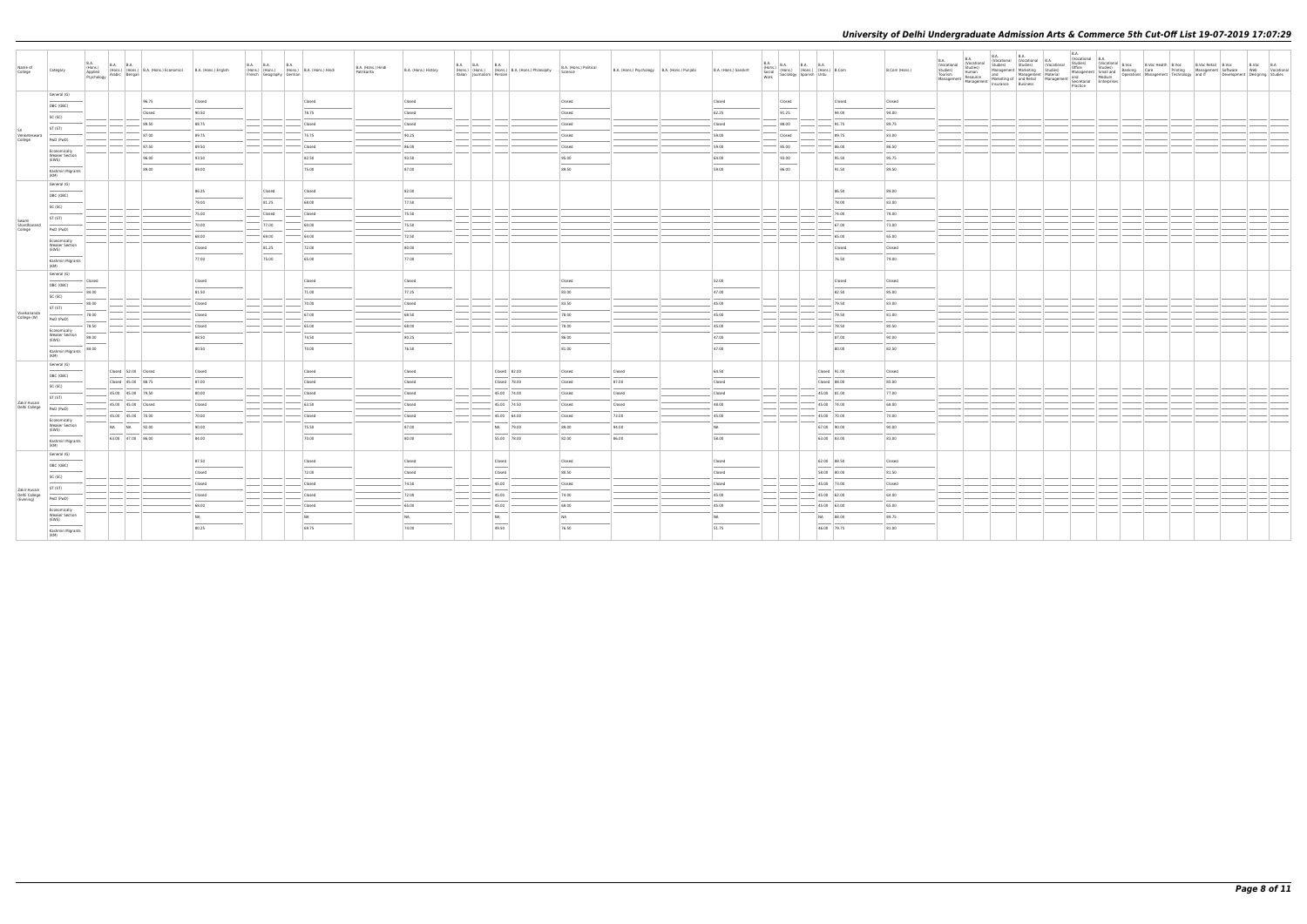# **Arts & Commerce Courses 5th Cut-Off Remarks**

| Name of<br>College                                  | B.A. (Hons.) Applied<br>Psychology      | <b>B.A. B.A.</b> | (Hons.) (Hons.) B.A. (Hons.) Economics<br>Arabic Bengali | B.A. (Hons.) English                                                                                                                                                                                                                                                                            | French                                                                                                                                                                                                                                  | Geography German                           |                                                                                                                                                                                                                                         | $\Bigg  \text{ B.A. (Hons.)} \Bigg  \text{ B.A. (Hons.)} \Bigg  \text{ B.A. (Hons.)} \Bigg  \text{ B.A. (Hons.) Hindi}$                                           | <b>B.A.</b><br>(Hons.)<br>Hindi<br>Patrikarita | B.A. (Hons.) B.A. (Hons.) B.A. (Hons.) B.A. (Hons.) B.A. (Hons.) B.A. (Hons.)                                                                                                                                                            |                                                                                                                                                                                                                                         |  | B.A. (Hons.) Philosophy | B.A. (Hons.) Political Science Psychology Punjabi                        | B.A. (Hons.) B.A. (Hons.) B.A. (Hons.) (Hons.)<br>Psychology Punjabi Sanskrit Social |                                        | B.A.<br>Work                                  | <b>B.A.</b><br>(Hons.)<br>Sociology | $\left $ B.A. (Hons.) $\left $ B.A. (Hons.) $\right $ B.Com<br>Spanish<br>Urdu                                                                                                                                                          |                                           | B.Com (Hons.)                                                                                                                                                                                                                                                                                                                                                                                                                                                                                                | <b>B.A.</b><br>B.A.<br>(Vocational (Vocational<br>Studies)<br>Studies)                       | B.A.<br>Human                                      | B.A.<br>(Vocational (Vocational B<br>Studies)<br>Management   Marketing<br>Tourism Human<br>Management Resource Marketing of and Retail<br>Management Management Insurance Business                                                                                                                                                                                    | <b>B.A.</b><br>Studies)                          | $\frac{0}{5}$ |
|-----------------------------------------------------|-----------------------------------------|------------------|----------------------------------------------------------|-------------------------------------------------------------------------------------------------------------------------------------------------------------------------------------------------------------------------------------------------------------------------------------------------|-----------------------------------------------------------------------------------------------------------------------------------------------------------------------------------------------------------------------------------------|--------------------------------------------|-----------------------------------------------------------------------------------------------------------------------------------------------------------------------------------------------------------------------------------------|-------------------------------------------------------------------------------------------------------------------------------------------------------------------|------------------------------------------------|------------------------------------------------------------------------------------------------------------------------------------------------------------------------------------------------------------------------------------------|-----------------------------------------------------------------------------------------------------------------------------------------------------------------------------------------------------------------------------------------|--|-------------------------|--------------------------------------------------------------------------|--------------------------------------------------------------------------------------|----------------------------------------|-----------------------------------------------|-------------------------------------|-----------------------------------------------------------------------------------------------------------------------------------------------------------------------------------------------------------------------------------------|-------------------------------------------|--------------------------------------------------------------------------------------------------------------------------------------------------------------------------------------------------------------------------------------------------------------------------------------------------------------------------------------------------------------------------------------------------------------------------------------------------------------------------------------------------------------|----------------------------------------------------------------------------------------------|----------------------------------------------------|------------------------------------------------------------------------------------------------------------------------------------------------------------------------------------------------------------------------------------------------------------------------------------------------------------------------------------------------------------------------|--------------------------------------------------|---------------|
| Acharya<br>Narendra Dev<br>College                  |                                         |                  |                                                          |                                                                                                                                                                                                                                                                                                 |                                                                                                                                                                                                                                         |                                            |                                                                                                                                                                                                                                         |                                                                                                                                                                   |                                                |                                                                                                                                                                                                                                          |                                                                                                                                                                                                                                         |  |                         |                                                                          |                                                                                      |                                        |                                               |                                     |                                                                                                                                                                                                                                         |                                           |                                                                                                                                                                                                                                                                                                                                                                                                                                                                                                              |                                                                                              |                                                    |                                                                                                                                                                                                                                                                                                                                                                        |                                                  |               |
| Aditi<br>Mahavidyalaya<br>(W)                       |                                         |                  |                                                          |                                                                                                                                                                                                                                                                                                 |                                                                                                                                                                                                                                         |                                            |                                                                                                                                                                                                                                         |                                                                                                                                                                   |                                                |                                                                                                                                                                                                                                          |                                                                                                                                                                                                                                         |  |                         |                                                                          |                                                                                      |                                        |                                               |                                     |                                                                                                                                                                                                                                         |                                           |                                                                                                                                                                                                                                                                                                                                                                                                                                                                                                              |                                                                                              |                                                    |                                                                                                                                                                                                                                                                                                                                                                        |                                                  |               |
| Aryabhatta<br>College                               |                                         |                  |                                                          |                                                                                                                                                                                                                                                                                                 |                                                                                                                                                                                                                                         |                                            |                                                                                                                                                                                                                                         | 1% less for women<br>candidates                                                                                                                                   |                                                | 1% less for<br>women<br>candidates                                                                                                                                                                                                       |                                                                                                                                                                                                                                         |  |                         | 1% less for women<br>candidates                                          |                                                                                      |                                        |                                               |                                     |                                                                                                                                                                                                                                         | 1% less for women<br>candidates           |                                                                                                                                                                                                                                                                                                                                                                                                                                                                                                              |                                                                                              |                                                    |                                                                                                                                                                                                                                                                                                                                                                        |                                                  |               |
| Atma Ram<br>Sanatan<br>Dharma College               |                                         |                  | 1% relaxation for Girl<br>only.                          | 1% relaxation for Girl<br>Candidates in the aggregate   Candidates in the aggregate<br>only.                                                                                                                                                                                                    |                                                                                                                                                                                                                                         |                                            |                                                                                                                                                                                                                                         | 1% relaxation for Girl<br>Candidates in the aggregate<br>only.                                                                                                    |                                                | 1%<br>relaxation for<br>Girl<br>Candidates in<br>the<br>aggregate<br>only.                                                                                                                                                               |                                                                                                                                                                                                                                         |  |                         | 1% relaxation for Girl<br>Candidates in the aggregate<br>only.           |                                                                                      |                                        |                                               |                                     |                                                                                                                                                                                                                                         | 1% relaxation for Girl<br>only.           | 1% relaxation for Girl<br>Candidates in the aggregate   Candidates in the aggregate<br>only.                                                                                                                                                                                                                                                                                                                                                                                                                 |                                                                                              |                                                    |                                                                                                                                                                                                                                                                                                                                                                        |                                                  |               |
| Bhagini<br>Nivedita<br>College (W)                  |                                         |                  |                                                          |                                                                                                                                                                                                                                                                                                 |                                                                                                                                                                                                                                         |                                            |                                                                                                                                                                                                                                         |                                                                                                                                                                   |                                                |                                                                                                                                                                                                                                          |                                                                                                                                                                                                                                         |  |                         |                                                                          |                                                                                      |                                        |                                               |                                     |                                                                                                                                                                                                                                         |                                           |                                                                                                                                                                                                                                                                                                                                                                                                                                                                                                              |                                                                                              |                                                    |                                                                                                                                                                                                                                                                                                                                                                        |                                                  |               |
| <b>Bharati College</b><br>(W)                       |                                         |                  |                                                          |                                                                                                                                                                                                                                                                                                 |                                                                                                                                                                                                                                         |                                            |                                                                                                                                                                                                                                         |                                                                                                                                                                   |                                                |                                                                                                                                                                                                                                          |                                                                                                                                                                                                                                         |  |                         |                                                                          |                                                                                      |                                        |                                               |                                     |                                                                                                                                                                                                                                         |                                           |                                                                                                                                                                                                                                                                                                                                                                                                                                                                                                              |                                                                                              |                                                    |                                                                                                                                                                                                                                                                                                                                                                        |                                                  |               |
| Bhaskaracharya<br>College of<br>Applied<br>Sciences |                                         |                  |                                                          |                                                                                                                                                                                                                                                                                                 |                                                                                                                                                                                                                                         |                                            |                                                                                                                                                                                                                                         |                                                                                                                                                                   |                                                |                                                                                                                                                                                                                                          |                                                                                                                                                                                                                                         |  |                         |                                                                          |                                                                                      |                                        |                                               |                                     |                                                                                                                                                                                                                                         |                                           |                                                                                                                                                                                                                                                                                                                                                                                                                                                                                                              |                                                                                              |                                                    |                                                                                                                                                                                                                                                                                                                                                                        |                                                  |               |
| College of<br>Vocational<br>Studies                 |                                         |                  | GEN: 94.75 - less than 95.25<br>than 86                  | 0.02 : 88-less than 89.25 SC 0BC : 85.5-less than 87 SC : 81.5-less than 88.25 SC 0BC : 85.5-less than 84 ST : 81.<br>89.5-less than 82.5 ST : 82 - less than 84 ST : 81.5-less than 84 ST : 81.5-less than 84 ST : 81.5-less -<br>less than 95 KM : 85 - less   than 92 KM : 88 - less than 89 |                                                                                                                                                                                                                                         |                                            |                                                                                                                                                                                                                                         | OBC: 72.75 - less than 73.5<br>SC: 72 - less than 73 ST: 65<br>- less than 67.5 PWD: 70 -<br>less than 72 EWS : 76 - less<br>than 76.75 KM : 72 - less<br>than 74 |                                                | GEN: 88.25 -<br>less than<br>88.5 OBC:<br>82.75 - less<br>than 83.75<br>$SC: 81.75 -$<br>less than<br>82.75 ST: 77<br>$-$ less than<br>79.5 PWD :<br>81 - less<br>than 82 EWS<br>$: 87.5 - less$<br>than 88 KM :<br>83 - less<br>than 84 |                                                                                                                                                                                                                                         |  |                         |                                                                          |                                                                                      |                                        |                                               |                                     |                                                                                                                                                                                                                                         |                                           | $\begin{tabular}{l c c c c c} \hline {\small \texttt{general 94.5} - less than 95} & \multicolumn{2}{c}{ \texttt{SC : 76 -}} & \multicolumn{2}{c}{ \texttt{B1} - less}} & \multicolumn{2}{c}{ \texttt{S1} - 765}} & \multicolumn{2}{c}{ \texttt{B2} - 765}} & \multicolumn{2}{c}{ \texttt{S3} - 765}} & \multicolumn{2}{c}{ \texttt{S4} - 765}} & \multicolumn{2}{c}{ \texttt{S5} - 765}} & \multicolumn{2}{c}{ \texttt{S1} - 715 -$<br>70 EWS 94 - less than 94.75<br>Kashmiri Migrant 84 - less<br>than 85 | OBC: 79 -<br>less than 81<br>only EWS :<br>86.5 - less<br>than 87 KM :<br>$81 - lessthan 82$ | GEN: 90 -<br>than 77 PWD less than<br>less than 83 | 90.5 OBC:<br>Pass T9 SC : 76.5<br>T9 SC : 76.5<br>Than 82.5 SC - less than<br>less than<br>78 ST: 72 - 77.5 ST: 73<br>than 80 ST: less than 75 - less than 16<br>74 - less PWD : 76 - 76 PWD : 79 P<br>: 80- less 77.5 EWS:<br>than 81 EWS 85.5 - less 88- less<br>89 - less than 86 KM : than 88.5<br>than 89.5 79 - less KM : 83 -<br>KM : 82 - than 80 less than 84 | -less than<br>80 EWS:<br>than 80 less than 84 li |               |
| Daulat Ram<br>College (W)                           |                                         |                  |                                                          |                                                                                                                                                                                                                                                                                                 |                                                                                                                                                                                                                                         |                                            |                                                                                                                                                                                                                                         |                                                                                                                                                                   |                                                |                                                                                                                                                                                                                                          |                                                                                                                                                                                                                                         |  |                         |                                                                          |                                                                                      |                                        |                                               |                                     |                                                                                                                                                                                                                                         |                                           |                                                                                                                                                                                                                                                                                                                                                                                                                                                                                                              |                                                                                              |                                                    |                                                                                                                                                                                                                                                                                                                                                                        |                                                  |               |
| Deen Dayal<br>Upadhyaya<br>College                  |                                         |                  |                                                          | No Concession for Girl<br>Candidates. Eligibility Criteria,<br>Advantage(s)/Disadvantage(s)<br>will be as per DU guidelines.                                                                                                                                                                    |                                                                                                                                                                                                                                         |                                            |                                                                                                                                                                                                                                         |                                                                                                                                                                   |                                                |                                                                                                                                                                                                                                          |                                                                                                                                                                                                                                         |  |                         |                                                                          |                                                                                      |                                        |                                               |                                     |                                                                                                                                                                                                                                         |                                           | No Concession for Girl<br>Candidates. Eligibility Criteria,<br>Advantage(s)/Disadvantage(s)<br>will be as per DU guidelines.                                                                                                                                                                                                                                                                                                                                                                                 |                                                                                              |                                                    |                                                                                                                                                                                                                                                                                                                                                                        |                                                  |               |
| Delhi College of<br>Arts and<br>Commerce            |                                         |                  |                                                          |                                                                                                                                                                                                                                                                                                 |                                                                                                                                                                                                                                         |                                            |                                                                                                                                                                                                                                         |                                                                                                                                                                   |                                                |                                                                                                                                                                                                                                          |                                                                                                                                                                                                                                         |  |                         |                                                                          |                                                                                      |                                        |                                               |                                     |                                                                                                                                                                                                                                         |                                           |                                                                                                                                                                                                                                                                                                                                                                                                                                                                                                              |                                                                                              |                                                    |                                                                                                                                                                                                                                                                                                                                                                        |                                                  |               |
| Department of<br>Germanic and<br>Romance<br>Studies |                                         |                  |                                                          |                                                                                                                                                                                                                                                                                                 | In case, an<br>applicant<br>has not<br>studied a<br>language at<br>qualifying<br>exam and<br>is seeking<br>admission<br>to Honours<br>in that<br>language,<br>deduction<br>of 5% will<br>be imposed<br>on 'Best<br>Four'<br>percentage. |                                            | In case, an<br>applicant<br>has not<br>studied a<br>language at<br>qualifying<br>exam and<br>is seeking<br>admission<br>to Honours<br>in that<br>language,<br>deduction<br>of 5% will<br>be imposed<br>on 'Best<br>Four'<br>percentage. |                                                                                                                                                                   |                                                |                                                                                                                                                                                                                                          | In case, an<br>applicant<br>has not<br>studied a<br>language at<br>qualifying<br>exam and<br>is seeking<br>admission<br>to Honours<br>in that<br>language,<br>deduction<br>of 5% will<br>be imposed<br>on 'Best<br>Four'<br>percentage. |  |                         |                                                                          |                                                                                      |                                        |                                               |                                     | In case, an<br>applicant<br>has not<br>studied a<br>language at<br>qualifying<br>exam and<br>is seeking<br>admission<br>to Honours<br>in that<br>language,<br>deduction<br>of 5% will<br>be imposed<br>on 'Best<br>Four'<br>percentage. |                                           |                                                                                                                                                                                                                                                                                                                                                                                                                                                                                                              |                                                                                              |                                                    |                                                                                                                                                                                                                                                                                                                                                                        |                                                  |               |
| Deshbandhu<br>College                               |                                         |                  |                                                          |                                                                                                                                                                                                                                                                                                 |                                                                                                                                                                                                                                         |                                            |                                                                                                                                                                                                                                         |                                                                                                                                                                   |                                                |                                                                                                                                                                                                                                          |                                                                                                                                                                                                                                         |  |                         |                                                                          |                                                                                      |                                        |                                               |                                     |                                                                                                                                                                                                                                         |                                           |                                                                                                                                                                                                                                                                                                                                                                                                                                                                                                              |                                                                                              |                                                    |                                                                                                                                                                                                                                                                                                                                                                        |                                                  |               |
| Dr. Bhim Rao<br>Ambedkar<br>College                 | Less 1% for Girls for all<br>Categories |                  | Less 1% for Girls for all<br>Categories                  |                                                                                                                                                                                                                                                                                                 |                                                                                                                                                                                                                                         | Less 1% for<br>Girls for all<br>Categories |                                                                                                                                                                                                                                         | Less 1% for Girls for all<br>Categories                                                                                                                           | Less 1%<br>for Girls<br>for all<br>Categories  | Less 1% for<br>Girls for all<br>Categories                                                                                                                                                                                               |                                                                                                                                                                                                                                         |  |                         |                                                                          |                                                                                      |                                        | Less 1%<br>for Girls<br>for all<br>Categories |                                     |                                                                                                                                                                                                                                         | Less 1% for Girls for all<br>Categories   | Less 1% for Girls for all<br>Categories                                                                                                                                                                                                                                                                                                                                                                                                                                                                      |                                                                                              |                                                    |                                                                                                                                                                                                                                                                                                                                                                        |                                                  |               |
| Dyal Singh<br>College                               |                                         |                  |                                                          |                                                                                                                                                                                                                                                                                                 |                                                                                                                                                                                                                                         |                                            |                                                                                                                                                                                                                                         |                                                                                                                                                                   |                                                |                                                                                                                                                                                                                                          |                                                                                                                                                                                                                                         |  |                         |                                                                          |                                                                                      |                                        |                                               |                                     |                                                                                                                                                                                                                                         |                                           |                                                                                                                                                                                                                                                                                                                                                                                                                                                                                                              |                                                                                              |                                                    |                                                                                                                                                                                                                                                                                                                                                                        |                                                  |               |
| Dyal Singh<br>College<br>(Evening)                  |                                         |                  |                                                          | 1% relaxation will be given to<br>all girl candidates in all<br>courses.                                                                                                                                                                                                                        |                                                                                                                                                                                                                                         |                                            |                                                                                                                                                                                                                                         |                                                                                                                                                                   |                                                |                                                                                                                                                                                                                                          |                                                                                                                                                                                                                                         |  |                         | 1% relaxation will be given<br>to all girl candidates in all<br>courses. |                                                                                      |                                        |                                               |                                     |                                                                                                                                                                                                                                         | to all girl candidates in all<br>courses. | 1% relaxation will be given 1% relaxation will be given to<br>all girl candidates in all<br>courses.                                                                                                                                                                                                                                                                                                                                                                                                         |                                                                                              |                                                    |                                                                                                                                                                                                                                                                                                                                                                        |                                                  |               |
| Gargi College<br>(W)                                |                                         |                  |                                                          |                                                                                                                                                                                                                                                                                                 |                                                                                                                                                                                                                                         |                                            |                                                                                                                                                                                                                                         |                                                                                                                                                                   |                                                |                                                                                                                                                                                                                                          |                                                                                                                                                                                                                                         |  |                         |                                                                          |                                                                                      |                                        |                                               |                                     |                                                                                                                                                                                                                                         |                                           |                                                                                                                                                                                                                                                                                                                                                                                                                                                                                                              |                                                                                              |                                                    |                                                                                                                                                                                                                                                                                                                                                                        |                                                  |               |
| Hans Raj<br>College                                 |                                         |                  |                                                          |                                                                                                                                                                                                                                                                                                 |                                                                                                                                                                                                                                         |                                            |                                                                                                                                                                                                                                         |                                                                                                                                                                   |                                                |                                                                                                                                                                                                                                          |                                                                                                                                                                                                                                         |  |                         |                                                                          |                                                                                      |                                        |                                               |                                     |                                                                                                                                                                                                                                         |                                           |                                                                                                                                                                                                                                                                                                                                                                                                                                                                                                              |                                                                                              |                                                    |                                                                                                                                                                                                                                                                                                                                                                        |                                                  |               |
| Hindu College                                       |                                         |                  |                                                          |                                                                                                                                                                                                                                                                                                 |                                                                                                                                                                                                                                         |                                            |                                                                                                                                                                                                                                         |                                                                                                                                                                   |                                                |                                                                                                                                                                                                                                          |                                                                                                                                                                                                                                         |  |                         |                                                                          |                                                                                      |                                        |                                               |                                     |                                                                                                                                                                                                                                         |                                           |                                                                                                                                                                                                                                                                                                                                                                                                                                                                                                              |                                                                                              |                                                    |                                                                                                                                                                                                                                                                                                                                                                        |                                                  |               |
| Indraprastha<br>College for<br>Women (W)            |                                         |                  |                                                          |                                                                                                                                                                                                                                                                                                 |                                                                                                                                                                                                                                         |                                            |                                                                                                                                                                                                                                         |                                                                                                                                                                   |                                                |                                                                                                                                                                                                                                          |                                                                                                                                                                                                                                         |  |                         |                                                                          |                                                                                      |                                        |                                               |                                     |                                                                                                                                                                                                                                         |                                           |                                                                                                                                                                                                                                                                                                                                                                                                                                                                                                              |                                                                                              |                                                    |                                                                                                                                                                                                                                                                                                                                                                        |                                                  |               |
| Institute of<br>Home<br>Economics (W)               |                                         |                  |                                                          |                                                                                                                                                                                                                                                                                                 |                                                                                                                                                                                                                                         |                                            |                                                                                                                                                                                                                                         |                                                                                                                                                                   |                                                |                                                                                                                                                                                                                                          |                                                                                                                                                                                                                                         |  |                         |                                                                          |                                                                                      |                                        |                                               |                                     |                                                                                                                                                                                                                                         |                                           |                                                                                                                                                                                                                                                                                                                                                                                                                                                                                                              |                                                                                              |                                                    |                                                                                                                                                                                                                                                                                                                                                                        |                                                  |               |
| Janki Devi<br>Memorial<br>College (W)               |                                         |                  |                                                          |                                                                                                                                                                                                                                                                                                 |                                                                                                                                                                                                                                         |                                            |                                                                                                                                                                                                                                         |                                                                                                                                                                   |                                                |                                                                                                                                                                                                                                          |                                                                                                                                                                                                                                         |  |                         |                                                                          |                                                                                      |                                        |                                               |                                     |                                                                                                                                                                                                                                         |                                           |                                                                                                                                                                                                                                                                                                                                                                                                                                                                                                              |                                                                                              |                                                    |                                                                                                                                                                                                                                                                                                                                                                        |                                                  |               |
| Kalindi College<br>(W)                              |                                         |                  | 10+2 with maths                                          |                                                                                                                                                                                                                                                                                                 |                                                                                                                                                                                                                                         |                                            |                                                                                                                                                                                                                                         |                                                                                                                                                                   |                                                |                                                                                                                                                                                                                                          |                                                                                                                                                                                                                                         |  |                         |                                                                          |                                                                                      | Sanskrit<br>studied upto<br>class 10th |                                               |                                     |                                                                                                                                                                                                                                         |                                           | 10+2 with Maths                                                                                                                                                                                                                                                                                                                                                                                                                                                                                              |                                                                                              |                                                    |                                                                                                                                                                                                                                                                                                                                                                        |                                                  |               |
| Kamala Nehru<br>College (W)                         |                                         |                  |                                                          |                                                                                                                                                                                                                                                                                                 |                                                                                                                                                                                                                                         |                                            |                                                                                                                                                                                                                                         |                                                                                                                                                                   |                                                |                                                                                                                                                                                                                                          |                                                                                                                                                                                                                                         |  |                         |                                                                          |                                                                                      |                                        |                                               |                                     |                                                                                                                                                                                                                                         |                                           |                                                                                                                                                                                                                                                                                                                                                                                                                                                                                                              |                                                                                              |                                                    |                                                                                                                                                                                                                                                                                                                                                                        |                                                  |               |
|                                                     |                                         |                  |                                                          |                                                                                                                                                                                                                                                                                                 |                                                                                                                                                                                                                                         |                                            |                                                                                                                                                                                                                                         |                                                                                                                                                                   |                                                |                                                                                                                                                                                                                                          |                                                                                                                                                                                                                                         |  |                         |                                                                          |                                                                                      |                                        |                                               |                                     |                                                                                                                                                                                                                                         |                                           |                                                                                                                                                                                                                                                                                                                                                                                                                                                                                                              |                                                                                              |                                                    |                                                                                                                                                                                                                                                                                                                                                                        |                                                  |               |

| B.A.<br>(Vocational<br>Studies)<br>Material<br>Management                              | B.A.<br>(Vocational<br>Studies)<br>Office<br>Management<br>and<br>Secretarial<br>Practice                     | B.A.<br>(Vocational<br>Studies)<br>Small and<br>Medium<br>Enterprises                                                        | <b>B.Voc Banking Operations</b> | <b>B.Voc Health</b><br>Care<br>Management | B.Voc<br>Printing<br>Technology | <b>B.Voc Retail</b><br>Management<br>and IT | <b>B.Voc Software Development</b> | B.Voc<br>Web<br>Designing                                              | B.A<br>Vocational<br>Studies |
|----------------------------------------------------------------------------------------|---------------------------------------------------------------------------------------------------------------|------------------------------------------------------------------------------------------------------------------------------|---------------------------------|-------------------------------------------|---------------------------------|---------------------------------------------|-----------------------------------|------------------------------------------------------------------------|------------------------------|
|                                                                                        |                                                                                                               |                                                                                                                              |                                 |                                           |                                 |                                             |                                   |                                                                        |                              |
|                                                                                        |                                                                                                               |                                                                                                                              |                                 |                                           |                                 |                                             |                                   |                                                                        |                              |
|                                                                                        |                                                                                                               |                                                                                                                              |                                 |                                           |                                 |                                             |                                   |                                                                        |                              |
|                                                                                        |                                                                                                               |                                                                                                                              |                                 |                                           |                                 |                                             |                                   |                                                                        |                              |
|                                                                                        |                                                                                                               |                                                                                                                              |                                 |                                           |                                 |                                             |                                   |                                                                        |                              |
|                                                                                        |                                                                                                               |                                                                                                                              |                                 |                                           |                                 |                                             |                                   |                                                                        |                              |
|                                                                                        |                                                                                                               |                                                                                                                              |                                 |                                           |                                 |                                             |                                   |                                                                        |                              |
| OBC: 76.25<br>- less than<br>76.5 SC : 74                                              |                                                                                                               | OBC: 76 -                                                                                                                    |                                 |                                           |                                 |                                             |                                   |                                                                        |                              |
| - less than<br>75 ST : 70 -<br>less than 72<br>PWD : 75.5 -<br>less than<br>76.5 EWS : | SC: 75.25 -<br>less than<br>75.75 ST:<br>68 - less<br>than 70 PWD<br>: 72 - less<br>than 73 EWS<br>83 only KM | OBC : 76 –<br>less than<br>77 SC :<br>73.75 –<br>less than<br>75 ST : 70<br>– less than<br>73 EMC :<br>73 EWS :<br>83 - less |                                 |                                           |                                 |                                             |                                   |                                                                        |                              |
| 83 - less<br>than 83.75<br>$KM: 77 -$<br>less than 78                                  | 83 only KM<br>: 76 - less<br>than 77                                                                          | than 83.5<br>$KM : 77 -$<br>$\frac{1}{78}$                                                                                   |                                 |                                           |                                 |                                             |                                   |                                                                        |                              |
|                                                                                        |                                                                                                               |                                                                                                                              |                                 |                                           |                                 |                                             |                                   |                                                                        |                              |
|                                                                                        |                                                                                                               |                                                                                                                              |                                 |                                           |                                 |                                             |                                   |                                                                        |                              |
|                                                                                        |                                                                                                               |                                                                                                                              |                                 |                                           |                                 |                                             |                                   |                                                                        |                              |
|                                                                                        |                                                                                                               |                                                                                                                              |                                 |                                           |                                 |                                             |                                   |                                                                        |                              |
|                                                                                        |                                                                                                               |                                                                                                                              |                                 |                                           |                                 |                                             |                                   |                                                                        |                              |
|                                                                                        |                                                                                                               |                                                                                                                              |                                 |                                           |                                 |                                             |                                   |                                                                        |                              |
|                                                                                        |                                                                                                               |                                                                                                                              |                                 |                                           |                                 |                                             |                                   |                                                                        |                              |
|                                                                                        |                                                                                                               |                                                                                                                              |                                 |                                           |                                 |                                             |                                   |                                                                        |                              |
|                                                                                        |                                                                                                               |                                                                                                                              |                                 |                                           |                                 |                                             |                                   |                                                                        |                              |
|                                                                                        |                                                                                                               |                                                                                                                              |                                 |                                           |                                 |                                             |                                   |                                                                        |                              |
|                                                                                        |                                                                                                               |                                                                                                                              |                                 |                                           |                                 |                                             |                                   |                                                                        |                              |
|                                                                                        |                                                                                                               |                                                                                                                              |                                 |                                           |                                 |                                             |                                   |                                                                        |                              |
|                                                                                        |                                                                                                               |                                                                                                                              |                                 |                                           |                                 |                                             |                                   |                                                                        |                              |
|                                                                                        |                                                                                                               |                                                                                                                              |                                 |                                           |                                 |                                             |                                   |                                                                        |                              |
|                                                                                        |                                                                                                               |                                                                                                                              |                                 |                                           |                                 |                                             |                                   |                                                                        |                              |
|                                                                                        |                                                                                                               |                                                                                                                              |                                 |                                           |                                 |                                             |                                   |                                                                        |                              |
|                                                                                        |                                                                                                               |                                                                                                                              |                                 |                                           | $10+2$ with<br>Maths            |                                             |                                   | $\begin{array}{c} 10\!+\!2 \\ \text{with} \\ \text{Maths} \end{array}$ |                              |
|                                                                                        |                                                                                                               |                                                                                                                              |                                 |                                           |                                 |                                             |                                   |                                                                        |                              |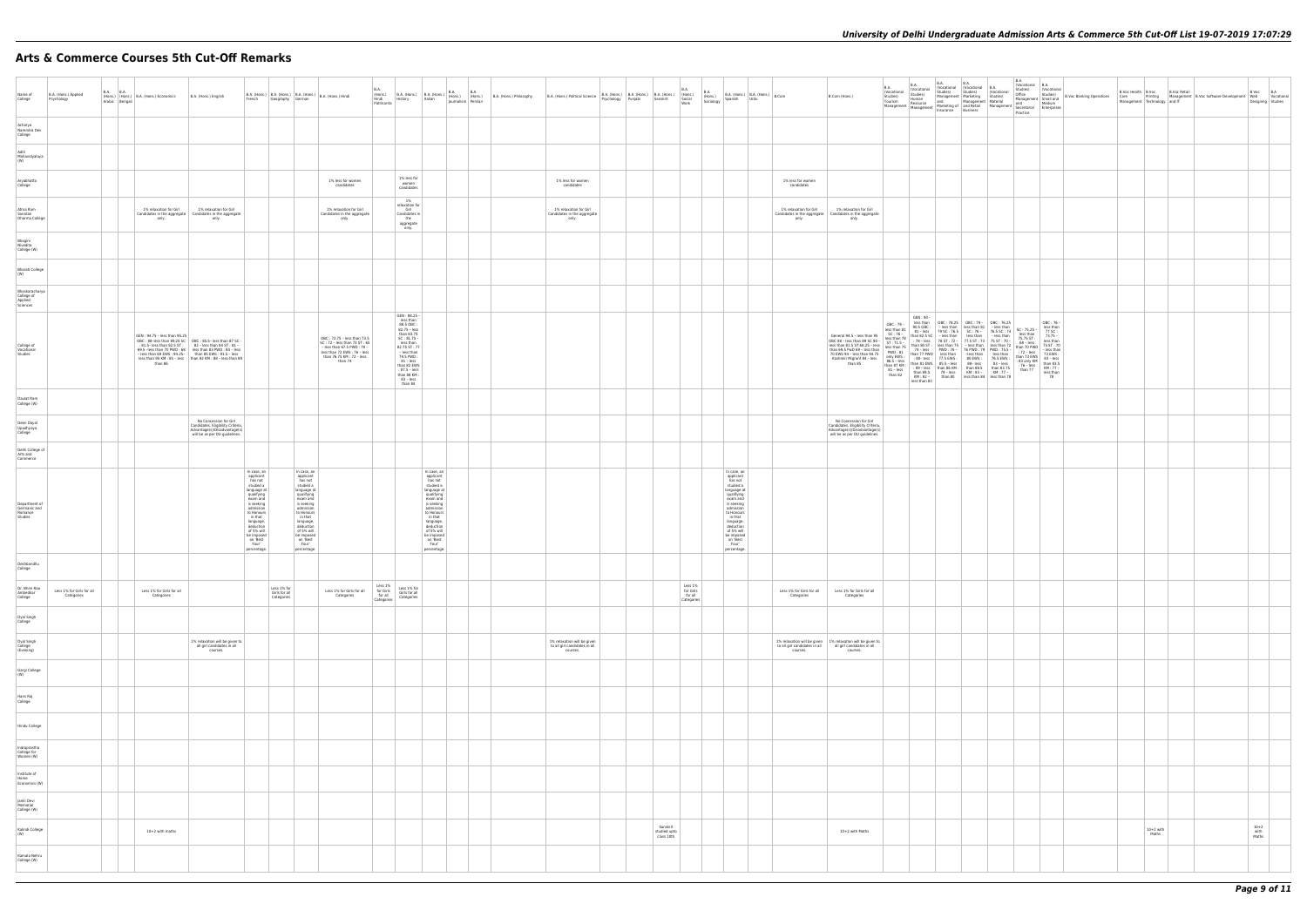| B.A.<br>(Vocational<br>Studies)<br>Material<br>Management | B.A.<br>(Vocational<br>Studies)<br>Office<br>Management<br>and<br>Secretarial<br>Practice | B.A.<br>(Vocational<br>Studies)<br>Small and<br>Medium<br>Enterprises | <b>B.Voc Banking Operations</b>                                                                                                                                                | B.Voc Health<br>Care Printing<br>Management Technology | <b>B.Voc Retail</b> | Management B.Voc Software Development<br>and IT                                                                                                                                | B.Voc<br>Web<br>Designing | B.A<br>Vocational<br>Studies |
|-----------------------------------------------------------|-------------------------------------------------------------------------------------------|-----------------------------------------------------------------------|--------------------------------------------------------------------------------------------------------------------------------------------------------------------------------|--------------------------------------------------------|---------------------|--------------------------------------------------------------------------------------------------------------------------------------------------------------------------------|---------------------------|------------------------------|
|                                                           |                                                                                           |                                                                       |                                                                                                                                                                                |                                                        |                     |                                                                                                                                                                                |                           |                              |
|                                                           |                                                                                           |                                                                       |                                                                                                                                                                                |                                                        |                     |                                                                                                                                                                                |                           |                              |
|                                                           |                                                                                           |                                                                       |                                                                                                                                                                                |                                                        |                     |                                                                                                                                                                                |                           |                              |
|                                                           |                                                                                           |                                                                       |                                                                                                                                                                                |                                                        |                     |                                                                                                                                                                                |                           |                              |
|                                                           |                                                                                           |                                                                       |                                                                                                                                                                                |                                                        |                     |                                                                                                                                                                                |                           |                              |
|                                                           |                                                                                           |                                                                       |                                                                                                                                                                                |                                                        |                     |                                                                                                                                                                                |                           |                              |
|                                                           |                                                                                           |                                                                       |                                                                                                                                                                                |                                                        |                     |                                                                                                                                                                                |                           |                              |
|                                                           |                                                                                           |                                                                       |                                                                                                                                                                                |                                                        |                     |                                                                                                                                                                                |                           |                              |
|                                                           |                                                                                           |                                                                       |                                                                                                                                                                                |                                                        |                     |                                                                                                                                                                                |                           |                              |
|                                                           |                                                                                           |                                                                       |                                                                                                                                                                                |                                                        |                     |                                                                                                                                                                                |                           |                              |
|                                                           |                                                                                           |                                                                       |                                                                                                                                                                                |                                                        |                     |                                                                                                                                                                                |                           |                              |
|                                                           |                                                                                           |                                                                       |                                                                                                                                                                                |                                                        |                     |                                                                                                                                                                                |                           |                              |
|                                                           |                                                                                           |                                                                       |                                                                                                                                                                                |                                                        |                     |                                                                                                                                                                                |                           |                              |
|                                                           |                                                                                           |                                                                       |                                                                                                                                                                                |                                                        |                     |                                                                                                                                                                                |                           |                              |
|                                                           |                                                                                           |                                                                       |                                                                                                                                                                                |                                                        |                     |                                                                                                                                                                                |                           |                              |
|                                                           |                                                                                           |                                                                       |                                                                                                                                                                                |                                                        |                     |                                                                                                                                                                                |                           |                              |
|                                                           |                                                                                           |                                                                       |                                                                                                                                                                                |                                                        |                     |                                                                                                                                                                                |                           |                              |
|                                                           |                                                                                           |                                                                       |                                                                                                                                                                                |                                                        |                     |                                                                                                                                                                                |                           |                              |
|                                                           |                                                                                           |                                                                       |                                                                                                                                                                                |                                                        |                     |                                                                                                                                                                                |                           |                              |
|                                                           |                                                                                           |                                                                       |                                                                                                                                                                                |                                                        |                     |                                                                                                                                                                                |                           |                              |
|                                                           |                                                                                           |                                                                       | $1\%$ Concession given to<br>women applicants (General<br>Category) For any<br>information see cut-off on<br>college website<br>(www.ramanujancollege.ac.in<br>or www.rcdu.in) |                                                        |                     | $1\%$ Concession given to<br>women applicants (General<br>Category) For any<br>information see cut-off on<br>college website<br>(www.ramanujancollege.ac.in<br>or www.rcdu.in) |                           |                              |
|                                                           |                                                                                           |                                                                       |                                                                                                                                                                                |                                                        |                     |                                                                                                                                                                                |                           |                              |
|                                                           |                                                                                           |                                                                       |                                                                                                                                                                                |                                                        |                     |                                                                                                                                                                                |                           |                              |
|                                                           |                                                                                           |                                                                       |                                                                                                                                                                                |                                                        |                     |                                                                                                                                                                                |                           |                              |
|                                                           |                                                                                           |                                                                       |                                                                                                                                                                                |                                                        |                     |                                                                                                                                                                                |                           |                              |

| Name of<br>College                        | B.A. (Hons.) Applied<br>Psychology                                                                                                                                          | B.A. | B.A.<br>Arabic Bengali | (Hons.) (Hons.) B.A. (Hons.) Economics                                                                                                                                     | B.A. (Hons.) English                                                                                                                                                                                                                                                                                              | French |                                                                                                                                                  | Geography German | B.A. (Hons.)   B.A. (Hons.)   B.A. (Hons.)   B.A. (Hons.) Hindi                                                                                                                                                                                                                                                                     | B.A.<br>(Hons.)<br>Hindi<br>Patrikarita | B.A. (Hons.) $B.A.$ (Hons.) $\Big \begin{array}{cc} B.A. & (Hons.) \\ (Hons.) \end{array}\Big $<br>History                                                                                                                          | Italian | B.A.<br>Journalism Persian               | <b>B.A.</b><br>(Hons.) | B.A. (Hons.) Philosophy                                                                                                                      | B.A. (Hons.) Political Science                                                                                                                                                                            | Psychology                                                                                                                                | B.A. (Hons.) B.A. (Hons.) B.A. (Hons.)<br>Punjabi                                                                                                                                               | Sanskrit                                                                                                                                                                                                                                                                                                          | B.A.<br>(Hons.)<br>Social<br>Work | B.A.<br>(Hons.)<br>Sociology                   | Spanish | B.A. (Hons.) $B.A.$ (Hons.) $B.Com$<br>Urdu                                                                                                      |                                                                                                                                                                                                                                                | B.Com (Hons.)                                                                                                                                                                                                                                                                                                     | <b>B.A.</b><br>(Vocational<br>Studies)<br>Tourism<br>Management | B.A.<br><b>Nocational</b><br>Studies)<br>Human<br>Resource<br>Management | B.A.<br>Studies)<br>Management Marketing<br>and<br>Insurance Business | B.A.<br>(Vocational (Vocational<br>Studies)<br>Managemen<br>Marketing of and Retail |
|-------------------------------------------|-----------------------------------------------------------------------------------------------------------------------------------------------------------------------------|------|------------------------|----------------------------------------------------------------------------------------------------------------------------------------------------------------------------|-------------------------------------------------------------------------------------------------------------------------------------------------------------------------------------------------------------------------------------------------------------------------------------------------------------------|--------|--------------------------------------------------------------------------------------------------------------------------------------------------|------------------|-------------------------------------------------------------------------------------------------------------------------------------------------------------------------------------------------------------------------------------------------------------------------------------------------------------------------------------|-----------------------------------------|-------------------------------------------------------------------------------------------------------------------------------------------------------------------------------------------------------------------------------------|---------|------------------------------------------|------------------------|----------------------------------------------------------------------------------------------------------------------------------------------|-----------------------------------------------------------------------------------------------------------------------------------------------------------------------------------------------------------|-------------------------------------------------------------------------------------------------------------------------------------------|-------------------------------------------------------------------------------------------------------------------------------------------------------------------------------------------------|-------------------------------------------------------------------------------------------------------------------------------------------------------------------------------------------------------------------------------------------------------------------------------------------------------------------|-----------------------------------|------------------------------------------------|---------|--------------------------------------------------------------------------------------------------------------------------------------------------|------------------------------------------------------------------------------------------------------------------------------------------------------------------------------------------------------------------------------------------------|-------------------------------------------------------------------------------------------------------------------------------------------------------------------------------------------------------------------------------------------------------------------------------------------------------------------|-----------------------------------------------------------------|--------------------------------------------------------------------------|-----------------------------------------------------------------------|-------------------------------------------------------------------------------------|
| Keshav<br>Mahavidyalaya                   |                                                                                                                                                                             |      |                        |                                                                                                                                                                            |                                                                                                                                                                                                                                                                                                                   |        |                                                                                                                                                  |                  |                                                                                                                                                                                                                                                                                                                                     |                                         |                                                                                                                                                                                                                                     |         |                                          |                        |                                                                                                                                              |                                                                                                                                                                                                           |                                                                                                                                           |                                                                                                                                                                                                 |                                                                                                                                                                                                                                                                                                                   |                                   |                                                |         |                                                                                                                                                  |                                                                                                                                                                                                                                                |                                                                                                                                                                                                                                                                                                                   |                                                                 |                                                                          |                                                                       |                                                                                     |
| Kirori Mal<br>College                     |                                                                                                                                                                             |      |                        | Admission will be done as<br>per University quidelines<br>(see the bulletin of<br>information, University of<br>Delhi 2019-20)                                             | Admission will be done as per<br>University guidelines (see the<br>bulletin of information,<br>University of Delhi 2019-20)                                                                                                                                                                                       |        | Admission<br>will be done<br>as per<br>University<br>guidelines<br>(see the<br>bulletin of<br>information,<br>University<br>of Delhi<br>2019-20) |                  | Admission will be done as<br>per University guidelines<br>(see the bulletin of<br>information, University of<br>Delhi 2019-20)                                                                                                                                                                                                      |                                         | Admission<br>will be done<br>as per<br>University<br>guidelines<br>(see the<br>bulletin of<br>information.<br>University of<br>Delhi<br>2019-20)                                                                                    |         |                                          |                        |                                                                                                                                              | Admission will be done as<br>per University guidelines<br>(see the bulletin of<br>information, University of<br>Delhi 2019-20)                                                                            |                                                                                                                                           |                                                                                                                                                                                                 | Admission<br>will be done<br>as per<br>University<br>quidelines<br>(see the<br>bulletin of<br>information<br>University of<br>Delhi<br>2019-20)                                                                                                                                                                   |                                   |                                                |         | Admission<br>will be done<br>as per<br>University<br>quidelines<br>(see the<br>bulletin of<br>information.<br>University<br>of Delhi<br>2019-20) | Admission will be done as<br>per University guidelines<br>(see the bulletin of<br>information, University of<br>Delhi 2019-20)                                                                                                                 | Admission will be done as per<br>University guidelines (see the<br>bulletin of information,<br>University of Delhi 2019-20)                                                                                                                                                                                       |                                                                 |                                                                          |                                                                       |                                                                                     |
| Lady Irwin<br>College (W)                 |                                                                                                                                                                             |      |                        |                                                                                                                                                                            |                                                                                                                                                                                                                                                                                                                   |        |                                                                                                                                                  |                  |                                                                                                                                                                                                                                                                                                                                     |                                         |                                                                                                                                                                                                                                     |         |                                          |                        |                                                                                                                                              |                                                                                                                                                                                                           |                                                                                                                                           |                                                                                                                                                                                                 |                                                                                                                                                                                                                                                                                                                   |                                   |                                                |         |                                                                                                                                                  |                                                                                                                                                                                                                                                |                                                                                                                                                                                                                                                                                                                   |                                                                 |                                                                          |                                                                       |                                                                                     |
| Lady Shri Ram<br>College for<br>Women (W) |                                                                                                                                                                             |      |                        |                                                                                                                                                                            |                                                                                                                                                                                                                                                                                                                   |        |                                                                                                                                                  |                  |                                                                                                                                                                                                                                                                                                                                     |                                         |                                                                                                                                                                                                                                     |         |                                          |                        |                                                                                                                                              |                                                                                                                                                                                                           |                                                                                                                                           |                                                                                                                                                                                                 | Must have<br>studied<br>sanskrit upto<br>class 10th                                                                                                                                                                                                                                                               |                                   |                                                |         |                                                                                                                                                  |                                                                                                                                                                                                                                                |                                                                                                                                                                                                                                                                                                                   |                                                                 |                                                                          |                                                                       |                                                                                     |
| Lakshmibai<br>College (W)                 |                                                                                                                                                                             |      |                        |                                                                                                                                                                            |                                                                                                                                                                                                                                                                                                                   |        |                                                                                                                                                  |                  |                                                                                                                                                                                                                                                                                                                                     |                                         |                                                                                                                                                                                                                                     |         |                                          |                        |                                                                                                                                              |                                                                                                                                                                                                           |                                                                                                                                           |                                                                                                                                                                                                 |                                                                                                                                                                                                                                                                                                                   |                                   |                                                |         |                                                                                                                                                  |                                                                                                                                                                                                                                                |                                                                                                                                                                                                                                                                                                                   |                                                                 |                                                                          |                                                                       |                                                                                     |
| Maharaja<br>Agrasen<br>College            |                                                                                                                                                                             |      |                        |                                                                                                                                                                            | 1% relaxation for girls student                                                                                                                                                                                                                                                                                   |        |                                                                                                                                                  |                  | 1% relaxation for girls<br>student                                                                                                                                                                                                                                                                                                  |                                         |                                                                                                                                                                                                                                     |         | 1%<br>relaxation<br>for girls<br>student |                        |                                                                                                                                              | 1% relaxation for girls<br>student                                                                                                                                                                        |                                                                                                                                           |                                                                                                                                                                                                 |                                                                                                                                                                                                                                                                                                                   |                                   |                                                |         |                                                                                                                                                  |                                                                                                                                                                                                                                                | 1% relaxation for girls student                                                                                                                                                                                                                                                                                   |                                                                 |                                                                          |                                                                       |                                                                                     |
| Maitreyi<br>College (W)                   |                                                                                                                                                                             |      |                        | As per University of Delhi<br>quidelines                                                                                                                                   | As per University of Delhi<br>guidelines                                                                                                                                                                                                                                                                          |        |                                                                                                                                                  |                  | As per University of Delhi<br>guidelines                                                                                                                                                                                                                                                                                            |                                         | As per<br>University of<br>Delhi<br>guidelines                                                                                                                                                                                      |         |                                          |                        |                                                                                                                                              | As per University of Delhi<br>guidelines                                                                                                                                                                  |                                                                                                                                           |                                                                                                                                                                                                 | As per<br>University of<br>Delhi<br>guidelines                                                                                                                                                                                                                                                                    |                                   | As per<br>University<br>of Delhi<br>quidelines |         |                                                                                                                                                  | As per University of Delhi<br>guidelines                                                                                                                                                                                                       | As per University of Delhi<br>guidelines                                                                                                                                                                                                                                                                          |                                                                 |                                                                          |                                                                       |                                                                                     |
| Mata Sundri<br>College for<br>Women (W)   |                                                                                                                                                                             |      |                        |                                                                                                                                                                            | Sikh minority Candidates<br>must have the Sikh Minority<br>Certificate issued in her name<br>by Delhi Sikh Gurudwara<br>Management Committee.                                                                                                                                                                     |        |                                                                                                                                                  |                  | Sikh minority Candidates<br>must have the Sikh Minority<br>Certificate issued in her<br>name by Delhi Sikh<br>Gurudwara Management<br>Committee.                                                                                                                                                                                    |                                         | Sikh minority<br>Candidates<br>must have<br>the Sikh<br>Minority<br>Certificate<br>issued in her<br>name by<br>Delhi Sikh<br>Gurudwara<br>Management<br>Committee.                                                                  |         |                                          |                        |                                                                                                                                              | Sikh minority Candidates<br>must have the Sikh Minority<br>Certificate issued in her<br>name by Delhi Sikh<br>Gurudwara Management<br>Committee.                                                          | Sikh<br>minority<br>Candidates<br>must have<br>the Sikh<br>Minority<br>Certificate<br>issued in her<br>name by<br>Delhi Sikh<br>Gurudwara | Sikh<br>minority<br>Candidates<br>must have<br>the Sikh<br>Minority<br>Certificate<br>issued in her<br>name by<br>Delhi Sikh<br>Gurudwara<br>Management   Management<br>Committee.   Committee. | Sikh minority<br>Candidates<br>must have<br>the Sikh<br>Minority<br>Certificate<br>issued in her<br>name by<br>Delhi Sikh<br>Gurudwara<br>Management<br>Committee.                                                                                                                                                |                                   |                                                |         |                                                                                                                                                  | Sikh minority Candidates<br>must have the Sikh Minority<br>Certificate issued in her<br>name by Delhi Sikh<br>Gurudwara Management<br>Committee.                                                                                               | Sikh minority Candidates<br>must have the Sikh Minority<br>Certificate issued in her name<br>by Delhi Sikh Gurudwara<br>Management Committee.                                                                                                                                                                     |                                                                 |                                                                          |                                                                       |                                                                                     |
| Miranda House<br>(W)                      |                                                                                                                                                                             |      |                        |                                                                                                                                                                            |                                                                                                                                                                                                                                                                                                                   |        |                                                                                                                                                  |                  |                                                                                                                                                                                                                                                                                                                                     |                                         |                                                                                                                                                                                                                                     |         |                                          |                        |                                                                                                                                              |                                                                                                                                                                                                           |                                                                                                                                           |                                                                                                                                                                                                 |                                                                                                                                                                                                                                                                                                                   |                                   |                                                |         |                                                                                                                                                  |                                                                                                                                                                                                                                                |                                                                                                                                                                                                                                                                                                                   |                                                                 |                                                                          |                                                                       |                                                                                     |
| Motilal Nehru<br>College                  |                                                                                                                                                                             |      |                        | NO RELAXATION FOR GIRL CANDIDATE, PASS IN MATHS.                                                                                                                           | NO RELAXATION FOR GIRL<br>CANDIDATE. 2.5 %<br>disadvantage for (Hons)<br>courses, if the applicant<br>include the subject other then<br>those given in List A & List B.                                                                                                                                           |        |                                                                                                                                                  |                  | (1% RELAXATION FOR<br>GIRLS). 2.5 % disadvantage<br>for (Hons) courses, if the<br>applicant include the subject<br>other then those given in List<br>A & List B.                                                                                                                                                                    |                                         | (1%<br>RELAXATION<br>FOR GIRLS).<br>2.5%<br>disadvantage<br>for (Hons)<br>courses, if<br>the applicant<br>include the<br>subject other<br>then those<br>given in List<br>A & List B.                                                |         |                                          |                        |                                                                                                                                              | (1% RELAXATION FOR<br>GIRLS). 2.5 % disadvantage<br>for (Hons) courses, if the<br>applicant include the subject<br>other then those given in List<br>A & List B.                                          |                                                                                                                                           |                                                                                                                                                                                                 | (1%<br>RELAXATION<br>FOR GIRLS)<br>2.5 %<br>disadvantage<br>for (Hons)<br>courses, if<br>the applicant<br>include the<br>subject other<br>then those<br>given in List<br>A & List B.<br>For<br>Admission in<br><b>B.A.</b> (H)<br>Sanskrit.<br>Sanskrit is<br>Mandatory in<br>10th or 12th<br>with Pass<br>Marks. |                                   |                                                |         |                                                                                                                                                  | 2.5 % of Disadvantage if<br>Stream Change                                                                                                                                                                                                      | NO RELAXATION FOR GIRL<br>CANDIDATE. Compulsorily<br>Studied and passed<br>Mathematics                                                                                                                                                                                                                            |                                                                 |                                                                          |                                                                       |                                                                                     |
| Motilal Nehru<br>College<br>(Evening)     |                                                                                                                                                                             |      |                        |                                                                                                                                                                            | 1% concession in aggregate<br>in all courses to the girl<br>candidates.                                                                                                                                                                                                                                           |        |                                                                                                                                                  |                  | 1% concession in aggregate<br>in all courses to the girl<br>candidates.                                                                                                                                                                                                                                                             |                                         | 1%<br>concession in<br>aggregate in<br>all courses to<br>the girl                                                                                                                                                                   |         |                                          |                        |                                                                                                                                              | 1% concession in aggregate<br>in all courses to the girl<br>candidates.                                                                                                                                   |                                                                                                                                           |                                                                                                                                                                                                 |                                                                                                                                                                                                                                                                                                                   |                                   |                                                |         |                                                                                                                                                  | 1% concession in aggregate<br>in all courses to the girl<br>candidates.                                                                                                                                                                        | 1% concession in aggregate<br>in all courses to the girl<br>candidates.                                                                                                                                                                                                                                           |                                                                 |                                                                          |                                                                       |                                                                                     |
| P.G.D.A.V.<br>College                     |                                                                                                                                                                             |      |                        | 1 % Less for Girls.                                                                                                                                                        | 1 % Less for Girls.                                                                                                                                                                                                                                                                                               |        |                                                                                                                                                  |                  | 1 % Less for Girls.                                                                                                                                                                                                                                                                                                                 |                                         | candidates.<br>1 % Less for<br>Girls.                                                                                                                                                                                               |         |                                          |                        |                                                                                                                                              | 1 % Less for Girls.                                                                                                                                                                                       |                                                                                                                                           |                                                                                                                                                                                                 | 1 % Less for<br>Girls.                                                                                                                                                                                                                                                                                            |                                   |                                                |         |                                                                                                                                                  | 1 % Less for Girls.                                                                                                                                                                                                                            | 1 % Less for Girls.                                                                                                                                                                                                                                                                                               |                                                                 |                                                                          |                                                                       |                                                                                     |
| P.G.D.A.V.<br>College<br>(Evening)        |                                                                                                                                                                             |      |                        |                                                                                                                                                                            |                                                                                                                                                                                                                                                                                                                   |        |                                                                                                                                                  |                  | Girl students would be given<br>an advantage of 1% in all<br>Courses.                                                                                                                                                                                                                                                               |                                         |                                                                                                                                                                                                                                     |         |                                          |                        |                                                                                                                                              | Girl students would be given<br>an advantage of 1% in all<br>Courses.                                                                                                                                     |                                                                                                                                           |                                                                                                                                                                                                 | Girl students<br>would be<br>given an<br>advantage of<br>1% in all<br>Courses.                                                                                                                                                                                                                                    |                                   |                                                |         |                                                                                                                                                  | an advantage of 1% in all<br>Courses.                                                                                                                                                                                                          | Girl students would be given Girl students would be given<br>an advantage of 1% in all<br>Courses.                                                                                                                                                                                                                |                                                                 |                                                                          |                                                                       |                                                                                     |
| Rajdhani<br>College                       |                                                                                                                                                                             |      |                        | 1%Relaxation For Girls                                                                                                                                                     | <b>NA</b>                                                                                                                                                                                                                                                                                                         |        |                                                                                                                                                  |                  | 1%Relaxation For Girls                                                                                                                                                                                                                                                                                                              |                                         | 1%Relaxation<br>For Girls                                                                                                                                                                                                           |         |                                          |                        |                                                                                                                                              | 1%Relaxation For Girls                                                                                                                                                                                    |                                                                                                                                           |                                                                                                                                                                                                 | 1%Relaxation<br>For Girls                                                                                                                                                                                                                                                                                         |                                   |                                                |         |                                                                                                                                                  |                                                                                                                                                                                                                                                | 1%Relaxation For Girls                                                                                                                                                                                                                                                                                            |                                                                 |                                                                          |                                                                       |                                                                                     |
| Ram Lal Anand<br>College                  |                                                                                                                                                                             |      |                        |                                                                                                                                                                            | 1% concession for girls                                                                                                                                                                                                                                                                                           |        |                                                                                                                                                  |                  | 1% concession for girls                                                                                                                                                                                                                                                                                                             | No<br>concession<br>for girls           | 1%<br>concession<br>for girls                                                                                                                                                                                                       |         |                                          |                        |                                                                                                                                              | 1% concession for girls                                                                                                                                                                                   |                                                                                                                                           |                                                                                                                                                                                                 |                                                                                                                                                                                                                                                                                                                   |                                   |                                                |         |                                                                                                                                                  | 1% concession for girls                                                                                                                                                                                                                        | 1% concession for girls                                                                                                                                                                                                                                                                                           |                                                                 |                                                                          |                                                                       |                                                                                     |
| Ramanujan<br>College<br>Ramjas College    | 1% Concession given to<br>women applicants (General<br>Category) For any<br>information see cut-off on<br>college website<br>(www.ramanujancollege.ac.in<br>or www.rcdu.in) |      |                        | 1% Concession given to<br>women applicants (General<br>Category) For any<br>information see cut-off on<br>college website<br>www.ramanujancollege.ac.in<br>or www.rcdu.in) | 1% Concession given to<br>women applicants (General<br>Category) For any information<br>see cut-off on college website<br>(www.ramanujancollege.ac.in<br>or www.rcdu.in)                                                                                                                                          |        |                                                                                                                                                  |                  | 1% Concession given to<br>women applicants (General<br>Category) For any<br>information see cut-off on<br>college website<br>www.ramanujancollege.ac.in<br>or www.rcdu.in)<br>1% relaxation for girl                                                                                                                                |                                         |                                                                                                                                                                                                                                     |         |                                          |                        | 1% Concession given to<br>women applicants (General<br>Category) For any<br>information see cut-off on<br>college website<br>or www.rcdu.in) | 1% Concession given to<br>women applicants (General<br>Category) For any<br>information see cut-off on<br>college website<br>(www.ramanujancollege.ac.in   (www.ramanujancollege.ac.in<br>or www.rcdu.in) |                                                                                                                                           |                                                                                                                                                                                                 | 1%<br>relaxation for                                                                                                                                                                                                                                                                                              |                                   |                                                |         |                                                                                                                                                  | 1% Concession given to<br>women applicants (General<br>Category) For any<br>information see cut-off on<br>college website<br>(www.ramanujancollege.ac.in<br>or www.rcdu.in)                                                                    | 1% Concession given to<br>women applicants (General<br>Category) For any information<br>see cut-off on college website<br>(www.ramanujancollege.ac.in<br>or www.rcdu.in)                                                                                                                                          |                                                                 |                                                                          |                                                                       |                                                                                     |
|                                           |                                                                                                                                                                             |      |                        |                                                                                                                                                                            |                                                                                                                                                                                                                                                                                                                   |        |                                                                                                                                                  |                  | students.                                                                                                                                                                                                                                                                                                                           |                                         | Girls                                                                                                                                                                                                                               |         |                                          |                        |                                                                                                                                              |                                                                                                                                                                                                           |                                                                                                                                           |                                                                                                                                                                                                 | girl students.<br>Girls                                                                                                                                                                                                                                                                                           |                                   |                                                |         | Girls                                                                                                                                            | Girls candidates will be given<br>relaxation upto 1% in best                                                                                                                                                                                   |                                                                                                                                                                                                                                                                                                                   |                                                                 |                                                                          |                                                                       |                                                                                     |
| Satyawati<br>College                      |                                                                                                                                                                             |      |                        | four percentage.                                                                                                                                                           | Girls candidates will be given Girls candidates will be given<br>relaxation upto 1% in best relaxation upto 1% in best<br>four percentage.                                                                                                                                                                        |        |                                                                                                                                                  |                  |                                                                                                                                                                                                                                                                                                                                     |                                         | candidates<br>will be given<br>relaxation<br>upto 1% in<br>best four<br>percentage.                                                                                                                                                 |         |                                          |                        |                                                                                                                                              |                                                                                                                                                                                                           |                                                                                                                                           |                                                                                                                                                                                                 | candidates<br>will be given<br>relaxation<br>upto 1% in<br>best four<br>percentage.                                                                                                                                                                                                                               |                                   |                                                |         | candidates<br>will be<br>given<br>relaxation<br>best four<br>percentage.                                                                         | four percentage. Admission<br>is opened only for those<br>applicants who have already<br>applied under Urdu quota in<br>upto 1% in   the College only 10 students<br>will be admitted as per the<br>merit list uploaded on<br>College website. | Girls candidates will be given<br>relaxation upto 1% in best<br>four percentage.                                                                                                                                                                                                                                  |                                                                 |                                                                          |                                                                       |                                                                                     |
| Satyawati<br>College<br>(Evening)         |                                                                                                                                                                             |      |                        | courses. 2. Kashmiri<br>migrants are requested to<br>contact Convenor, Admission<br>Committee directly.                                                                    | 1. There will be a relaxtion of $\begin{array}{ c c } 1.$ There will be a relaxtion of<br>1% marks in aggregate for 1% marks in aggregate for<br>girl candidates in all the girl candidates in all the<br>courses. 2. Kashmiri migrants<br>are requested to contact<br>Convenor, Admission<br>Committee directly. |        |                                                                                                                                                  |                  | 1. There will be a relaxtion of<br>1% marks in aggregate for<br>girl candidates in all the<br>courses. 2. Kashmiri<br>migrants are requested to<br>contact Convenor, Admission<br>Committee directly. 3. The<br>Candidates seeking<br>admission in Hindi (hons.)<br>must have secured atleast<br>55% marks in hindi in class<br>XII |                                         | 1. There will<br>be a<br>relaxtion of<br>1% marks in<br>aggregate for<br>girl<br>candidates in<br>all the<br>courses. 2.<br>Kashmiri<br>migrants are<br>requested to<br>contact<br>Convenor,<br>Admission<br>Committee<br>directly. |         |                                          |                        |                                                                                                                                              | 1. There will be a relaxtion of<br>1% marks in aggregate for<br>girl candidates in all the<br>courses. 2. Kashmiri<br>migrants are requested to<br>contact Convenor, Admission<br>Committee directly.     |                                                                                                                                           |                                                                                                                                                                                                 |                                                                                                                                                                                                                                                                                                                   |                                   |                                                |         |                                                                                                                                                  | courses. 2. Kashmiri<br>migrants are requested to<br>contact Convenor, Admission<br>Committee directly.                                                                                                                                        | 1. There will be a relaxtion of $\begin{array}{ c c } 1.$ There will be a relaxtion of<br>1% marks in aggregate for 1% marks in aggregate for<br>girl candidates in all the girl candidates in all the<br>courses. 2. Kashmiri migrants<br>are requested to contact<br>Convenor, Admission<br>Committee directly. |                                                                 |                                                                          |                                                                       |                                                                                     |
| Shaheed<br><b>Bhagat Singh</b><br>College |                                                                                                                                                                             |      |                        |                                                                                                                                                                            |                                                                                                                                                                                                                                                                                                                   |        |                                                                                                                                                  |                  |                                                                                                                                                                                                                                                                                                                                     |                                         |                                                                                                                                                                                                                                     |         |                                          |                        |                                                                                                                                              |                                                                                                                                                                                                           |                                                                                                                                           |                                                                                                                                                                                                 |                                                                                                                                                                                                                                                                                                                   |                                   |                                                |         |                                                                                                                                                  |                                                                                                                                                                                                                                                |                                                                                                                                                                                                                                                                                                                   |                                                                 |                                                                          |                                                                       |                                                                                     |